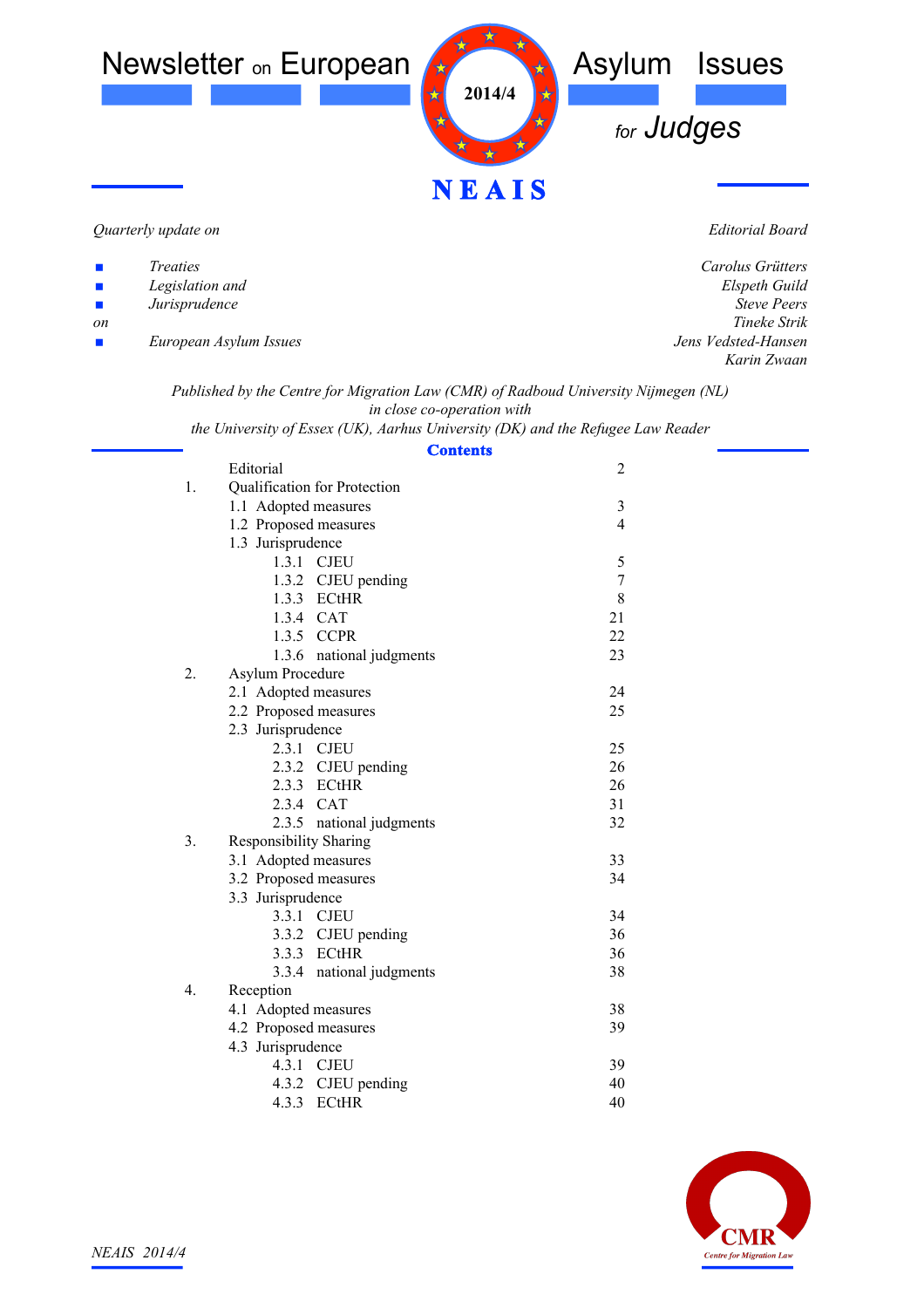## **Editorial**

**Welcome** to the fourth edition in 2014 of NEAIS. We would like to draw your attention to some recent developments.

#### **Sexuality**

The Geneva Convention nor the Qualification Directive contains an explicit reference to a well-founded fear of being persecuted for reasons of sexual orientation as a ground for refugee status. In C-199...201/12 (X, Y & Z) the CJEU decided in November 2013 that homosexuals form a particular social group, membership of which may give rise to a genuine fear of persecution in countries where criminal laws specifically target homosexuals.

The next question to the CJEU on this issue was how national authorities have to proceed in order to establish homosexuality as a credible ground. The CJEU answered that question in C-148...150/13 (A, B & C) of December 2014. Although the Court merely indicates that credibility is - in the end - the main issue, it stipulates also which methods can not be used in order to 'prove' a sexual orientation.

Interestingly, the Court does not say that such proof is impossible (as AG Sharpston concluded) but it states that (a) "such evidence does not necessarily have probative value" and (b) "such evidence would of its nature infringe human dignity, the respect of which is guaranteed by Article 1 of the Charter".

This second point is most important.

The CJEU rules that any form of submission to tests with a view to establishing homosexuality is in violation of Article 1 of the Charter of Fundamental Rights of the EU. Not 'just' one of the subsequent Articles of the Charter but the very first on human dignity. This implies that sexual orientation is part of this human dignity and therefor part of Fundamental Rights in the EU.

This raises the question how MS that - still - use questionable methods will implement this judgment of the CJEU.

Nijmegen, December 2014, Carolus Grütters & Tineke Strik

website http://cmr.jur.ru.nl/neais/ subscribe email to c.grutters@jur.ru.nl ISSN 2213-249X

## **About**

-.-.-

NEAIS is the Newsletter on European Asylum Issues. This newsletter is designed for judges who need to keep up to date with European developments in the area of asylum. NEAIS contains European legislation and jurisprudence on four central themes regarding asylum: (1) qualification for protection; (2) procedural safeguards; (3) responsibility sharing and (4) reception conditions of asylum seekers. On each theme NEAIS provides a list of: (a) measures already adopted, (b) measures in preparation and (c) relevant jurisprudence (of CJEU, ECtHR, CAT, CCPR and national courts). On all other issues regarding Migration and borders law we would refer the reader to the other newsletter: NEMIS, the Newsletter on European Migration Issues.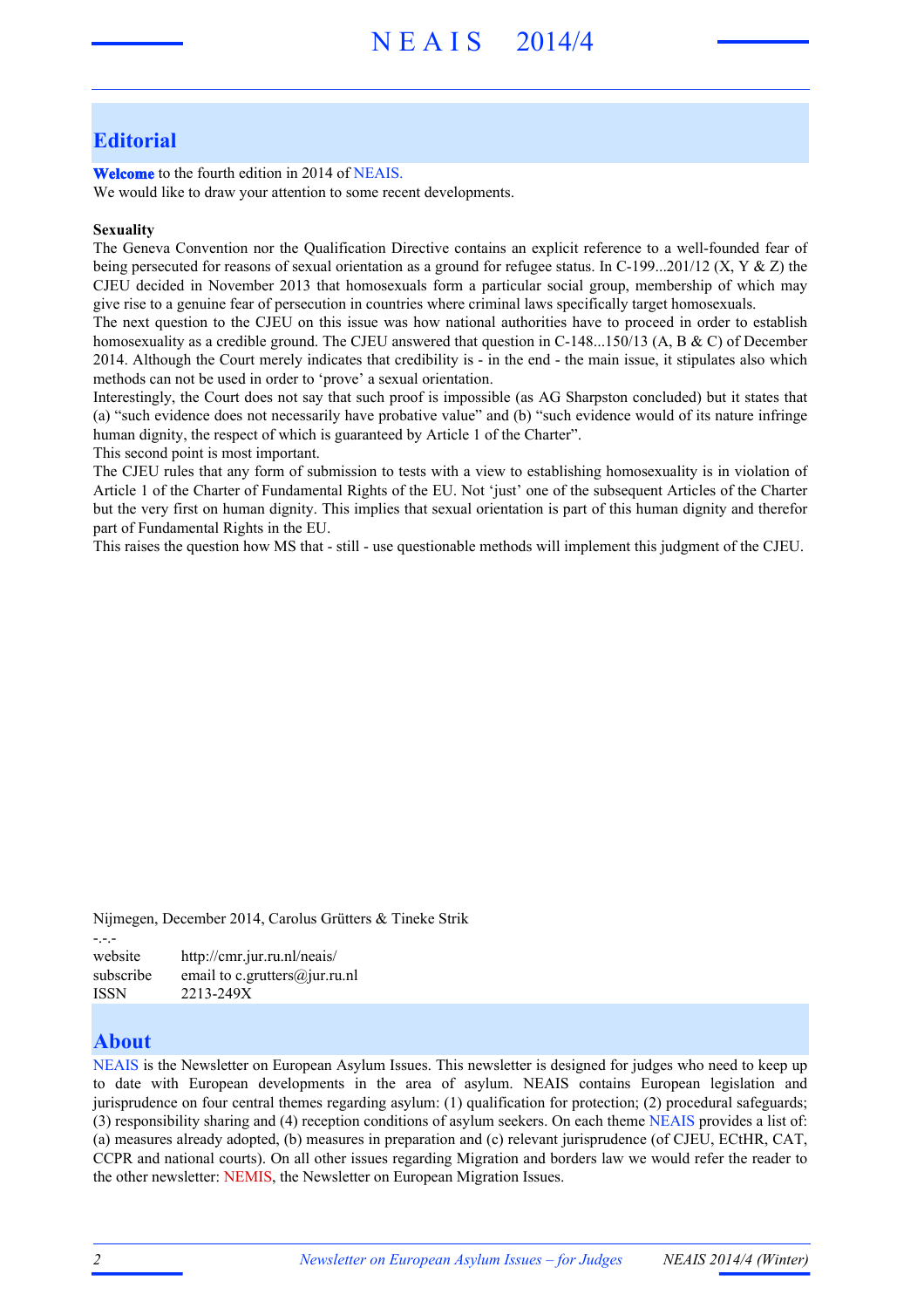## **1 Qualification for Protection**

#### *1.1 Qualification for Protection: Adopted Measures*

### **Directive 2004/83 Qualification**

*On minimum standards for the qualification and status of third country nationals or stateless persons as refugees or as persons*

|            | OJ 2004 L 304/12<br>$\star$                               | impl. date: 10-10-2006  |      |                             |
|------------|-----------------------------------------------------------|-------------------------|------|-----------------------------|
|            | Revised by Dir. 2011/95<br>$\star$                        |                         |      |                             |
|            | <b>CJEU Judgments</b>                                     |                         |      |                             |
| <b>New</b> | • CJEU C-148/13, A, B, C.                                 | 2 Dec.                  | 2014 | art. $4$                    |
|            | $\bullet$ CJEU C-481/13, Qurbani                          | 17 July                 | 2014 | art. $14(6)$                |
|            | $\bullet$ CJEU C-604/12, H.N.                             | 8 May                   | 2014 |                             |
|            | CJEU C-285/12, Diakite                                    | 30 Jan.                 | 2014 | art. $15(c)$                |
|            | $\bullet$ CJEU C-199/12, X, Y, Z                          | 7 Nov.                  | 2013 | art. $9(1)(a)$ ; $10(1)(d)$ |
|            | $\bullet$ CJEU C-364/11, El Kott a.o.                     | 19 Dec.                 | 2012 | art. $12(1)(a)$             |
|            | $\bullet$ CJEU C-277/11, M.M.                             | 22 Nov.                 | 2012 | art. $4(1)$                 |
|            | $\bullet$ CJEU C-71/11 and C-99/11, Y. and Z.             | 5 Sep.                  | 2012 | art. $2(c)$ and $9(1)(a)$   |
|            | <b>T</b> CJEU C-57/09 & C-101/09, <b>B.</b> and <b>D.</b> | 9 Nov.                  | 2010 | art. $12(2)(b) \& (c)$      |
|            | $\bullet$ CJEU C-31/09, Bolbol                            | 17 June                 | 2010 | art. $12(1)(a)$             |
|            | The CJEU C-175/08, Abdulla a.o.                           | 2 Mar.                  | 2010 | art. 2(c), 11 & 14          |
|            | CJEU C-465/07, Elgafaji                                   | 17 Feb.                 | 2009 | art. $2(e)$ , $15(c)$       |
|            | <b>CJEU</b> pending cases                                 |                         |      |                             |
|            | · CJEU C-562/13, Abdida                                   | pending                 |      | art. $15(b)$                |
|            | $\bullet$ CJEU C-542/13, M'Bodj                           | pending                 |      | art. 20(3), 28(2), 29(2)    |
|            | CJEU C-472/13, Shepherd                                   | pending                 |      | art. $9(2)+12(2)$           |
|            | $\bullet$ CJEU C-373/13, T.                               | pending                 |      | art. $21(2)+(3)$            |
|            | <b>National Judgments</b>                                 |                         |      |                             |
|            | Germany: BVerwGE 10 C 23.12                               | $20$ Feb.               | 2013 | art. $9(1)$                 |
|            | <b>■</b> Belgium: 218.075                                 | 16 Feb.                 | 2012 | art. $15(b)$                |
|            | Germany: BVerwGE 10 C 13.10                               | 17 Nov. 2011            |      | art. 2(e), 4(4), $15(c)$    |
|            | See further: $§ 1.3$                                      |                         |      |                             |
|            | Directive 2011/95                                         | <b>Qualification II</b> |      |                             |

*Revised directive on standards for the qualification of third-country nationals or stateless persons as beneficiaries of international protection*

| $\star$ OJ 2011 L 337/9         | impl. date: 22-12-2013 |         | UK, IRL opt out |
|---------------------------------|------------------------|---------|-----------------|
| <b>*</b> Recast of Dir. 2004/83 |                        |         |                 |
| CJEU pending cases              |                        |         |                 |
| $\bullet$ CJEU C-443/14, Alo    | pending                | art. 33 |                 |
| See further: $\S$ 1.3           |                        |         |                 |

#### **Directive 2001/55 Temporary Protection**

*On minimum standards for giving temporary protection in the event of a mass influx of displaced persons*

## **ICCPR Anti-Torture**

*New*

| International Covenant on Civil and Political Rights |                                                                                         |                  |  |                  |  |
|------------------------------------------------------|-----------------------------------------------------------------------------------------|------------------|--|------------------|--|
|                                                      | * 999 UNTS 14668                                                                        | impl. date: 1976 |  |                  |  |
|                                                      | * art. 7: Prohibition of torture or cruel, inhuman or degrading treatment or punishment |                  |  |                  |  |
|                                                      | <b>CCPR</b> Views                                                                       |                  |  |                  |  |
|                                                      | CCPR 1763/2008, <i>Ernst Sigan Pillai et al. v CAN</i> 25 Mar. 2011 art. 7 (qual.)      |                  |  |                  |  |
|                                                      | $\bullet$ CCPR 1544/2007, Mehrez Ben Abde Hamida v. CAN 11 May 2010                     |                  |  | art. $7$ (qual.) |  |

See further: § 1.3

#### **CAT Anti-Torture**

*UN Convention against Torture and other Cruel, Inhuman or Degrading Treatment or Punishment*

- **\*** 1465 UNTS 85 impl. date: 1987
- **\*** art. 3: Protection against Refoulement

OJ 2001 L 212/12 **\***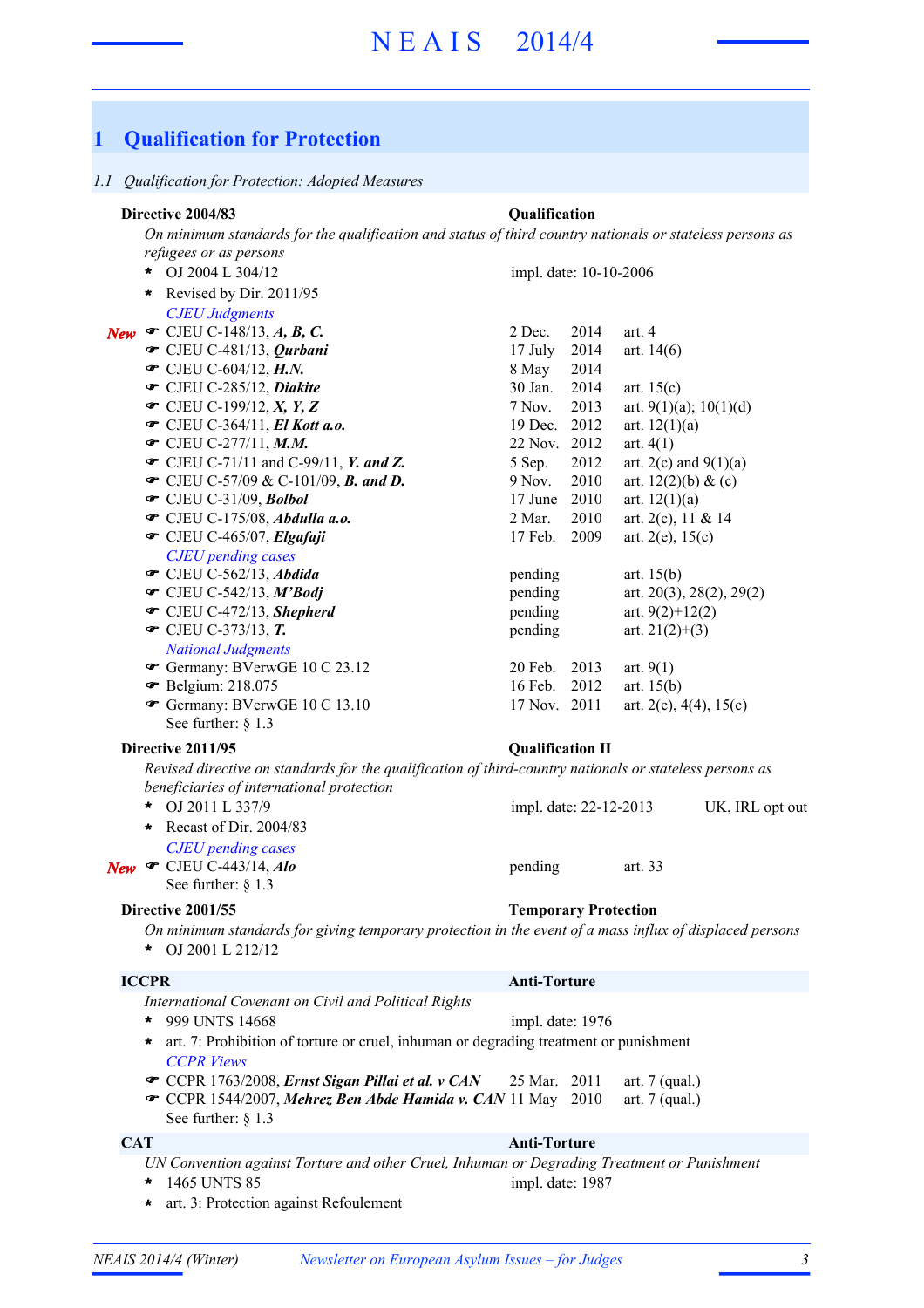## *(1.1: Qualification for Protection: Adopted Measures)*

|            | <b>CAT Views</b>                                                                                  |                        |      |                  |
|------------|---------------------------------------------------------------------------------------------------|------------------------|------|------------------|
|            | $\mathcal{F}$ CAT 391/2009, M.A.M.A. et al. v SWE                                                 | 10 July                | 2012 | art. $3$ (qual.) |
|            | <b>■ CAT 381/2009, Abolghasem Faragollah et al. v CH</b>                                          | 21 Nov.                | 2011 | art. $3$ (qual.) |
|            | $\mathcal{F}$ CAT 379/2009, Bakatu-Bia v SWE                                                      | 3 June                 | 2011 | art. $3$ (qual.) |
|            | CAT 336/2008, Harminder Singh Khalsa v CH                                                         | 26 May 2011            |      | art. $3$ (qual.) |
|            | CAT 339/2008, Said Amini v DNK                                                                    | 30 Nov. 2010           |      | art. $3$ (qual.) |
|            | $\mathcal{F}$ CAT 373/2009, M.A. and L.G. v SWE                                                   | 19 Nov.                | 2010 | art. $3$ (qual.) |
|            | $\bullet$ CAT 300/2006, A.T. v FRA                                                                | 11 May                 | 2007 | art. $3$ (qual.) |
|            | CAT 281/2005, E.P. v AZE                                                                          | 1 May                  | 2007 | art. $3$ (qual.) |
|            | $\mathcal{F}$ CAT 279/2005, C.T. and K.M. v SWE                                                   | 22 Jan.                | 2007 | art. $3$ (qual.) |
|            | $\mathcal{F}$ CAT 233/2003, Agiza v SWE                                                           | 20 May                 | 2005 | art. $3$ (qual.) |
|            | $\bullet$ CAT 43/1996, Tala v SWE                                                                 | 15 Nov. 1996           |      | art. $3$ (qual.) |
|            | See further: $\S$ 1.3                                                                             |                        |      |                  |
|            |                                                                                                   |                        |      |                  |
|            | <b>ECHR</b>                                                                                       | <b>Non-Refoulement</b> |      |                  |
|            | European Convention for the Protection of Human Rights and Fundamental Freedoms and its Protocols |                        |      |                  |
|            | *<br><b>ETS 005</b>                                                                               | impl. date: 1953       |      |                  |
|            | art. 3: Prohibition of Torture, Inhuman or Degrading Treatment or Punishment<br>÷                 |                        |      |                  |
|            | <b>ECtHR Judgments</b>                                                                            |                        |      |                  |
| New        | ECtHR Ap.no. 52589/13, M.A. v SWI                                                                 | 18 Nov. 2014           |      | art. $3$ (qual.) |
| New        | ECtHR Ap.no. 71932/11, Trabelsi v BEL                                                             | 4 Sep.                 | 2014 | art. $3$ (qual.) |
| <b>New</b> | The ECtHR Ap.no. 17897/09, M.V. & M.T. v FRA                                                      | 4 Sep.                 | 2014 | art. $3$ (qual.) |
|            | <b>■</b> ECtHR Ap.no. 34098/11, A.A. a.o. v SWE                                                   | 24 July                | 2014 | art. $3$ (qual.) |
|            | $\bullet$ ECtHR Ap.no. 58363/10, M.E. v DEN                                                       | 8 July                 | 2014 | art. $3$ (qual.) |
|            | ECtHR Ap.no. 71932/11, Mohammadi v AUS                                                            | 3 July                 | 2014 | art. $3$ (qual.) |
|            | $\mathcal$ ECtHR Ap.no. 71398/12, M.E. v SWE                                                      | 26 June                | 2014 | art. $3$ (qual.) |
|            | ECtHR Ap.no. 39093/13, Gayratbek Saliyev v RUS                                                    | 17 Apr.                | 2014 | art. $3$ (qual.) |
|            | ECtHR Ap.no. 20110/13, Ismailov v RUS                                                             | 17 Apr.                | 2014 | art. $3$ (qual.) |
|            | <b>■</b> ECtHR Ap.no. 689519/10, A.A.M. v SWE                                                     | 3 Apr.                 | 2014 | art. $3$ (qual.) |
|            | $\mathcal$ ECtHR Ap.no. 49341/10, W.H. v SWE                                                      | 27 Mar. 2014           |      | art. $3$ (qual.) |
|            | ECtHR Ap.no. 35/10, Zarmayev v BE                                                                 | 27 Feb.                | 2014 | art. $3$ (qual.) |
|            | $\bullet$ ECtHR Ap.no. 43611/11, F.G. v SWE                                                       | 16 Jan.                | 2014 | art. $3$ (qual.) |
|            | <b>T</b> ECtHR Ap.no. 58802/12, A.A. v CH                                                         | 7 Jan.                 | 2014 | art. $3$ (qual.) |
|            | $\bullet$ ECtHR Ap.no. 11161/11, <b>B.K.A.</b> $v$ SWE                                            | 19 Dec.                | 2013 | art. $3$ (qual.) |
|            | $\bullet$ ECtHR Ap.no. 7974/11, N.K. v FRA                                                        | 19 Dec. 2013           |      | art. $3$ (qual.) |
|            | $\mathcal$ ECtHR Ap.no. 1231/11, T.H.K v SWE                                                      | 19 Dec.                | 2013 | art. $3$ (qual.) |
|            | $\bullet$ ECtHR Ap.no. 48866/10, T.A. v SWE                                                       | 19 Dec.                | 2013 | art. $3$ (qual.) |
|            | ECtHR Ap.no. 28127/09, Ghorbanov a.o. v TUR                                                       | 3 Dec.                 | 2013 | art. $3$ (qual.) |
|            | $\mathcal$ ECtHR Ap.no. 10466/11, R.J. v FRA                                                      | 19 Sep.                | 2013 | art. $3$ (qual.) |
|            | F ECtHR Ap.no. 886/11, K.A.B. v SWE                                                               | 5 Sep.                 | 2013 | art. $3$ (qual.) |
|            | $\bullet$ ECtHR Ap.no. 61204/09, I. v. SWE                                                        | 5 Sep.                 | 2013 | art. $3$ (qual.) |
|            |                                                                                                   | 27 June                | 2013 | art. $3$ (qual.) |
|            | $\mathcal$ ECtHR Ap.no. 50094/10, M.E. v FRA                                                      | 6 June                 | 2013 | art. $3$ (qual.) |
|            | ECtHR Ap.no. 25393/10, Rafaa v FRA                                                                | 30 May                 | 2013 | art. $3$ (qual.) |
|            | The ECtHR Ap.no. 18372/10, Mo.M. v FRA                                                            | 18 Apr.                | 2013 | art. $3$ (qual.) |
|            | $\bullet$ ECtHR Ap.no. 17299/12, Aswat v UK                                                       | 16 Apr.                | 2013 | art. $3$ (qual.) |
|            | <b>EXAMPLE CONSTRAINAL EXAMPLE 2014</b> EXAMPLE 2017 10 & 44539/11, <b>H. and B. v UK</b> 9 Apr.  |                        | 2013 | art. $3$ (qual.) |
|            | $\mathcal$ ECtHR Ap.no. 2964/12, I.K. $\mathcal{V}$ AUT                                           | 28 Mar.                | 2013 | art. $3$ (qual.) |
|            | <b>■</b> ECtHR Ap.no. 60367/10, S.H.H. v UK                                                       | 29 Jan.                | 2013 | art. $3$ (qual.) |
|            | <b>■</b> ECtHR Ap.no. 52077/10, S.F. v SWE                                                        | 15 May                 | 2012 | art. $3$ (qual.) |
|            | $\mathcal{F}$ ECtHR Ap.no. 33809/08, Labsi v SK                                                   | 15 May                 | 2012 | art. $3$ (qual.) |
|            | ECtHR Ap.no. 24027/07, Babar Ahmad v UK                                                           | $10$ Apr.              | 2012 | art. $3$ (qual.) |
|            | ECtHR Ap.no. 27765/09, Hirsi v ITA                                                                | 23 Feb.                | 2012 | art. $3$ (qual.) |
|            | ECtHR Ap.no. 8139/09, Othman v UK                                                                 | 17 Jan.                | 2012 | art. $3$ (qual.) |
|            | $\mathcal F$ ECtHR Ap.no. 23505/09, N. v SWE                                                      | 20 July                | 2010 | art. $3$ (qual.) |
|            | $\mathcal$ ECtHR Ap.no. 25904/07, N.A. v UK                                                       | 17 July                | 2008 | art. $3$ (qual.) |
|            | ECtHR Ap.no. 1948/04, Salah Sheekh v NL                                                           | 11 Jan.                | 2007 | art. $3$ (qual.) |
|            | $\mathcal{F}$ ECtHR Ap.no. 24245/03, <b>D.</b> v TUR                                              | 22 June                | 2006 | art. $3$ (qual.) |
|            | $\mathcal{F}$ ECtHR Ap.no. 2345/02, Said v NL                                                     | 5 July                 | 2005 | art. $3$ (qual.) |
|            | ECtHR Ap.no. 58510/00, Venkadajalasarma v NL                                                      | 17 Feb.                | 2004 | art. $3$ (qual.) |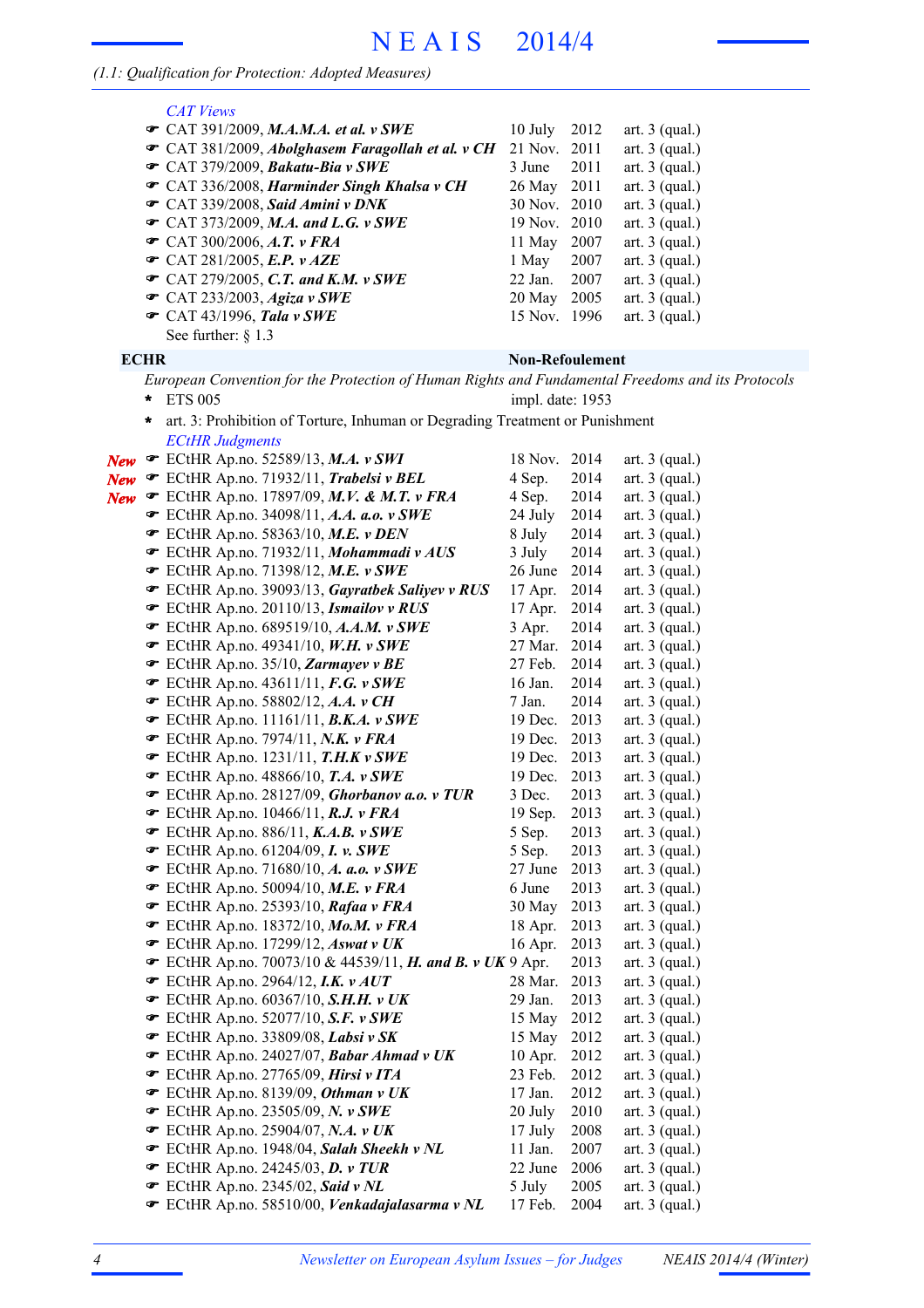#### *(1.1: Qualification for Protection: Adopted Measures)*

| ECtHR Ap.no. 40035/98, Jabari v TUR           | 11 July 2000 | art. $3$ (qual.) |
|-----------------------------------------------|--------------|------------------|
| ECtHR Ap.no. 24573/94, H.L.R. v FRA           | 27 Apr. 1997 | art. $3$ (qual.) |
| ECtHR Ap.no. 13163/87, Vilvarajah v UK        | 30 Oct. 1991 | art. $3$ (qual.) |
| ECtHR Ap.no. 15576/89, Cruz Varas v SWE       | 20 Mar. 1991 | art. $3$ (qual.) |
| $\bullet$ ECtHR Ap.no. 14038/88, Soering v UK | 7 July 1989  | art. $3$ (qual.) |
| See further: $\S$ 1.3                         |              |                  |

- *1.2 Qualification for Protection: Proposed Measures*
	- **\*** nothing to report

*New*

*1.3 Qualification for Protection: Jurisprudence*

#### **1.3.1 CJEU Judgments on Qualification for Protection**

- F CJEU C-148/13, *A, B, C.*, [2 Dec. 2014]
- interpr. of Dir. 2004/83: **Qualification** [art. 4] **\***
- ref. from 'Raad van State' (Netherlands) **\***
- *Joined cases: C-148, 149, 150/13. Art 4(3)(c) must be interpreted as precluding, in the context of the assessment by the competent national authorities, acting under the supervision of the courts, of the facts and circumstances concerning the declared sexual orientation of an applicant for asylum, whose application is based on a fear of persecution on grounds of that sexual orientation, the statements of that applicant and the documentary and other evidence submitted in support of his application being subject to an assessment by those authorities, founded on questions based only on stereotyped notions concerning homosexuals. Art 4 must be interpreted as precluding, in the context of that assessment, the acceptance by those authorities of evidence such as the performance by the applicant for asylum concerned of homosexual acts, his submission to 'tests' with a view to establishing his homosexuality or, yet, the production by him of films of such acts.* **\***
- F CJEU C-175/08, *Abdulla a.o.*, [2 Mar. 2010]
- interpr. of Dir. 2004/83: **Qualification** [art. 2(c), 11 & 14] **\***
- ref. from 'Bundesverwaltungsgericht' (Germany) **\***
- *When the circumstances which resulted in the granting of refugee status have ceased to exist and the competent authorities of the Member State verify that there are no other circumstances which could* justify a fear of persecution on the part of the person concerned either for the same reason as that initially at issue or for one of the other reasons set out in Article  $2(c)$  of Directive 2004/83, the *standard of probability used to assess the risk stemming from those other circumstances is the same as that applied when refugee status was granted.* **\***
- F CJEU C-57/09 & C-101/09, *B. and D.*, [9 Nov. 2010]
- interpr. of Dir. 2004/83: **Qualification** [art. 12(2)(b) & (c)] **\***
- ref. from 'Bundesverwaltungsgericht' (Germany) **\***
- *The fact that a person has been a member of an organisation (which, because of its involvement in terrorist acts, is on the list forming the Annex to Common Position 2001/931/CFSP on the application of specific measures to combat terrorism) and that that person has actively supported the armed struggle waged by that organisation, does not automatically constitute a serious reason for considering that that person has committed 'a serious non-political crime' or 'acts contrary to the purposes and principles of the United Nations.* **\***
- F CJEU C-31/09, *Bolbol*, [17 June 2010]
- \* interpr. of Dir. 2004/83: **Qualification** [art.  $12(1)(a)$ ]
- ref. from 'Fővárosi Bíróság' (Hungary) **\***
- Right of a stateless person, i.e. a Palestinian, to be recognised as a refugee on the basis of the second *sentence of Article 12(1)(a)* **\***
- F CJEU C-285/12, *Diakite*, [30 Jan. 2014]
- interpr. of Dir. 2004/83: **Qualification** [art. 15(c)] **\***
- ref. from 'Raad van State' (Belgium) **\***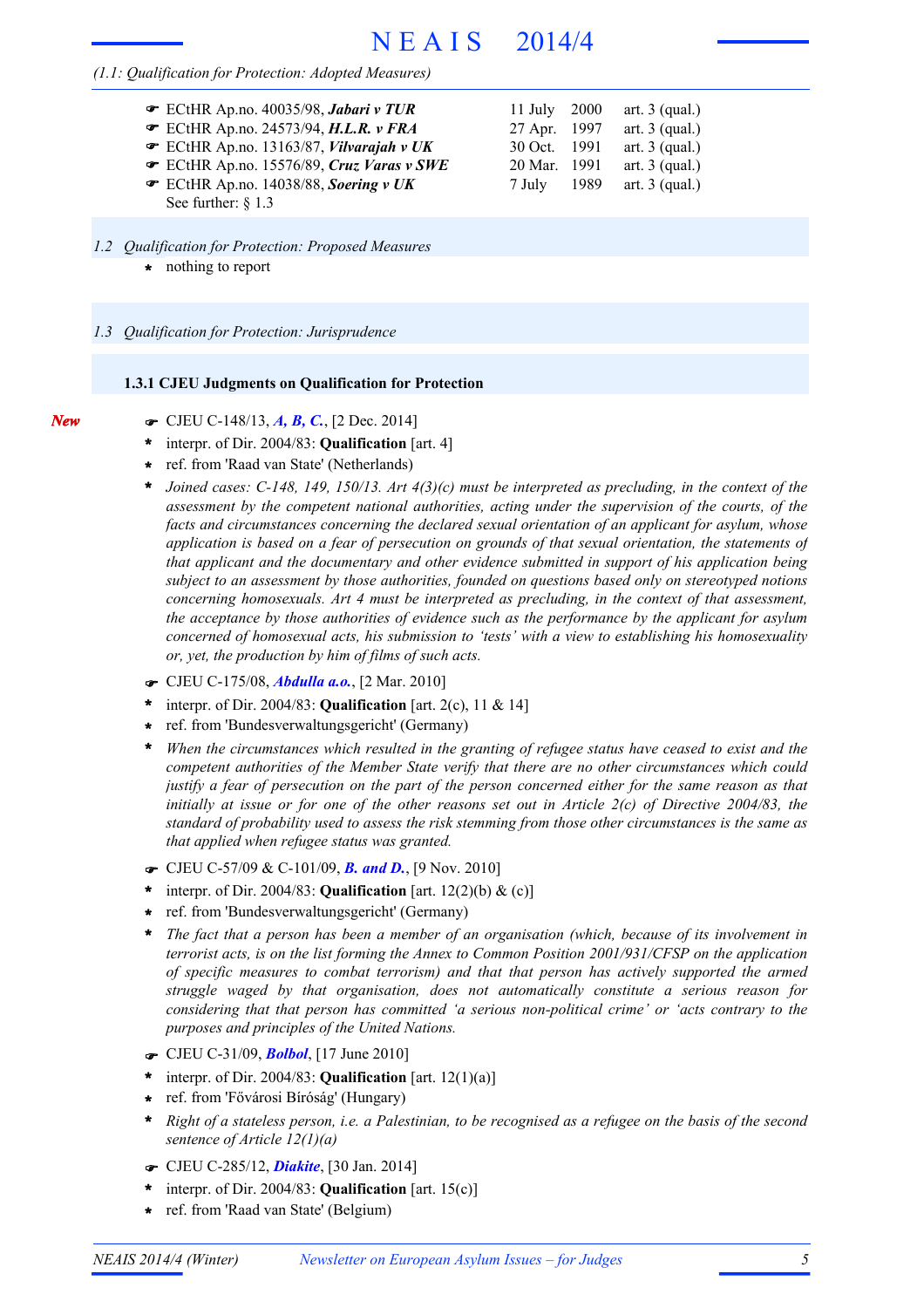## *(1.3.1: Qualification for Protection: Jurisprudence: CJEU Judgments)*

- *On a proper construction of Art. 15(c) and the content of the protection granted, it must be acknowledged that an internal armed conflict exists, for the purposes of applying that provision, if a State's armed forces confront one or more armed groups or if two or more armed groups confront each other. It is not necessary for that conflict to be categorised as 'armed conflict not of an international character' under international humanitarian law; nor is it necessary to carry out, in addition to an appraisal of the level of violence present in the territory concerned, a separate assessment of the intensity of the armed confrontations, the level of organisation of the armed forces involved or the duration of the conflict.* **\***
- F CJEU C-364/11, *El Kott a.o.*, [19 Dec. 2012]
- interpr. of Dir. 2004/83: **Qualification** [art. 12(1)(a)] **\***
- ref. from 'Fővárosi Bíróság' (Hungary) **\***
- *The cessation of protection or assistance from organs or agencies of the UN other than the UNHCR 'for any reason' includes the situation in which a person who, after actually availing himself of such protection or assistance, ceases to receive it for a reason beyond his control and independent of his volition. It is for the competent national authorities of the MS responsible for examining the asylum application made by such a person to ascertain, by carrying out an assessment of the application on* an individual basis, whether that person was forced to leave the area of operations of such an organ or agency, which will be the case where that person's personal safety was at serious risk and it was *impossible for that organ or agency to guarantee that his living conditions in that area would be commensurate with the mission entrusted to that organ or agency.* **\***

The fact that a person is ipso facto 'entitled to the benefits of the directive' means that that MS must recognise him as a refugee within the meaning of Article  $2(c)$  of the directive and that person must *automatically be granted refugee status, provided always that he is not caught by Article 12(1)(b) or (2) and (3) of the directive.*

- F CJEU C-465/07, *Elgafaji*, [17 Feb. 2009]
- interpr. of Dir. 2004/83: **Qualification** [art. 2(e), 15(c)] **\***
- ref. from 'Raad van State' (Netherlands) **\***
- *Minimum standards for determining who qualifies for refugee status or for subsidiary protection* status - Person eligible for subsidiary protection - Article  $2(e)$  - Real risk of suffering serious harm -*Article 15(c) - Serious and individual threat to a civilian's life or person by reason of indiscriminate violence in situations of armed conflict* **\***
- F CJEU C-604/12, *H.N.*, [8 May 2014]
- interpr. of Dir. 2004/83: **Qualification \***
- ref. from 'Supreme Court' (Ireland) **\***
- *The QD does not preclude a national procedural rule under which an application for subsidiary protection may be considered only after an application for refugee status has been refused, provided that: (1) it is possible to submit the application for refugee status and the application for subsidiary* protection at the same time and,  $(2)$  the national procedural rule does not give rise to a situation in *which the application for subsidiary protection is considered only after an unreasonable length of time, which is a matter to be determined by the referring court.* **\***
- F CJEU C-277/11, *M.M.*, [22 Nov. 2012]
- interpr. of Dir. 2004/83: **Qualification** [art. 4(1)] **\***
- ref. from 'High Court' (Ireland) **\***
- *The requirement that the MS concerned cooperate with an applicant for asylum, as stated in the second sentence of Article 4(1)QD, cannot be interpreted as meaning that, where a foreign national requests subsidiary protection status after he has been refused refugee status and the competent national authority is minded to reject that second application as well, the authority is on that basis obliged – before adopting its decision – to inform the applicant that it proposes to reject his* application and notify him of the arguments on which it intends to base its rejection, so as to enable *him to make known his views in that regard.* **\***

However, in the case of a system such as that established by the national legislation at issue in the main proceedings, a feature of which is that there are two separate procedures, one after the other, for *examining applications for refugee status and applications for subsidiary protection respectively, it is for the national court to ensure observance, in each of those procedures, of the applicant's* fundamental rights and, more particularly, of the right to be heard in the sense that the applicant must be able to make known his views before the adoption of any decision that does not grant the protection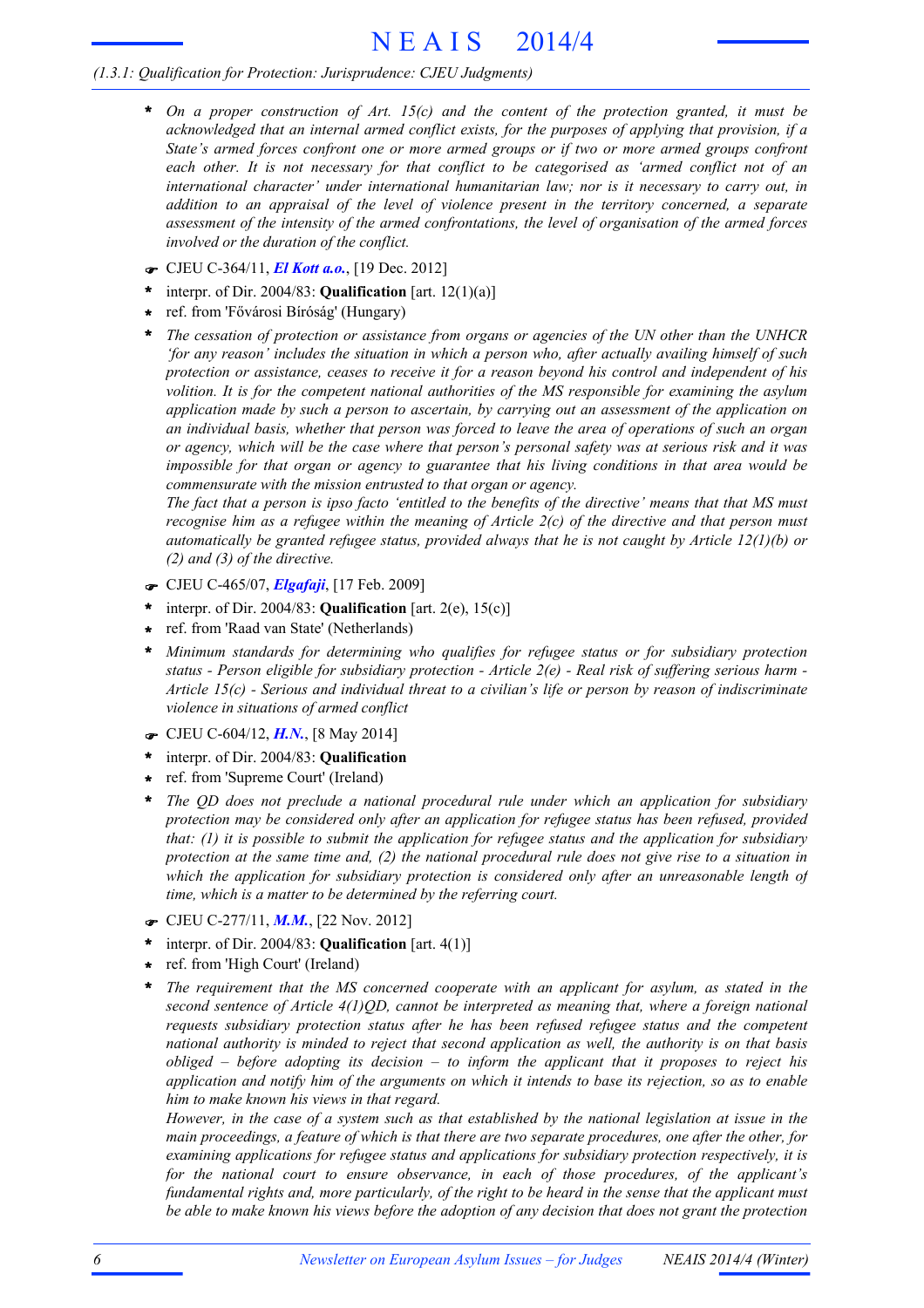#### *(1.3.1: Qualification for Protection: Jurisprudence: CJEU Judgments)*

*requested. In such a system, the fact that the applicant has already been duly heard when his application for refugee status was examined does not mean that that procedural requirement may be dispensed with in the procedure relating to the application for subsidiary protection.*

- F CJEU C-481/13, *Qurbani*, [17 July 2014]
- interpr. of Dir. 2004/83: **Qualification** [art. 14(6)] **\***
- interpr. of **Refugee Convention** [art. 31] **\***
- ref. from 'Oberlandesgericht Bamberg' (Germany) **\***
- *Although the Court accepted in Bolbol (C-31/09) and El Karem (C-364/11) that it had jurisdiction to interpret the provisions of the Geneva Convention to which EU law made a renvoi, it must be noted that the present request for a preliminary ruling contains no mention of any rule of EU law which* makes a renvoi to Article 31 of the Geneva Convention and, in particular, no mention of Article  $14(6)$ *of Directive 2004/83. The point should also be made that the present request contains nothing which suggests that the latter provision is relevant in the case in the main proceedings. Therefore, the Court rules that it has no jurisdiction to reply to the questions referred for a* **\***
- F CJEU C-199/12, *X, Y, Z*, [7 Nov. 2013]

*preliminary ruling.*

- interpr. of Dir. 2004/83: **Qualification** [art. 9(1)(a); 10(1)(d)] **\***
- ref. from 'Raad van State' (Netherlands) **\***
- *Joined cases C-199, 200, 201/12. The court ruled on the issue whether homosexuals - for the the assessment of the grounds of persecution - may be regarded as being members of a social group.* Art.  $10(1)(d)$  must be interpreted as meaning that the existence of criminal laws, such as those at issue *in each of the cases in the main proceedings, which specifically target homosexuals, supports the* **\***

*finding that those persons must be regarded as forming a particular social group. Article 9(1), read together with Article 9(2)(c), must be interpreted as meaning that the criminalisation of homosexual acts per se does not constitute an act of persecution. However, a term of imprisonment which sanctions homosexual acts and which is actually applied in the country of origin which adopted such legislation must be regarded as being a punishment which is disproportionate or discriminatory and thus constitutes an act of persecution.*

*Article 10(1)(d), read together with Article 2(c), must be interpreted as meaning that only homosexual acts which are criminal in accordance with the national law of the Member States are excluded from its scope. When assessing an application for refugee status, the competent authorities cannot reasonably expect, in order to avoid the risk of persecution, the applicant for asylum to conceal his homosexuality in his country of origin or to exercise reserve in the expression of his sexual orientation.*

- F CJEU C-71/11 and C-99/11, *Y. and Z.*, [5 Sep. 2012]
- interpr. of Dir. 2004/83: **Qualification** [art. 2(c) and 9(1)(a)] **\***
- ref. from 'Bundesverwaltungsgericht' (Germany) **\***
- *1. Articles 9(1)(a) QD means that not all interference with the right to freedom of religion which infringes Article 10(1) EU Charter is capable of constituting an 'act of persecution' within the meaning of that provision of the QD;* **\***

 $-$  there may be an act of persecution as a result of interference with the external manifestation of that *freedom, and*

*– for the purpose of determining whether interference with the right to freedom of religion which infringes Article 10(1) EU Charter may constitute an 'act of persecution', the competent authorities must ascertain, in the light of the personal circumstances of the person concerned, whether that* person, as a result of exercising that freedom in his country of origin, runs a genuine risk of, inter alia, *being prosecuted or subject to inhuman or degrading treatment or punishment by one of the actors referred to in Article 6 QD.*

2. Article  $2(c)$  OD must be interpreted as meaning that the applicant's fear of being persecuted is well *founded if, in the light of the applicant's personal circumstances, the competent authorities consider* that it may reasonably be thought that, upon his return to his country of origin, he will engage in *religious practices which will expose him to a real risk of persecution. In assessing an application for refugee status on an individual basis, those authorities cannot reasonably expect the applicant to abstain from those religious practices.*

#### **1.3.2 CJEU pending cases on Qualification for Protection**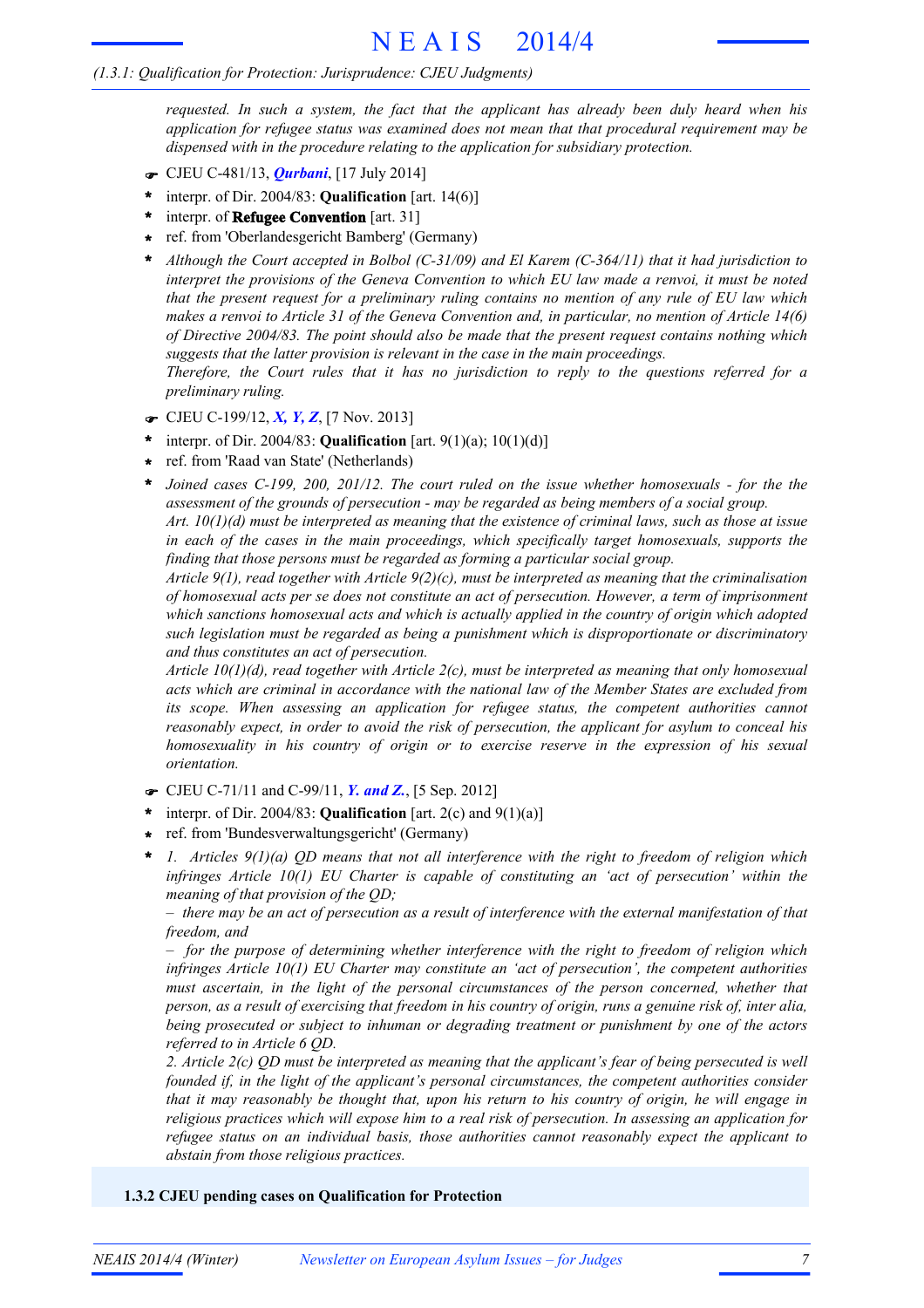### *(1.3.2: Qualification for Protection: Jurisprudence: CJEU pending cases)*

- F CJEU C-562/13, *Abdida*
- interpr. of Dir. 2004/83: **Qualification** [art. 15(b)] **\***
- AG: 4 Sep 2014 **\***
- ref. from 'Arbeidshof Brussel' (Belgium) **\***
- *On the question to what type of medical treatment an asylum seeker is entitled pending appeal and whether this should have suspensive effect.* **\***
- F CJEU C-443/14, *Alo*
- interpr. of Dir. 2011/95: **Qualification II** [art. 33] **\***
- ref. from 'Bundesverwaltungsgericht' (Germany) **\***
- *Is a place of residence condition imposed on beneficiaries of subsidiary protection status compatible* with Art 33 or Art 29, where it is based on the objective of achieving a reasonable distribution of *social assistance burdens among the relevant institutions within the territory of the State?* **\***
- F CJEU C-542/13, *M'Bodj*
- interpr. of Dir. 2004/83: **Qualification** [art. 20(3), 28(2), 29(2)] **\***
- AG: 17 Juli 2014 **\***
- ref. from 'Grondwettelijk Hof' (Belgium) 26-09-2013 **\***
- *On the differences on the right to benefits between a disabled TCN authorised by a Member State to reside in its territory for medical reasons, and a disabled TCN benefiting from subsidiary protection status.* **\***
- F CJEU C-472/13, *Shepherd*
- interpr. of Dir. 2004/83: **Qualification** [art. 9(2)+12(2)] **\***
- ref. from 'Bayerisches Verwaltungsgericht München' (Germany) **\***
- *On the meaning of persecution in the context of a person who cannot reconcile the performance of military service with his conscience and is faced with dishonourable discharge from the army, the imposition of a prison sentence and the social ostracism and disadvantages associated therewith.* **\***
- F CJEU C-373/13, *T.*
- interpr. of Dir. 2004/83: **Qualification** [art. 21(2)+(3)] **\***
- ref. from 'Verwaltungsgerichtshof Baden Württemberg' (Germany) **\***
- *Is the revocation or termination of the residence permit issued to a beneficiary of refugee status (by expulsion under national law, for example) permissible under European Law only in cases where the conditions laid down in Article 21(3) in conjunction with (2) of the Qual.Dir (I or II) are satisfied?* **\***

#### **1.3.3 ECtHR Judgments and decisions on Qualification for Protection**

- F ECtHR Ap.no. 71680/10, *A. a.o. v SWE*, [27 June 2013]
- no violation of *ECHR* [art. 3 (qual.)] **\***
- *The eight cases concerned ten Iraqi nationals having applied for asylum in Sweden. Their applications had been rejected and the ECtHR noted that the Swedish authorities had given extensive reasons for their decisions. The Court further noted that the general situation in Iraq was slowly improving, and* concluded that it was not so serious as to cause by itself a violation of art. 3 in the event of a person's *return to the country.* **\***

The applicants in two of the cases alleged to be at risk of being victims of honour-related crimes, and the Court found that the events that had led the applicants to leave Iraq strongly indicated that they would be in danger upon return to their home towns. The Court also found these applicants unable to *seek protection from the authorities in their home regions of Iraq, nor would any protection provided be effective, given reports that 'honour killings' were being committed with impunity. However, these two applicants were considered able to relocate to regions away from where they were persecuted by* a family or clan, as tribes and clans were region-based powers and there was no evidence to show that *the relevant clans or tribes in their cases were particularly influential or powerful or connected with the authorities or militia in Iraq. Furthermore, the two applicants were both Sunni Muslims and there* was nothing to indicate that it would be impossible or even particularly difficult for them to find a place to settle where they would be part of the majority or, in any event, be able to live in relative *safety.*

*The applicants in the other six cases were Iraqi Christians whom the Court considered able to relocate*

### *New*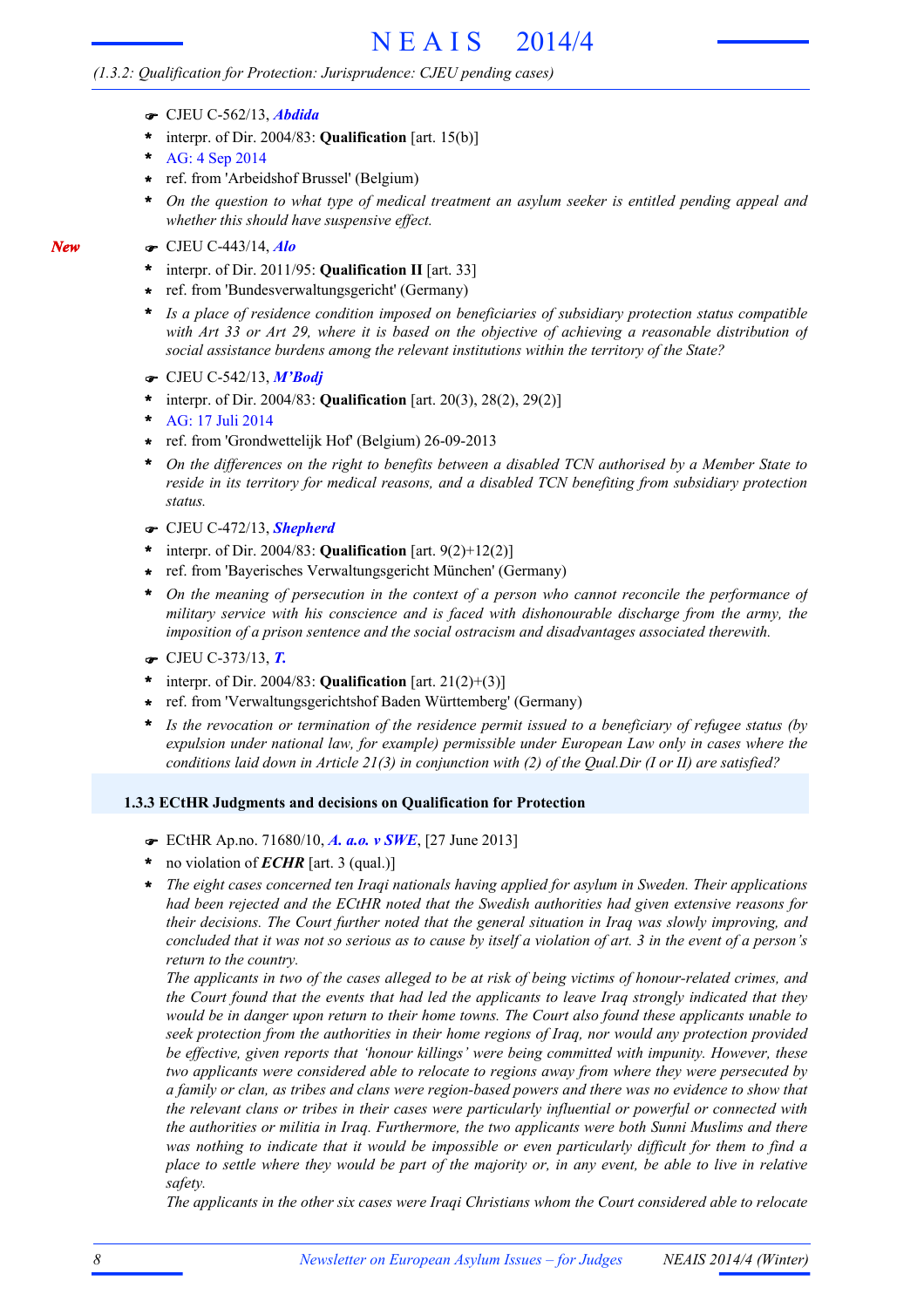#### *(1.3.3: Qualification for Protection: Jurisprudence: ECtHR Judgments)*

*to the three northern governorates of Dahuk, Erbil and Sulaymaniyah, forming the Kurdistan Region of northern Iraq. According to international sources, this region was a relatively safe area where the rights of Christians were generally being respected and large numbers of this group had already found refuge. The Court pointed to the preferential treatment given to the Christian group as compared to others wishing to enter the Kurdistan Region, and to the apparent availability of identity documents for that purpose. Neither the general situation in that region, including that of the Christian minority, nor any of the applicants' personal circumstances indicated the existence of a risk of inhuman or degrading treatment. Furthermore, there was no evidence to show that the general living conditions would not be reasonable, the Court noting in particular that there were jobs available in Kurdistan and that settlers would have access to health care as well as financial and other support from UNHCR and local authorities.*

- F ECtHR Ap.no. 34098/11, *A.A. a.o. v SWE*, [24 July 2014]
- no violation of *ECHR* [art. 3 (qual.)] **\***
- The applicants were four Somali citizens, a father and his three children born in 1990, 1994 and 1997. *They applied for asylum in Sweden, claiming to be members of the Sheikal clan and having lived together in southern Somalia since 1999. The Swedish authorities, referring to language analysis and to their various explanations as well as A.A.'s several passport stamps from Somaliland and northern* Somalia, found it much more likely that they had been living in Somaliland for years before leaving for *Sweden, and that they could consequently be returned there.* **\***

*While there were no indications that the applicants had any affiliations with the majority Isaaq clan in Somaliland, the ECtHR found strong reasons to question the veracity of the applicants' account of their origin in southern Somalia and their denial of any ties with northern Somalia. They could therefore be expected to provide a satisfactory explanation for the discrepancies alleged by the Swedish authorities. Such explanation had not been provided, and the Court further noted that the applicants had not contested the findings of the language analyst before the domestic authorities, and that A.A. had provided contradictory statements about a crucial event and had been vague about the situation in southern and central Somalia.*

*Against this background, the Court was satisfied that the assessment by the Swedish authorities that the applicants must have been former residents of Somaliland before leaving Somalia, was adequate and sufficiently supported by relevant materials. At the same time the Court noted the intention to remove the applicants directly to Somaliland, and that a fresh assessment would have to be made by the Swedish authorities in case the applicants should not gain admittance to Somaliland. Their deportation to Somaliland would therefore not involve a violation of art. 3.*

- F ECtHR Ap.no. 58802/12, *A.A. v CH*, [7 Jan. 2014]
- violation of *ECHR* [art. 3 (qual.)] **\***
- *The applicant was a Sudanese asylum seeker, claiming to originate from the region of North Darfur.* He alleged to have fled his village after it had been attacked and burnt down by the Janjaweed militia *that had killed his father and many other inhabitants, and mistreated himself.* **\***

*The ECtHR noted that the security and human rights situation in Sudan is alarming and has deteriorated in the last few months. Political opponents of the government are frequently harassed, arrested, tortured and prosecuted, such risk affecting not only high-profile people, but anyone merely suspected of supporting opposition movements.*

*As the applicant had been a member of the Darfur rebel group SLM-Unity in Switzerland for several years, the Court noted that the Sudanese government monitors activities of political opponents abroad. While acknowledging the difficulty in assessing cases concerning sur place activities, the Court had regard to the fact that the applicant had joined the organisation several years before launching his* present asylum request when it was not foreseeable for him to apply for asylum a second time. In view of the importance of art. 3 and the irreversible nature of the damage that results if the risk of ill*treatment materialises, the Court preferred to assess the claim on the grounds of the political activities* effectively carried out by the applicant. As he might at least be suspected of being affiliated with an *opposition movement, the Court found substantial grounds for believing that he would be at risk of being detained, interrogated and tortured on arrival at the airport in Sudan.*

- F ECtHR Ap.no. 689519/10, *A.A.M. v SWE*, [3 Apr. 2014]
- no violation of *ECHR* [art. 3 (qual.)] **\***
- *The applicant was an Iraqi Sunni Muslim originating from Mosul. Despite certain credibility issues concerning an alleged arrest warrant and in absentia judgment, the ECtHR considered him to be at real risk of ill-treatment by al-Qaeda in Iraq due to his refusal to apologise for offensive religious* **\***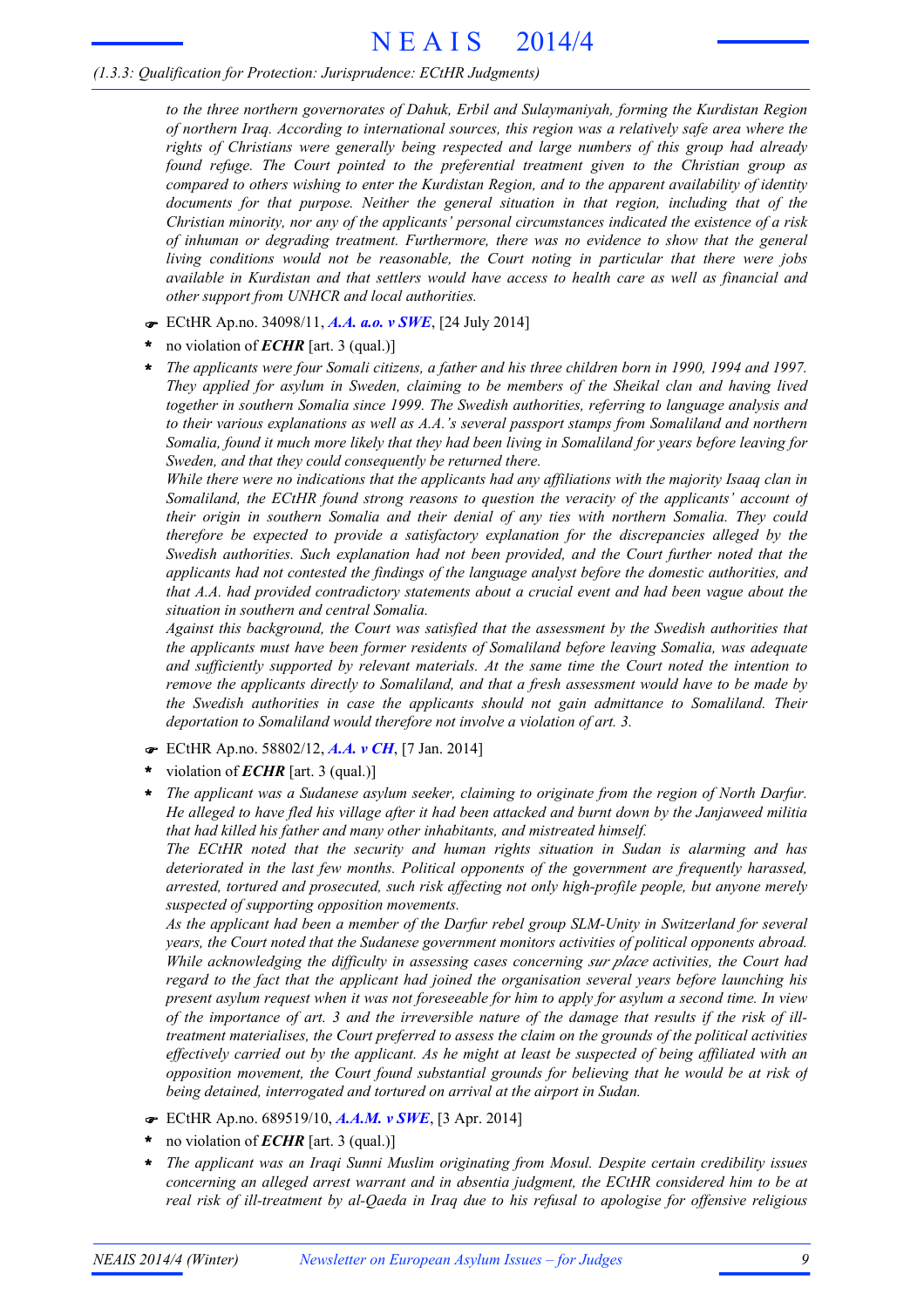#### *(1.3.3: Qualification for Protection: Jurisprudence: ECtHR Judgments)*

*statements and to having had an unveiled woman in his employment.*

*Based on considerations similar to those in the above mentioned case of W.H. v. Sweden, however, the Court found that the applicant would be able to relocate safely in KRI. Therefore his deportation* would not involve a violation of art. 3 provided that he is not returned to parts of Iraq situated outside *KRI. One dissenting judge considered this to be insufficient in order to comply with the guarantees for internal relocation as required under the Court's case law.*

- F ECtHR Ap.no. 17299/12, *Aswat v UK*, [16 Apr. 2013]
- violation of *ECHR* [art. 3 (qual.)] **\***
- *An alleged international terrorist who had been detained in the UK pending extradition to the USA claimed that such extradition would not be compatible with art. 3. The case was originally processed together with Babar Ahmad a.o. v. UK (24027/07), but was adjourned in order to obtain further information. The Court distinguished this case from the former one, due to the severity of the applicant's mental health condition. In light of the medical evidence there was a real risk that extradition would result in a significant deterioration of the applicant's mental and physical health, amounting to treatment in breach of art. 3. The Court pointed to his uncertain future in an undetermined institution, possibly the highly restrictive regime in the 'supermax' prison ADX Florence, and to the different and potentially more hostile prison environment than the high-security psychiatric hospital in the UK where the applicant was currently detained.* **\***
- F ECtHR Ap.no. 11161/11, *B.K.A. v SWE*, [19 Dec. 2013]
- no violation of *ECHR* [art. 3 (qual.)] **\***
- *The applicant was an Iraqi citizen, a Sunni Muslim from Baghdad. He claimed to be at risk of persecution because he had worked as a professional soldier in 2002-03 during the Saddam Hussein regime and had been a member of the Ba'ath party, and because of a blood feud after he had accidentally shot and killed a relative in Iraq.* **\***

*The ECtHR first considered the general situation in Iraq, and referred to international reports attesting to a continued difficult situation, including indiscriminate and deadly attacks by violent groups, discrimination and heavy-handed treatment by authorities. In the Court's view, though, it appeared that the overall situation has been slowly improving since the peak in violence in 2007, and* the Court saw no reason to alter the position taken in this respect four years ago in the case of  $F.H.$  y. *Sweden (20 January 2009). It noted that the applicant had not claimed that the general circumstances on their own would preclude return, but asserted that this situation together with his personal circumstances would put him at risk of treatment prohibited by art. 3.*

*As regards the applicant's personal situation, the Court noted that the Swedish Migration Court had found his story coherent and detailed. The Court considered former members of the Ba'ath party and* the military to be at risk today only in certain parts of Iraq and only if some other factors are at hand, *such as the individual having held a prominent position in either organisation. Given the long time passed since the applicant left these organisations and the fact that neither he nor his family had received any threats because of this involvement for many years, the Court found no indication of risk of ill-treatment on this account. However, it did accept the Swedish Court's assessment of the risk of* retaliation and ill-treatment from his relatives as part of the blood feud, noting that it may be very *difficult to obtain evidence in such matters.*

While the applicant was thus at risk of treatment contrary to art. 3, the Court accepted the domestic *authorities' finding that these threats were geographically limited to Diyala and Baghdad and that he* would be able to settle in another part of Iraq, for instance in Anbar the largest province in the country. In a dissenting opinion, one of the judges held this finding to reflect a failure to test the *requisite guarantees in connection with internal relocation of applicants under art. 3.*

- F ECtHR Ap.no. 24027/07, *Babar Ahmad v UK*, [10 Apr. 2012]
- no violation of *ECHR* [art. 3 (qual.)] **\***
- *In a case concerning six alleged international terrorists who have been detained in the UK pending extradition to the USA, the Court held that neither their conditions of detention at a 'supermax' prison in USA (ADX Florence) nor the length of their possible sentences (mandatory sentence of life imprisonment without the possibility parole for one of the applicants, and discretionary life sentences for the others) would make such extradition being in violation of art. 3.* **\***
- F ECtHR Ap.no. 15576/89, *Cruz Varas v SWE*, [20 Mar. 1991]
- no violation of *ECHR* [art. 3 (qual.)] **\***
- *Recognizing the extra-territorial effect of Art. 3 similarly applicable to rejected asylum seekers; finding no Art. 3 violation in expulsion of Chilean national denied asylum, noting that risk assessment* **\***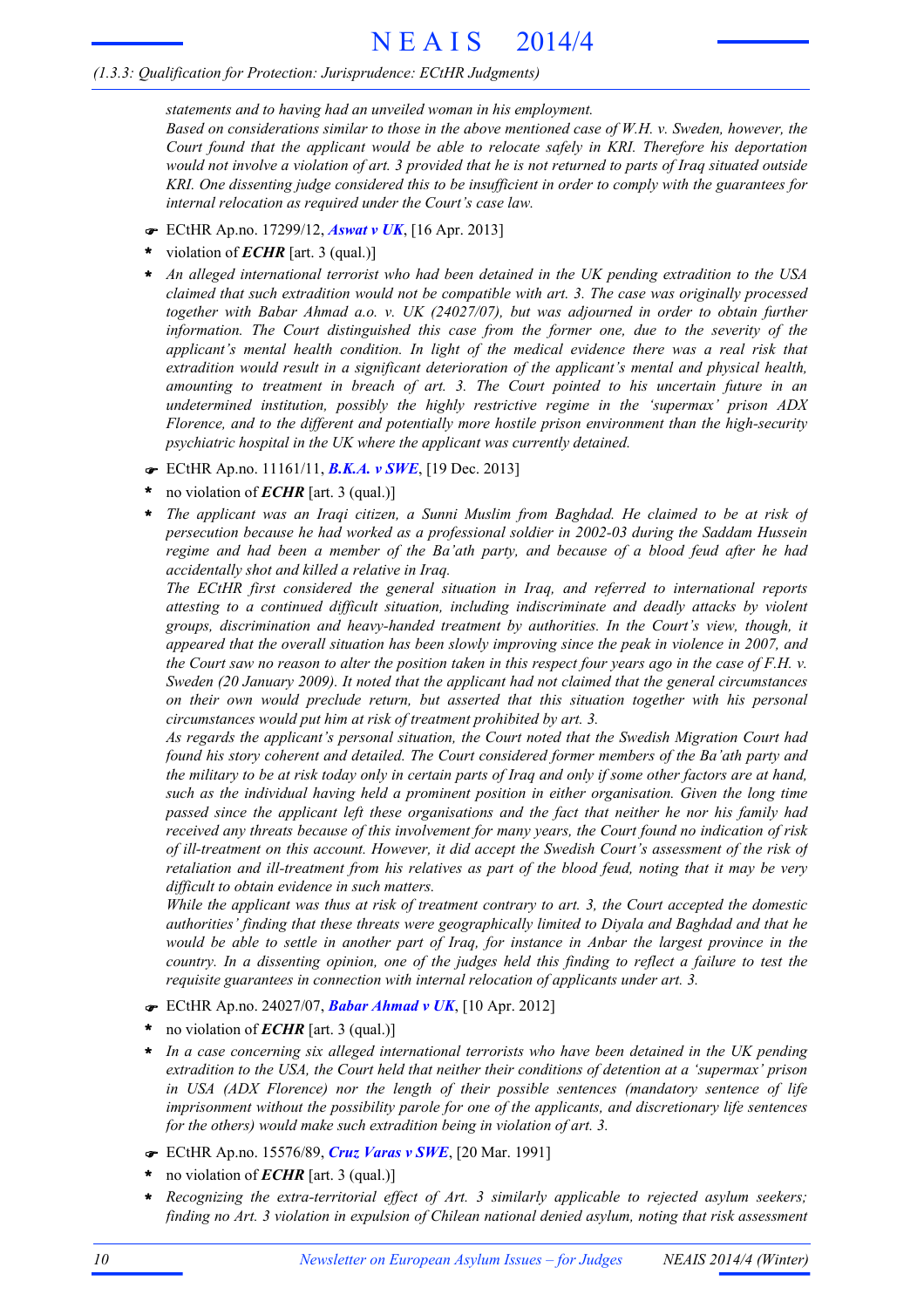*by State Party must be based on facts known at time of expulsion.*

- F ECtHR Ap.no. 24245/03, *D. v TUR*, [22 June 2006]
- violation of *ECHR* [art. 3 (qual.)] **\***
- *Deportation of woman applicant in view of the awaiting execution of severe corporal punishment in* **\*** *Iran would constitute violation of Art. 3, as such punishment would inflict harm to her personal dignity and her physical and mental integrity; violation of Art. 3 would also occur to her husband and daughter, given their fear resulting from the prospective ill-treatment of D.*
- F ECtHR Ap.no. 43611/11, *F.G. v SWE*, [16 Jan. 2014]
- no violation of *ECHR* [art. 3 (qual.)] **\***
- Case referred to the Grand Chamber (2 June 2014) **\***
- An Iranian is refused asylum in Sweden and faces expulsion to Iran. The Court is divided (4-3) as to *the question whether the applicant risks religious persecution in Iran.* **\***
- F ECtHR Ap.no. 39093/13, *Gayratbek Saliyev v RUS*, [17 Apr. 2014]
- violation of *ECHR* [art. 3 (qual.)] **\***
- *The applicant was a Kyrgyz citizen of Uzbek ethnicity, wanted in Kyrgyzstan for violent offences allegedly committed during inter-ethnic riots in 2010. He was detained pending extradition, and released in 2013. His application for asylum in Russia had been refused.* **\***

*Considering the widespread and routine use of torture and other ill-treatment by law-enforcement agencies in the southern part of Kyrgyzstan in respect of members of the Uzbek community to which the applicant belonged, the impunity of law enforcement officers and the absence of sufficient safeguards for the applicant in the requesting country, the ECtHR found it substantiated that he would* face a real risk of ill-treatment if returned to Kyrgyzstan. That risk was not considered to be excluded *by diplomatic assurances from the Kyrgyz authorities, as invoked by Russia. Art. 3 would therefore be* violated in case of his extradition to Kyrgyzstan. Also violation of art. 5(4) due to length of detention *appeal proceedings.*

- F ECtHR Ap.no. 28127/09, *Ghorbanov a.o. v TUR*, [3 Dec. 2013]
- violation of *ECHR* [art. 3 (qual.)] **\***
- *The applicants were 19 Uzbek citizens who had been recognised as refugees by the UNHCR both in Iran and in Turkey, and the Turkish authorities had issued them asylum-seeker cards as well as temporary residence permits. Nonetheless, they had been summarily deported from Turkey to Iran twice in 2008.* **\***

While the complaint that they had been at risk of further deportation from Iran to Uzbekistan had been *declared manifestly ill-founded by the ECtHR as the applicants had been living in Iran as recognised refugees for several years before entering Turkey, this complaint concerned the circumstances of their deportation from Turkey. The Court held these circumstances to have caused feelings of despair and fear as they were unable to take any step to prevent their removal in the absence of procedural safeguards, and the Turkish authorities had carried out the removal without respect for the applicants' status as refugees or for their personal circumstances in that most of the applicants were children who* had a stable life in Turkey. Thus, the Court concluded that the suffering had been severe enough to be *categorised as inhuman treatment. Violation of Art. 3, 5(1) and 5(2).*

- F ECtHR Ap.no. 70073/10 & 44539/11, *H. and B. v UK*, [9 Apr. 2013]
- no violation of *ECHR* [art. 3 (qual.)] **\***
- *Both cases concerned the removal to Kabul of failed Afghan asylum seekers who had claimed to be at* risk of ill-treatment by Taliban in Afghanistan due to their past work as a driver for the UN and as an *interpreter for the US forces, respectively. The UK Government was proposing to remove the applicants directly to Kabul, and the cases therefore essentially deal with the adequacy of Kabul as an internal flight alternative. It had not been claimed that the level of violence in Afghanistan was such that any removal there would necessarily breach ECHR art. 3. The Court found no evidence to suggest* that there is a general situation of violence such that there would be a real risk of ill-treatment simply *by virtue of being returned to Afghanistan.* **\***

The Court pointed to the disturbing picture of attacks carried out by the Taliban and other armed anti*government forces in Afghanistan on civilians with links to the international community, with targeted killing of civilians associated with, or perceived as supporting, the Afghan Government or the international community. Thus, the Court quoted reports about an 'alarming trend' of the assassination of civilians by anti-government forces, and the continuing conduct of a campaign of intimidation and assassination. At the same time the Court considered that there is insufficient*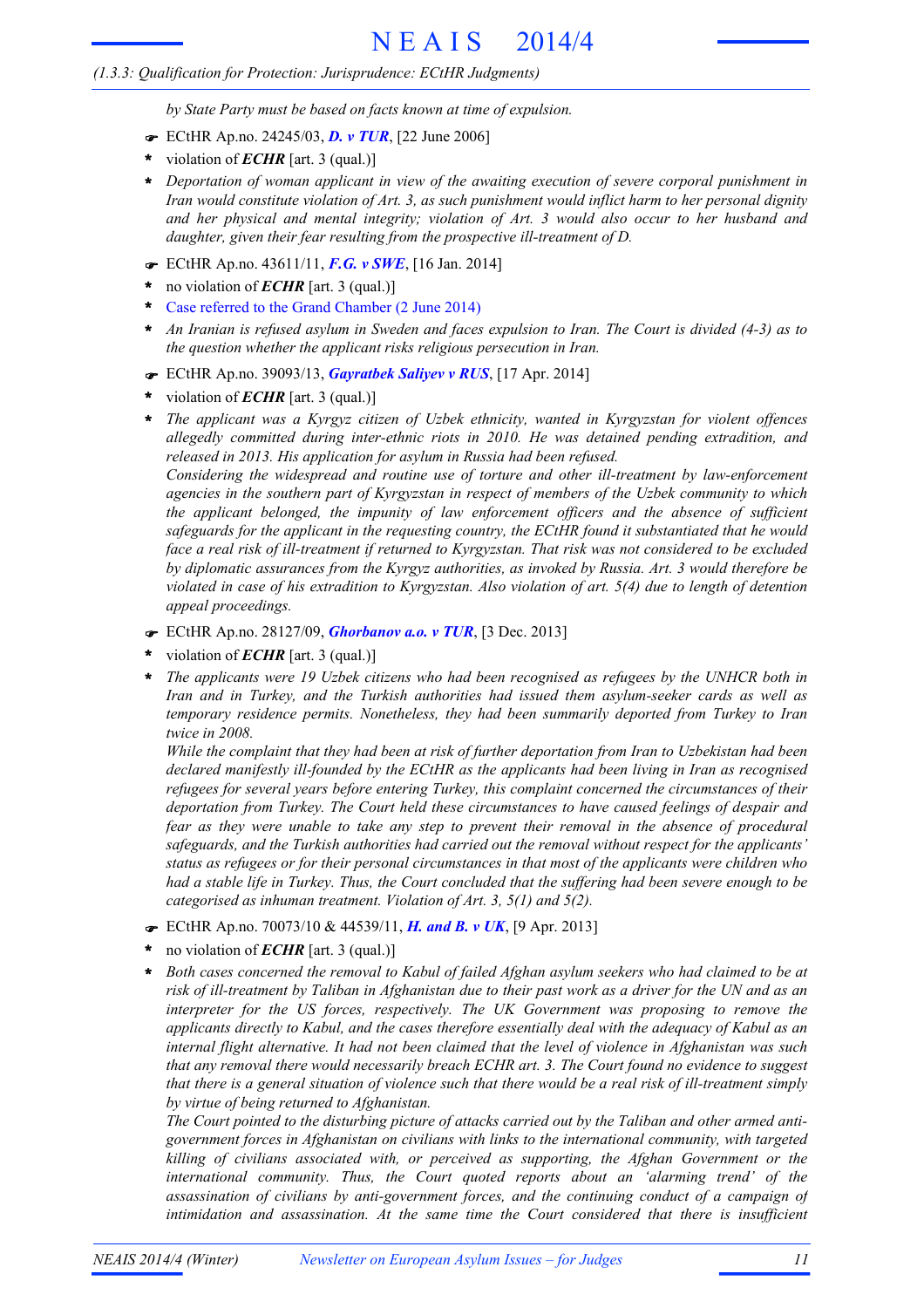evidence at the present time to suggest that the Taliban have the motivation or the ability to pursue *low level collaborators in Kabul or other areas outside their control.*

H. had left the Wardak province as an infant and had moved to Kabul where he had lived most of his life with his family. He had worked as a driver for the UN in Kabul between 2005 and 2008. Like the UK authorities, the ECtHR found no reason to suggest either that he had a high profile in Kabul such that he would remain known there or that he would be recognised elsewhere in Afghanistan as a result *of his work.*

*B. had until early 2011 worked as an interpreter for the US forces in Kunar province with no particular profile, and had not submitted any evidence or reason to suggest that he would be identified* in Kabul or that he would come to the adverse attention of the Taliban there. The Court pointed out that the UK Tribunal had found him to be an untruthful witness and found no reason to depart from this finding of fact. As regards B.'s claim that he would be unable to relocate to Kabul because he would be destitute there, the ECtHR noted that he is a healthy single male of 24 years, and found that *he had failed to submit evidence suggesting that his removal to Kabul, an urban area under Government control where he still has family members including two sisters, would be in violation of art. 3.*

- F ECtHR Ap.no. 24573/94, *H.L.R. v FRA*, [27 Apr. 1997]
- no violation of *ECHR* [art. 3 (qual.)] **\***
- Finding no violation of Article 3 in case of expulsion of a citizen of Columbia as there was no 'relevant *evidence' of risk of ill-treatment by non-state agents, whereby authorities 'are not able to obviate the risk by providing adequate protection'.* **\***
- F ECtHR Ap.no. 27765/09, *Hirsi v ITA*, [23 Feb. 2012]
- violation of *ECHR* [art. 3 (qual.)] **\***
- *For the first time the Court applied Article 4 of Protocol no. 4 (collective expulsion) in the* **\*** circumstance of aliens who were not physically present on the territory of the State, but in the high seas. Italy was also held responsible for exposing the aliens to a treatment in violation with article 3 *ECHR, as it transferred them to Libya 'in full knowledge of the facts' and circumstances in Libya.*
- F ECtHR Ap.no. 61204/09, *I. v. SWE*, [5 Sep. 2013]
- violation of *ECHR* [art. 3 (qual.)] **\***
- *A family of Russian citizens of Chechen origin applied for asylum in Sweden and submitted that they had been tortured in Chechnya and were at risk of further ill-treatment upon return to Russia. Despite the current situation in Chechnya, the ECtHR considers the unsafe general situation not sufficiently serious to conclude that the return of the applicants to Russia would amount to a violation of art. 3.* **\***

*As far as the applicants' individual situation is concerned, the ECtHR notes that the Swedish* authorities did not as such question that Mr. I had been subjected to torture. However, they had found that he had not established with sufficient certainty why he had been subjected to it and by whom, and had thus found reason to question the credibility of his statements. In line with the Swedish authorities, the ECtHR finds that the applicants had failed to make it plausible that they would face a real risk of *ill-treatment.*

*However, the Court emphasises that the assessment of a real risk for the persons concerned must be made on the basis of all relevant factors which may increase the risk of ill-treatment. Due regard should be given to the possibility that a number of individual factors may not, when considered separately, constitute a real risk, but when taken cumulatively and considered in a situation of general violence and heightened security, the same factors may give rise to a real risk.*

It was noted that Mr. I has significant and visible scars on his body, and the medical certificates held that the wounds could be consistent with his explanations as to both timing and extent of the ill*treatment. Thus, in case of a body search in connection with his possible detention and interrogation by the FSB or local law-enforcement officials upon return, these would immediately see that Mr. I has been subjected to ill-treatment in recent years, which could indicate that he took active part in the second war in Chechnya. Taking those factors cumulatively, in the special circumstances of the case, the Court finds that there were substantial grounds for believing that the applicants would be exposed to a real risk of treatment contrary to art. 3 if deported to Russia.*

- F ECtHR Ap.no. 2964/12, *I.K. v AUT*, [28 Mar. 2013]
- violation of *ECHR* [art. 3 (qual.)] **\***
- *The applicant was a Russian of Chechen origin, claiming that his removal to Russia would expose him to risk of ill-treatment as his family had been persecuted in Chechnya. His father had been working* **\***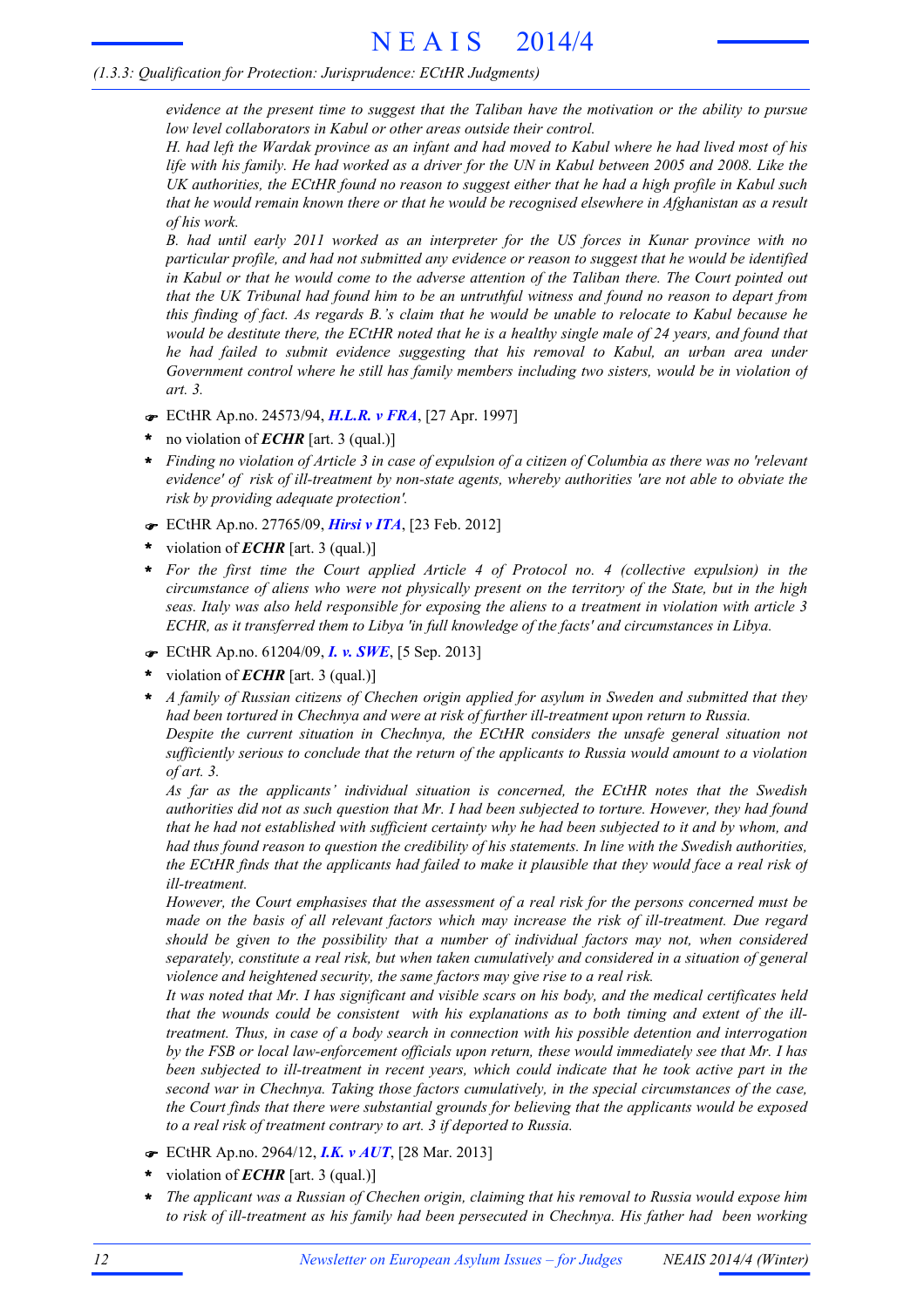#### *(1.3.3: Qualification for Protection: Jurisprudence: ECtHR Judgments)*

*the security services of former separatist President Maskarov, and had been murdered in 2001. The applicant claimed to have been arrested four times, threatened and at least once severely beaten by* Russian soldiers in the course of an identity check in 2004. Together with his mother, he left Chechnya *in 2004 and applied for asylum in Austria later that year. Both asylum applications were dismissed.*

*While the applicant had withdrawn his appeal, allegedly due to wrong legal advice, his mother was recognised as a refugee and granted asylum in appeal proceedings in 2009. The Austrian authorities did not, in the applicant's subsequent asylum proceedings, examine the connections between his and his mother's cases, but held that his reasons for flight had been sufficiently thoroughly examined in the first proceedings.*

*The ECtHR was not persuaded that the applicant's grievance had been thoroughly examined, and therefore assessed his case in the light of the domestic authorities' findings in his mother's case which* had accepted her reasons for flight as credible. There was no indication that the applicant would be at a lesser risk of persecution upon return to Russia than his mother, and the alternative of staving in *other parts of Russia had been excluded in her case as well.*

*In addition to the assessment of the applicant's individual risk, the Court observed the regularly occurring human rights violations and the climate of impunity in Chechnya, notwithstanding the relative decrease in the activity of armed groups and the general level of violence. The Court referred* to is numerous judgments finding violations of ECHR arts. 2 and 3, and to reports about practices of *reprisals and collective punishment of relatives and suspected supporters of alleged insurgents as well as occurrences of targeted human rights violations.*

*While there were thus substantial grounds to believe that the applicant would face a real risk of treatment contrary to art. 3 if returned to Russia, his mental health status – described as posttraumatic stress disorder and depression – was not found to amount to such very exceptional circumstances as required to raise a separate issue under art. 3.*

- F ECtHR Ap.no. 20110/13, *Ismailov v RUS*, [17 Apr. 2014]
- violation of *ECHR* [art. 3 (qual.)] **\***
- *The applicant was an Uzbek citizen whose extradition to Uzbekistan had been requested. The extradition request had been refused, and in parallel proceedings his application for asylum in Russia was refused.* **\***

*The ECtHR held the general human rights situation in Uzbekistan to be 'alarming', the practice of torture in police custody being described as 'systematic' and 'indiscriminate', and confirmed that the issue of ill-treatment of detainees remains a pervasive and enduring problem. As to the applicant's personal situation, the Court observed that he was wanted by the Uzbek authorities on charges of participating in a banned religious extremist organisation, 'the Islamic Movement of Uzbekistan', and a terrorist organisation, 'O'zbekiston Islomiy Harakati' and that he was held to be plotting to destroy the constitutional order of Uzbekistan. The Court referred to various international reports and its own* findings in a number of judgments, pointing to the risk of ill treatment which could arise in similar *circumstances. The forced return to Uzbekistan, in the form of expulsion or otherwise, would therefore* give rise to a violation of art. 3. Also violation of art. 5 (1)(f) and (4) on account of detention and *unavailability of any procedure for judicial review of the lawfulness of detention.*

- F ECtHR Ap.no. 40035/98, *Jabari v TUR*, [11 July 2000]
- violation of *ECHR* [art. 3 (qual.)] **\***
- *Holding violation of Article 3 in case of deportation that would return a woman who has committed adultery to Iraq.* **\***
- F ECtHR Ap.no. 886/11, *K.A.B. v SWE*, [5 Sep. 2013]
- no violation of *ECHR* [art. 3 (qual.)] **\***
- *The applicant is a Somali asylum seeker, originating from Mogadishu. He applied for asylum in 2009, claiming that he had fled Somalia due to persecution by the Islamic Courts and al-Shabaab, in particular by telephone calls threatening him to stop spreading Christianity. While the Swedish authorities intended to deport the applicant to Somaliland, the ECtHR did not find it sufficiently substantiated that he would be able to gain admittance and to settle there. The Court therefore assessed his situation upon return to Somalia in the context of the conditions prevailing in Mogadishu, his city of origin.* **\***

The general situation of violence in Mogadishu was assessed in the light of the criteria applied in Sufi *and Elmi v. UK (28 June 2011). Against the background of recent information, in particular concerning al-Shabaab, the Court's majority held that the security situation in Mogadishu has improved since 2011 or the beginning of 2012, as the general level of violence has decreased. The*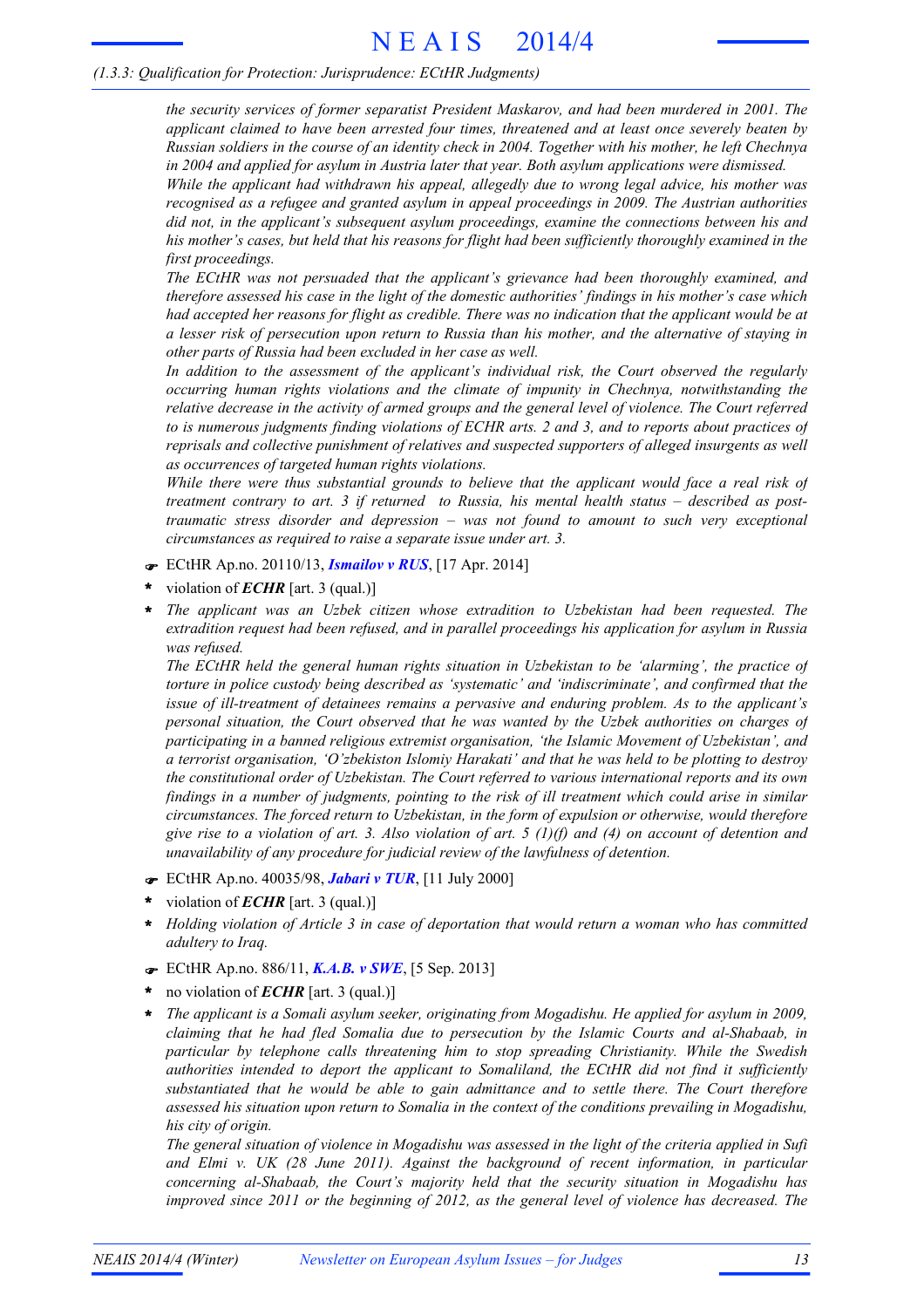situation is therefore not, at present, of such a nature as to place everyone present in the city at a real *risk of treatment contrary to arts. 2 or 3.*

*The two dissenting judges consider the majority's analysis of the general situation deficient and its conclusions premature, due to the unpredictable nature of the conflict and the volatility and instability of the situation in Mogadishu.*

*As regards the applicant's personal situation, the Court refers to the careful examination of the case by the Swedish authorities, and the extensive reasons given for their conclusions. It further notes that* the applicant does not belong to any group at risk of being targeted by al-Shabaab, and allegedly has a home in Mogadishu where his wife lives, the Court concludes that he had failed to make it plausible *that he would face a real risk of being killed or subjected to ill-treatment upon return there.*

- F ECtHR Ap.no. 33809/08, *Labsi v SK*, [15 May 2012]
- violation of *ECHR* [art. 3 (qual.)] **\***
- *An Algerian man, convicted in France of preparing a terrorist act, and convicted in his absence in Algeria of membership of a terrorist organisation, had been expelled to Algeria upon rejection of his asylum request in Slovakia. On the basis of the existing information about the situation in Algeria for persons suspected of terrorist activities, the Court found that there had been substantial grounds for* believing that he faced a real risk of being exposed to treatment contrary to art. 3. The responding *government's invocation of the security risk represented by the applicant was dismissed due to the absolute guarantee under art. 3. Assurances given by the Algerian authorities concerning the applicant's treatment upon return to Algeria were found to be of a general nature, and they had* proven insufficient since the request for a visit by a Slovak official to the applicant, held in detention *upon return, had not been followed.* **\***

*The applicant's expulsion only one working day after the Slovak Supreme Court's judgment, upholding the dismissal of his asylum request, had effectively prevented him from attempting redress by a complaint to the Slovak Constitutional Court.*

*Expulsion of the applicant in disregard of an interim measure issued by the Court under Rule 39, preventing the Court from properly examining his complaints and from protecting him against treatment contrary to art. 3, was a violation of the right to individual application under art. 34.*

- F ECtHR Ap.no. 52589/13, *M.A. v SWI*, [18 Nov. 2014]
- violation of *ECHR* [art. 3 (qual.)] **\***
- *The applicant was an Iranian asylum seeker whose case had been rejected by the Swiss authorities. According to the applicant, he had been involved in anti-regime demonstrations from 2009 to 2011 and, as a consequence, been exposed to repressive measures, including a sentence in absentia to seven years' imprisonment, payment of a fine and 70 lashes of the whip.* **\***

*The ECtHR set out observing that the applicant would in case be returned to a country where the human rights situation gives rise to grave concern in that it is evident that the Iranian authorities frequently detain and ill-treat persons who peacefully participate in oppositional or human rights activities. Not only the leaders of political organisations or other high-profile persons, but anyone who demonstrates or in any way opposes the Iranian regime may be at risk of being detained and illtreated or tortured.*

*If the alleged punishment were to be enforced, such extensive flogging would have to be regarded as torture under ECHR art. 3. The prison conditions for political prisoners would also expose him to inhuman and degrading treatment and to the risk of being tortured. As the applicant had left Iran* without an exit visa and without a passport, he was likely to be arrested upon return to Iran, the *alleged conviction would be discovered immediately, and the sentence was therefore likely to be enforced upon his return.*

*In its assessment of the evidence, the Court agreed with the Swiss authorities that the applicant's story was manifesting some weaknesses. However, the Court noted that the credibility of the accounts given* by the applicant at two interviews could not be assessed in isolation, but must be seen in the light of *further explanations given by the applicant. The difference in nature of the two interview hearings and* the fact that almost two years had lapsed until the second interview could also explain parts of the *discrepancies.*

As regards the documents submitted by the applicant, the Court did not agree that the veracity of his *account could be assessed without having regard to these documents merely because some of the documents were copies, and on the basis of a generalised allegation by the Swiss Government that such documents could be purchased in Iran. There was no indication that the authorities had tried to verify the authenticity of the summons submitted, the Swiss court had not provided any reason why the copy of a judgment and another summons could not be taken into account, and the court had ignored*

*New*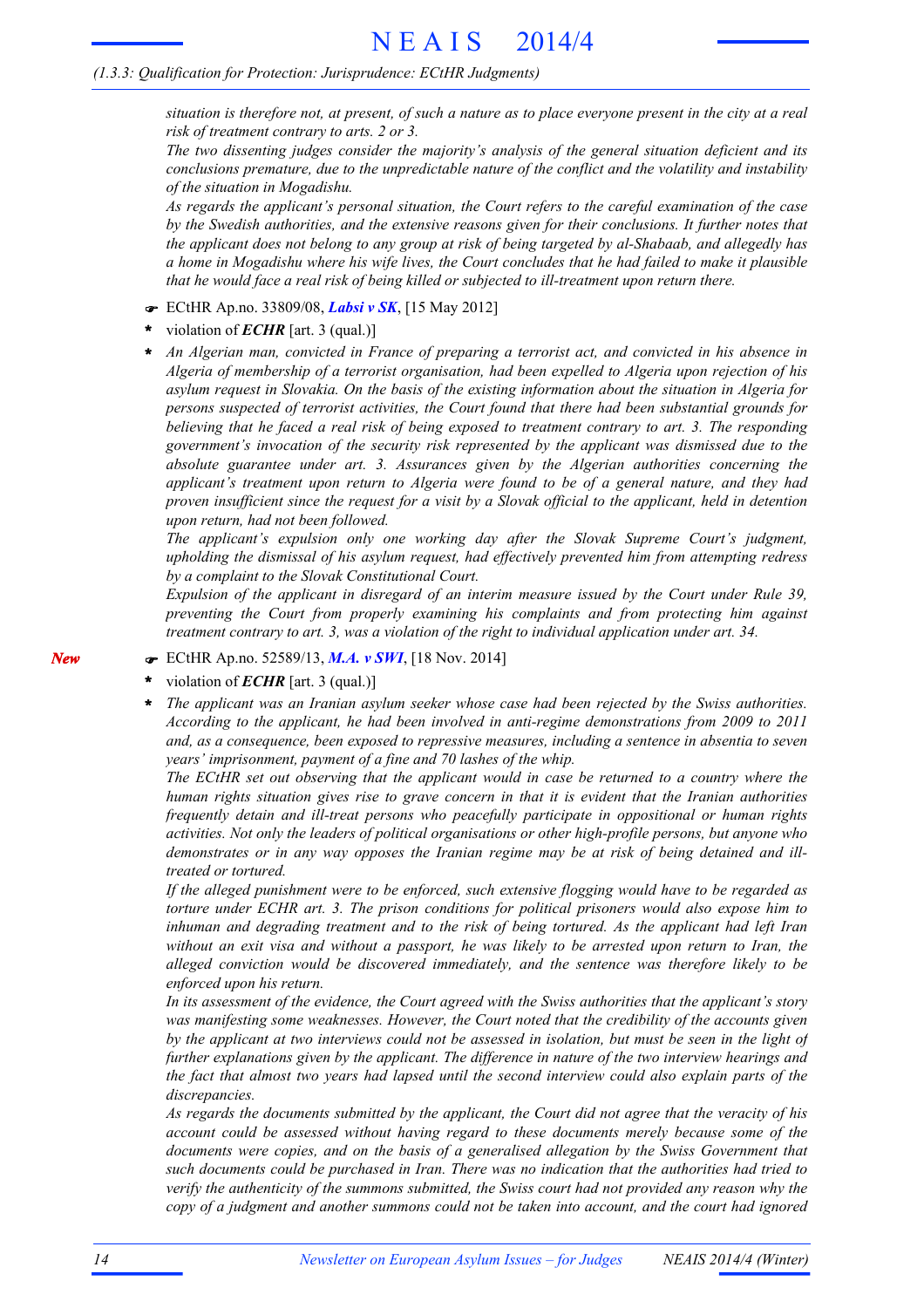*the applicant's suggestion of having the credibility of these documents assessed. Against this* background, the Court held that the applicant must be given the benefit of the doubt with regard to the *remaining uncertainties.*

- F ECtHR Ap.no. 58363/10, *M.E. v DEN*, [8 July 2014]
- no violation of *ECHR* [art. 3 (qual.)] **\***
- *The applicant stateless Palestinian, who was granted asylum in Denmark in 1993, had been expelled* due to criminal offences and was deported to Syria in 2010. He claimed this to be in violation of art. 3 *in that he had been tortured upon return by the Syrian authorities. The Danish Government did not challenge this allegation of ill-treatment, but contested the alleged art. 3 violation.* **\***

*In examining whether the Danish authorities were, or should have been, aware that the applicant would face a real and concrete risk of being subjected to such treatment, the ECtHR noted that the* Syrian uprising and armed conflict had not yet begun at the time of deportation. It further noted that *the applicant had not relied on art. 3 until a month after his deportation. Referring to an expert* opinion on the ne bis in idem principle in Syrian law, provided during the expulsion case, the Court *was not convinced that the Danish authorities should have been aware that the applicant would risk detention and 'double persecution' upon return to Syria. The Court also pointed out that the principle of ne bis in idem does not by itself raise an issue under art. 3.*

*Even while various international sources were reporting ill-treatment of detainees in Syria at the time of deportation, the Court stated that the applicant did not belong to a threatened minority, and had never been politically active or in conflict with the Syrian regime, nor been perceived as an opponent to the government due to his stay abroad. The Court therefore concluded that there were no* substantial grounds to believe that he had been at risk of being subjected to treatment in breach of art. *3 upon return to Syria.*

- F ECtHR Ap.no. 50094/10, *M.E. v FRA*, [6 June 2013]
- violation of *ECHR* [art. 3 (qual.)] **\***
- *The applicant was an Egyptian belonging to the Coptic Christian community in his country of origin* where he had been exposed to a number of attacks due to his religious belief. His reports of these *incidents to the police had been unsuccessful, and before leaving Egypt in 2007 he was accused of proselytizing for which he was sentenced in absentia to 3 years of imprisonment.* **\***

*The ECtHR referred to reports on numerous instances of violence and other persecution against Coptic Christians in Egypt in 2010-11, and on reluctance of Egyptian authorities to prosecute the perpetrators, and found no evidence that the situation had improved. The Court found strong evidence that the applicant would be a potential prime target for persecution and violence as a convicted proselytizer, whether free or imprisoned, and pointed to the serious doubt about on the applicant's ability to receive adequate protection from the Egyptian authorities. Given his background and the* situation of Coptic Christians in Egypt, art. 3 would be violated in case of enforcement of the decision *to deport the applicant.*

Contrary to the judgment in I.M. v. France [2 February  $2012$  – see NEAIS 2012/1 p. 10], the ECtHR *did not consider the examination of this case in the French 'fast-track' asylum procedure incompatible with art. 13. The Court emphasised the very substantial delay in the applicant's lodging of his asylum* request (almost 3 years) and the fact that he had been able to lodge an appeal with suspensive effect *against the removal order as well as an asylum request with suspensive effect. Given his delay, the applicant could not validly argue that the reduced and very short deadlines to prepare the asylum request in the special procedure had affected the accessibility of the remedies available to him, and there was therefore no violation of art. 13 in conjunction with art. 3.*

- F ECtHR Ap.no. 71398/12, *M.E. v SWE*, [26 June 2014]
- no violation of *ECHR* [art. 3 (qual.)] **\***
- case has been referred to the Grand Chamber on 17 Nov 2014. **\***
- *The applicant (a Libyan asylum seeker) had first explained that he had been involved in illegal transport of weapons for powerful clans from southern Libya, and that he had been stopped and interrogated under torture by the authorities. Subsequently he had added to his grounds for asylum, stating that he was homosexual and had entered into a relationship with N. in Sweden.* **\***

*Referring to the Swedish authorities' view that the applicant had given contradictory and deliberately false information, and to their thorough examination of his claims in respect of the weapons transport, the ECtHR stated that the applicant lacked credibility and had thus failed to substantiate that he would* face a real risk of arrest or ill-treatment on return to Libya on this basis. In reaching this conclusion, *the Court also 'had regard to the change in power in Libya'.*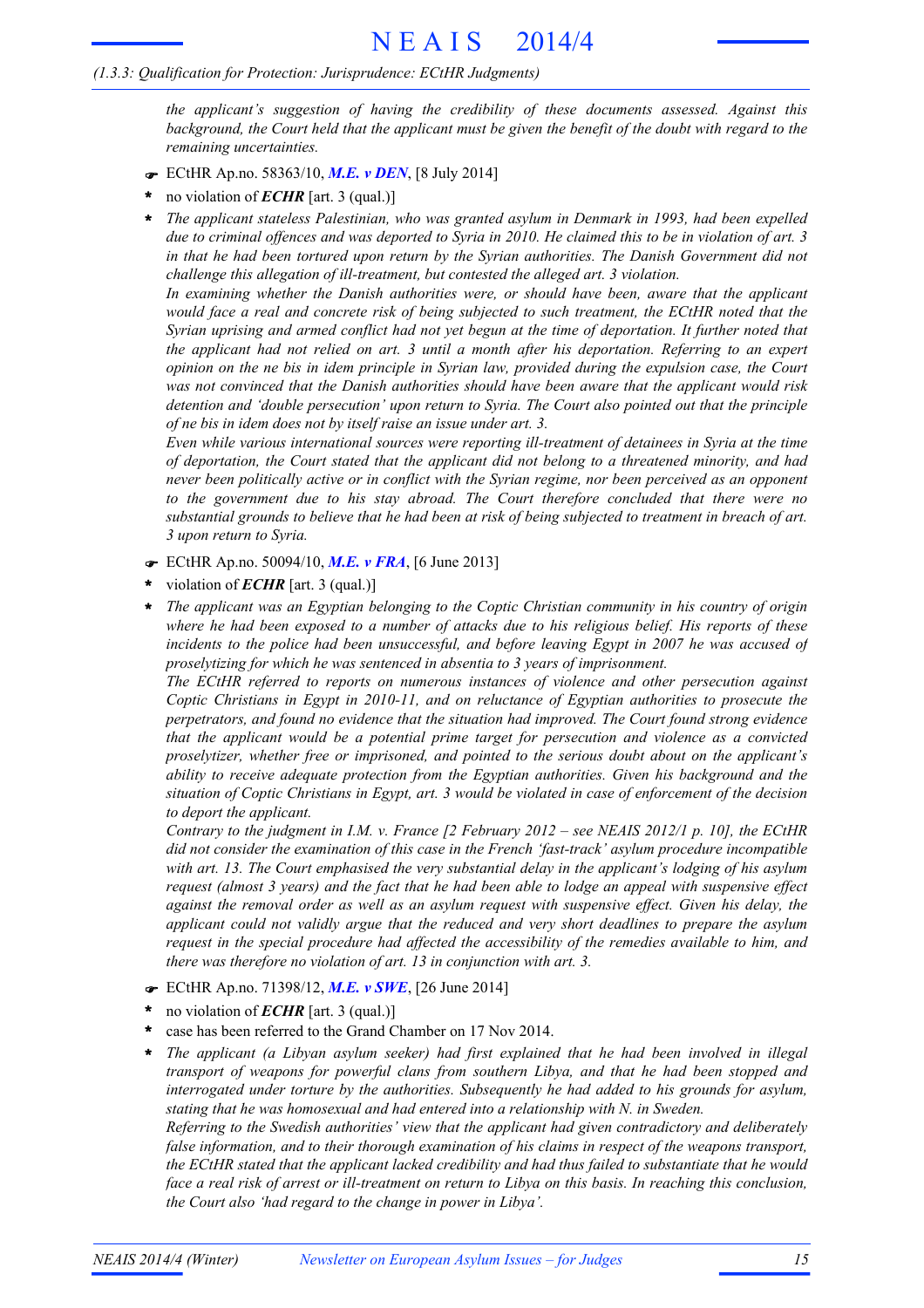*As regards the applicant's sexual orientation, the Court noted that the Swedish Government had not questioned that he is homosexual and that his marriage to N. is serious. Nonetheless, the Court reiterated the lack of credibility found by the national authorities and held that the applicant had not* given a satisfactory explanation of why he had changed and added to his story over time, in particular that in his first submission to the ECtHR he claimed that he had already lived as a homosexual in *Libya before his departure, whereas he had never told the Swedish authorities about this, on the* contrary having stated that he had planned to marry a woman in Libya. The Court held not to have *sufficient foundation to conclude that the Libyan authorities actively persecute homosexuals, although homosexual acts are punishable by imprisonment under the Libyan Penal Code.*

*In addition, the Court found indications that the applicant during his stay in Sweden had made an* active choice to live discreetly and not reveal his sexual orientation to his family in Libya, not because *of fear of persecution but rather due to private considerations. Emphasising that the case did not concern permanent expulsion of the applicant to Libya, but only a temporary return while the Swedish authorities would be examining an application for family reunion with N., the Court considered this a reasonably short period of time that would not require the applicant to conceal or suppress an* important part of his identity permanently or for a longer period of time. It was therefore not by itself *sufficient to reach the threshold of art. 3.*

*In a dissenting opinion, one of the judges disagreed with the majority's conclusion on the applicant's possibility to avoid risk of persecution by exercising restraint in expressing his sexual orientation.*

- F ECtHR Ap.no. 17897/09, *M.V. & M.T. v FRA*, [4 Sep. 2014]
- violation of *ECHR* [art. 3 (qual.)] **\***
- *On several occasions in 2007, the applicants (a Russian couple) had accommodated an uncle who was a former Chechen rebel. After his last stay with them they had been harassed by men supposedly affiliated with the current Chechen President Kadyrov who came to their house, interrogated them about their uncle, and threatened and maltreated them.* **\***

*Referring to the applicants' family connections, in particular the uncle who had participated in the Chechen rebellion, and to the previous attacks and threats on their persons, and the general situation* previously as well as presently in Chechnya, the Court held that their return would result in a real risk *of ill-treatment by the Russian authorities.*

- F ECtHR Ap.no. 18372/10, *Mo.M. v FRA*, [18 Apr. 2013]
- violation of *ECHR* [art. 3 (qual.)] **\***
- The applicant had been accused of spying for the rebels in Chad, and had been taken into custody for *five days, interrogated and subjected to torture. In addition, his shop had been destroyed, his possessions confiscated, and his family threatened.* **\***

*The Court held the general situation in Chad to give cause for concern, particularly for persons suspected of collaboration with the rebels. As regards the applicant's personal situation, the Court considered the medical certificates produced by him as sufficient proof of the alleged torture. As to his* risk of ill-treatment in case of return, the Court noted that he had produced a warrant issued by the *authorities against him, the authenticity of which had not been seriously disputed by the French* Government. Due to the reasoning given by the French authorities and the fact that they had not been *able to examine some of the evidence produced by the applicant, the Court could not rely on the French courts' assessment of the applicant's risk. Due to his profile, the medical certificates and the* past and present situation in Chad, the Court found a real risk that he would be subjected to treatment *contrary to art. 3.*

- F ECtHR Ap.no. 71932/11, *Mohammadi v AUS*, [3 July 2014]
- no violation of *ECHR* [art. 3 (qual.)] **\***
- *The applicant - an Afghan asylum seeker - had arrived in Austria via Greece, Macedonia, Serbia and Hungary. As the Austrian authorities intended to transfer him to Hungary under the Dublin Regulation, he complained that this would subject him to treatment contrary to arts. 3 and 5. The ECtHR considered the case similar to Mohammed v. Austria [6 June 2013] and examined whether any significant changes had occurred since that judgment.* **\***

*Holding that the complaint regarding risk of arbitrary detention and detention conditions in Hungary* was falling in fact under art. 3, the Court pointed out that there was no systematic detention of asylum *seekers in Hungary any more, and that there had been improvements in the detention conditions.*

*As regards the issue of access to asylum procedures the Court stated that, since the changes in Hungarian legislation in effect since January 2013, those asylum seekers transferred under the Dublin Regulation whose claims had not been examined and decided on the merits in Hungary would have*

*New*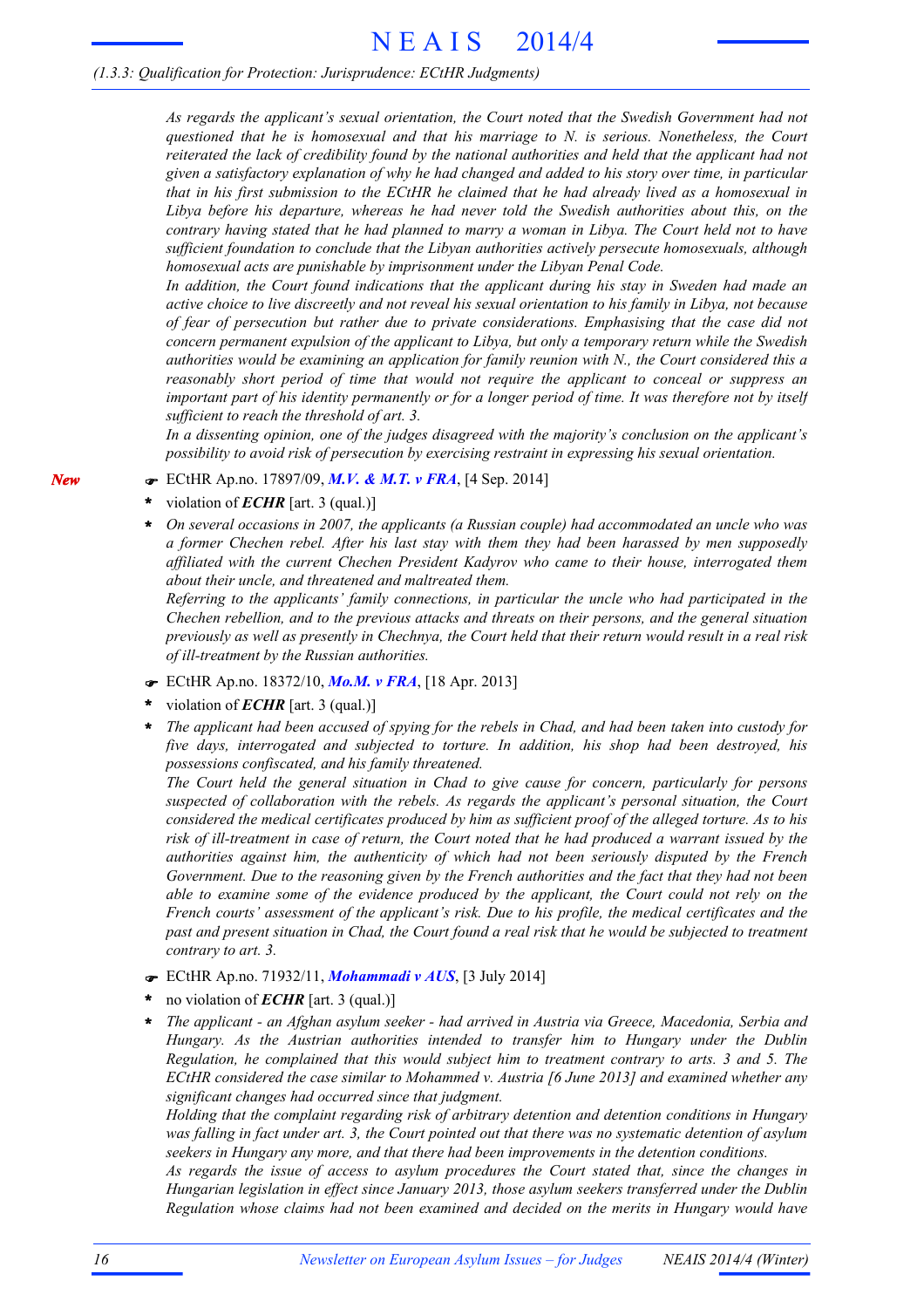access to such an examination. As the applicant had not yet had a decision on the merits of his case, *he would have a chance to reapply for asylum and have his case duly examined if returned to Hungary. The Court further held it to be consistently confirmed that Hungary was no longer relying on the safe third country concept towards Serbia. The relevant country reports did not indicate systematic deficiencies in the Hungarian asylum system, and the Court therefore concluded that the applicant would currently not be at a real individual risk of being subjected to treatment contrary to art. 3 if transferred to Hungary.*

- F ECtHR Ap.no. 23505/09, *N. v SWE*, [20 July 2010]
- violation of *ECHR* [art. 3 (qual.)] **\***
- *The Court observed that women are at particular risk of ill-treatment in Afghanistan if perceived as* **\*** *not conforming to the gender roles ascribed to them by society, tradition and even the legal system.* The Court could not ignore the general risk to which she might be exposed should her husband decide to resume their married life together, or should he perceive her filing for divorce as an indication of *an extramarital relationship; in these special circumstances, there were substantial grounds for believing that the applicant would face various cumulative risks of reprisals falling under Art. 3 from her husband, his or her family, and from the Afghan society.*
- F ECtHR Ap.no. 25904/07, *N.A. v UK*, [17 July 2008]
- violation of *ECHR* [art. 3 (qual.)] **\***
- *The Court has never excluded the possibility that a general situation of violence in the country of destination will be of a sufficient level of intensity as to entail that any removal thereto would necessarily breach Art. 3, yet such an approach will be adopted only in the most extreme cases of general violence where there is a real risk of ill-treatment simply by virtue of an individual being exposed to such violence on return.* **\***
- F ECtHR Ap.no. 7974/11, *N.K. v FRA*, [19 Dec. 2013]
- violation of *ECHR* [art. 3 (qual.)] **\***
- The applicant Pakistani citizen was seeking asylum on the basis of his fear of ill-treatment due to his *conversion to the Ahmadiyya religion. He alleged to have been abducted and tortured and that an arrest warrant had been issued against him for preaching this religion.* **\***

*Observing that the risk of ill-treatment of persons of the Ahmadiyya religion in Pakistan is well documented, the ECtHR stated that belonging to this religion would not in itself be sufficient to attract protection under art. 3. Rather, the applicant would have to demonstrate being practising the religion openly and to be proselytising, or at least to be perceived as such.*

*While the French authorities had been questioning the applicant's credibility, in particular regarding the authenticity of the documents presented by him, the ECtHR did not consider their decisions to be based on sufficiently explicit motivations in that regard. The Court did not find the respondent State to have provided information giving sufficient reasons to doubt the veracity of the applicant's account of* the events leading to his flight, and there was therefore no basis of doubting his credibility. The Court *concluded that the applicant was perceived by the Pakistani authorities not as simply practising the* Ahmadiyya belief, but as a proselytiser and thus having a profile exposing him to the attention of the *authorities in case of return.*

- F ECtHR Ap.no. 8139/09, *Othman v UK*, [17 Jan. 2012]
- no violation of *ECHR* [art. 3 (qual.)] **\***
- referral to the Grand Chamber requested; refused by the ECtHR Panel on 9 May 2012 **\***
- *Notwithstanding widespread and routine occurrence of torture in Jordanian prisons, and the fact that the applicant as a high profile Islamist was in a category of prisoners frequently ill-treated in Jordan,* the applicant was held not to be in real risk of ill-treatment if being deported to Jordan, due to the *information provided about the 'diplomatic assurances' that had been obtained by the UK government in order to protect his Convention rights upon deportation; the Court took into account the particularities of the memorandum of understanding agreed between the UK and Jordan, as regards both the specific circumstances of its conclusion, its detail and formality, and the modalities of monitoring the Jordanian authorities' compliance with the assurances.* **\***

Holding that ECHR art. 5 applies in expulsion cases, but that there would be no real risk of flagrant *breach of art. 5 in respect of the applicant's pre-trial detention in Jordan.*

Holding that deportation of the applicant to Jordan would be in violation of ECHR art. 6, due to the real risk of flagrant denial of justice by admission of torture evidence against him in the retrial of *criminal charges.*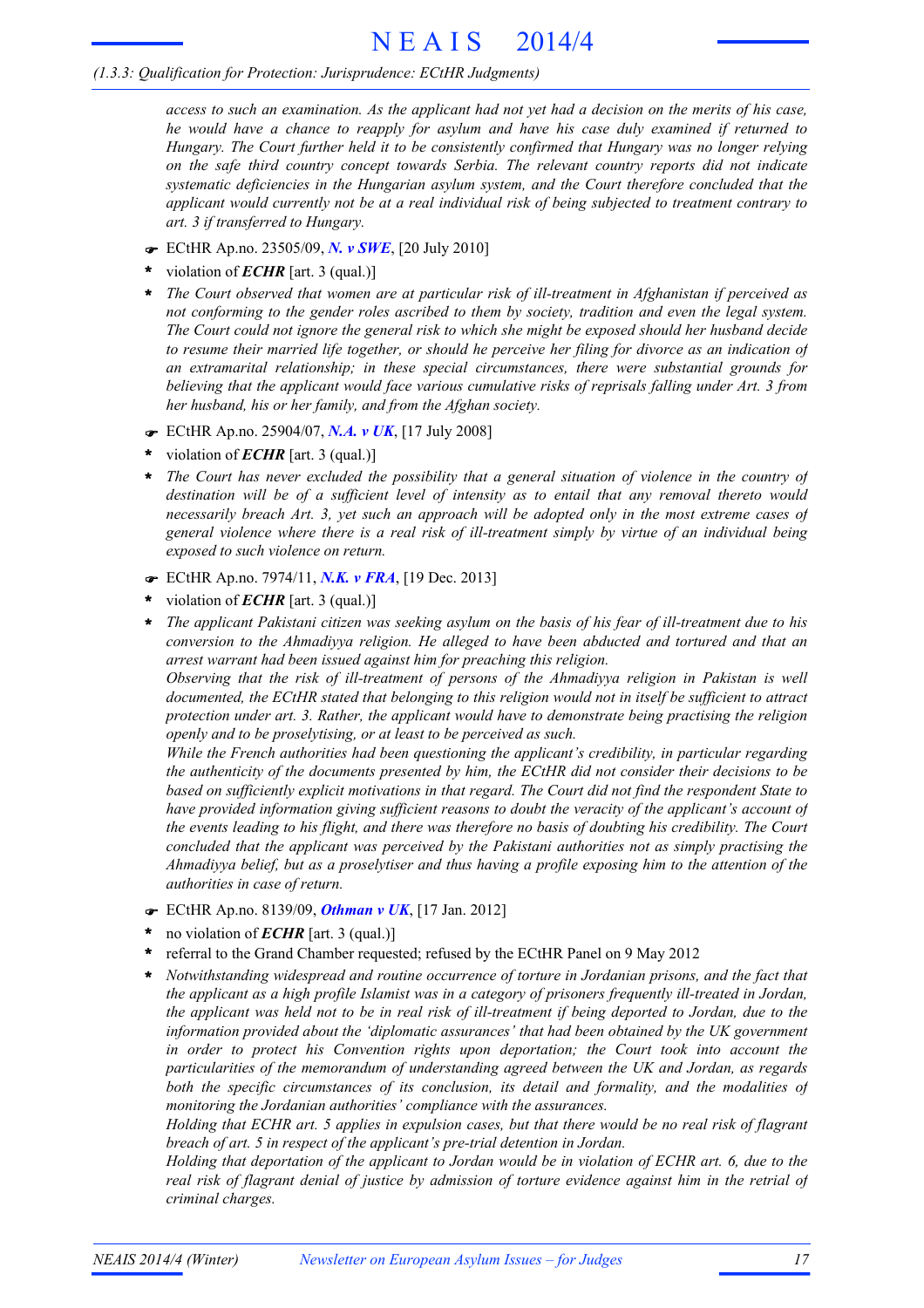- F ECtHR Ap.no. 10466/11, *R.J. v FRA*, [19 Sep. 2013]
- violation of *ECHR* [art. 3 (qual.)] **\***
- *The applicant is a Tamil asylum seeker who claims to have been persecuted by the Sri Lankan authorities because of his ethnic origin and his political activities in support of the LTTE.* The ECtHR reiterates that there is no generalised risk of treatment contrary to art. 3 for all Tamils *returned to Sri Lanka, but only for those applicants representing such interest to the authorities that they may be exposed to detention and interrogation upon return. Therefore, the risk has to be assessed* on an individual basis, taking into account the relevant factors (see: N.A. v. UK (17 July 2008)). Even *while there were certain credibility issues concerning the applicant's story, the Court puts emphasis on the medical certificate precisely describing his wounds. As the nature, gravity and recent infliction of these wounds create a strong presumption of treatment contrary to art. 3, and as the French authorities have not effectively rebutted this presumption, the Court considers that the applicant had established the risk that he might be subjected to ill-treatment upon return. Art. 3 would therefore be violated in case of his expulsion.* **\***
- F ECtHR Ap.no. 25393/10, *Rafaa v FRA*, [30 May 2013]
- violation of *ECHR* [art. 3 (qual.)] **\***
- *The Moroccan authorities had requested the applicant's extradition from France under an international arrest warrant for acts of terrorism. The applicant initiated procedures contesting his extradition, and a parallel procedure requesting asylum in France.* **\***

*While the French asylum authorities apparently recognised the risk of ill-treatment in Morocco due to the applicant's alleged involvement in an Islamist terrorist network, the Court reconfirmed the* absolute nature of the prohibition under art. 3 and the impossibility to balance the risk of ill-treatment *against the reasons invoked in support of expulsion. Given the human rights situation in Morocco and the persisting ill-treatment of persons suspected of participation in terrorist activities, and the applicant's profile, the Court considered the risk of violation of art. 3 in case of his return to be real.*

- F ECtHR Ap.no. 52077/10, *S.F. v SWE*, [15 May 2012]
- violation of *ECHR* [art. 3 (qual.)] **\***
- *Observing that the human rights situation in Iran gives rise to grave concern, and that the situation appears to have deteriorated since the Swedish domestic authorities determined the case and rejected the applicants' request for asylum in 2008-09, the Court noted that it is not only the leaders of political organisations or other high-profile persons who are detained, but that anyone who* demonstrates or in any way opposes the current regime in Iran may be at risk of being detained and *ill-treated or tortured. Acknowledging that the national authorities are best placed to assess the facts and the general credibility of asylum applicants' story, the Court agreed that the applicant's basic story was consistent notwithstanding some uncertain aspects that did not undermine the overall credibility of the story. While the applicants' pre-flight activities and circumstances were not sufficient* independently to constitute grounds for finding that they would be in risk of art. 3 treatment if returned *to Iran, the Court found that they had been involved in extensive and genuine political and human rights activities in Sweden that were of relevance for the determination of the risk on return, given their existing risk of identification and their belonging to several risk categories. Thus, their sur place* activities taken together with their past activities and incidents in Iran lead the Court to conclude that there would be substantial grounds for believing that they would be exposed to a real risk of treatment *contrary to art. 3 if deported to Iran in the current circumstances.* **\***
- F ECtHR Ap.no. 60367/10, *S.H.H. v UK*, [29 Jan. 2013]
- no violation of *ECHR* [art. 3 (qual.)] **\***
- *The applicant had been seriously injured during a rocket launch in Afghanistan in 2006 and left disabled, following several amputations, for the UK in 2010. His asylum application had been refused, and he was refused permission to appeal this decision.* **\***

The Court reiterated that ECHR art. 3 does not imply an obligation on States to provide all illegal *immigrants with free and unlimited health care. Referring to the applicant's assertion that disabled persons were at higher risk of violence in the armed conflict in Afghanistan, the Court held that* expulsion would only be in violation of art. 3 in very exceptional cases of general violence where the *humanitarian grounds against removal were compelling. It pointed out that the applicant had not complained that his removal to Afghanistan would put him at risk of deliberate ill-treatment from any party, nor that the levels of violence were such as to entail a breach of art. 3.*

*The Court emphasised that the applicant had received both medical treatment and support throughout* the four years he had spent in Afghanistan after his accident. It did not accept the applicant's claim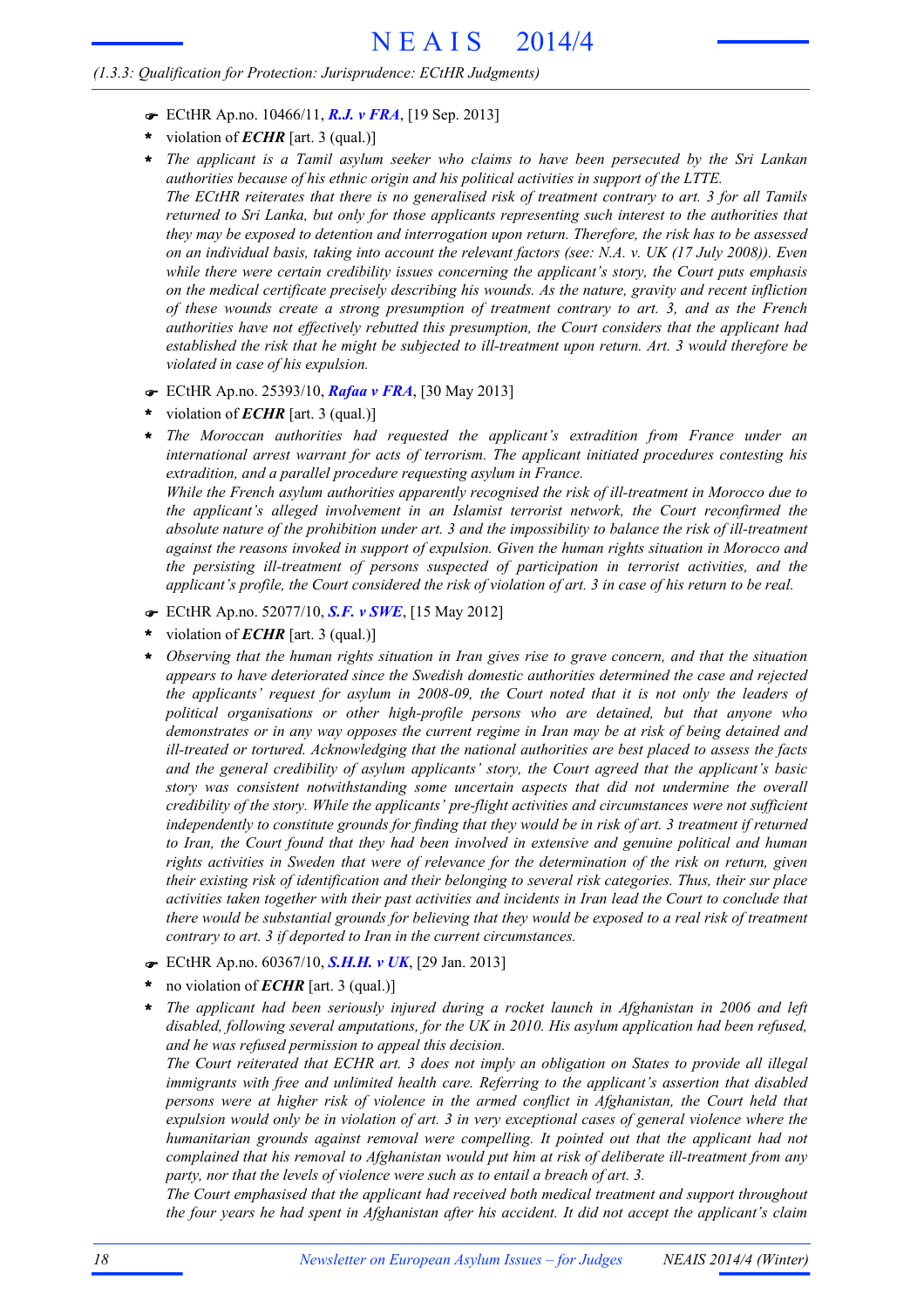#### *(1.3.3: Qualification for Protection: Jurisprudence: ECtHR Judgments)*

that he would be left destitute due to total lack of support upon return to Afghanistan, as he had not *given any reason why he would not be able to make contact with his family there.*

- F ECtHR Ap.no. 2345/02, *Said v NL*, [5 July 2005]
- violation of *ECHR* [art. 3 (qual.)] **\***
- *Asylum seeker held to be protected against refoulement under Art. 3; the Dutch authorities had taken the failure to submit documents establishing his identity, nationality, or travel itinerary as affecting the credibility of his statements; the Court instead found the applicant's statements consistent, corroborated by information from Amnesty International, and thus held that substantial grounds had been shown for believing that, if expelled, he would be exposed to a real risk of ill-treatment as prohibited by Art. 3.* **\***
- F ECtHR Ap.no. 1948/04, *Salah Sheekh v NL*, [11 Jan. 2007]
- violation of *ECHR* [art. 3 (qual.)] **\***
- \* There was a real chance that deportation to 'relatively safe' areas in Somalia would result in his *removal to unsafe areas, hence there was no 'internal flight alternative' viable. The Court emphasised that even if ill-treatment be meted out arbitrarily or seen as a consequence of the general unstable* situation, the asylum seeker would be protected under Art. 3, holding that it cannot be required that an *applicant establishes further special distinguishing features concerning him personally in order to show that he would be personally at risk.*
- F ECtHR Ap.no. 14038/88, *Soering v UK*, [7 July 1989]
- violation of *ECHR* [art. 3 (qual.)] **\***
- *Holding extradition from UK to USA of German national charged with capital crime and at risk of serving on death row is a violation of Art. 3 recognising the extra-territorial effect of the ECHR.* **\***
- F ECtHR Ap.no. 48866/10, *T.A. v SWE*, [19 Dec. 2013]
- violation of *ECHR* [art. 3 (qual.)] **\***
- *The applicant was an Iraqi citizen, a Sunni Muslim from Baghdad. From 2003 to 2007 he had been working for security companies with connections to the US military forces in Iraq. He alleged to have* been subjected to attacks and threats from two militias due to that employment, and to be at risk of *treatment prohibited by Arts. 2 and 3.* **\***

*While considering the general situation in Iraq in a similar manner as in B.K.A. v. Sweden (see above), the ECtHR noted that targeted attacks against the former international forces in Iraq and their subcontractors as well as individuals seen to be collaborating with these forces have been widespread. Individuals who worked for a company connected to those forces must therefore, as a rule, be considered to be at greater risk in Iraq than the average population.*

*As regards the applicant's personal situation, the Court found reasons to generally question his credibility and thus considered that he had not been able to make it plausible that there is a connection between the alleged incidents and his previous work for security companies connected to the former US troops. As many years had passed since the alleged incidents and his work for the companies, there was consequently no sufficient evidence of a real risk of treatment contrary to Arts. 2 or 3. Two judges dissented on the basis of the cumulative weight of factors pertaining to both the general situation in Iraq and the applicant's personal account.*

- F ECtHR Ap.no. 1231/11, *T.H.K v SWE*, [19 Dec. 2013]
- no violation of *ECHR* [art. 3 (qual.)] **\***
- The applicant was an Iraqi citizen, a Sunni Muslim from Mosul. He had served from 2003 to 2006 in the new Iraqi army which involved working with the US military forces. In 2006 he had been seriously injured in a suicide bomb explosion killing 30 soldiers, and in 2007 he had been hit by shots from a *car passing in front of his house. He also alleged to have received a letter containing death threats. The ECtHR considered the general situation in Iraq in a similar manner as in B.K.A. v Sweden. As regards the applicant's personal situation, the ECtHR stated that there was no indication that* members of his family in Iraq had been subjected to attacks or other forms of ill-treatment since 2007, *and considered that the applicant had not substantiated that there was a remaining personal threat of treatment contrary to Arts. 2 or 3.* **\***
- F ECtHR Ap.no. 71932/11, *Trabelsi v BEL*, [4 Sep. 2014]
- violation of *ECHR* [art. 3 (qual.)] **\***
- *The applicant Tunisian citizen had been sentenced to ten years' imprisonment in Belgium in 2003 for* attempting to blow up a military base and for instigating a criminal conspiracy. He had in 2005 been **\***

*New*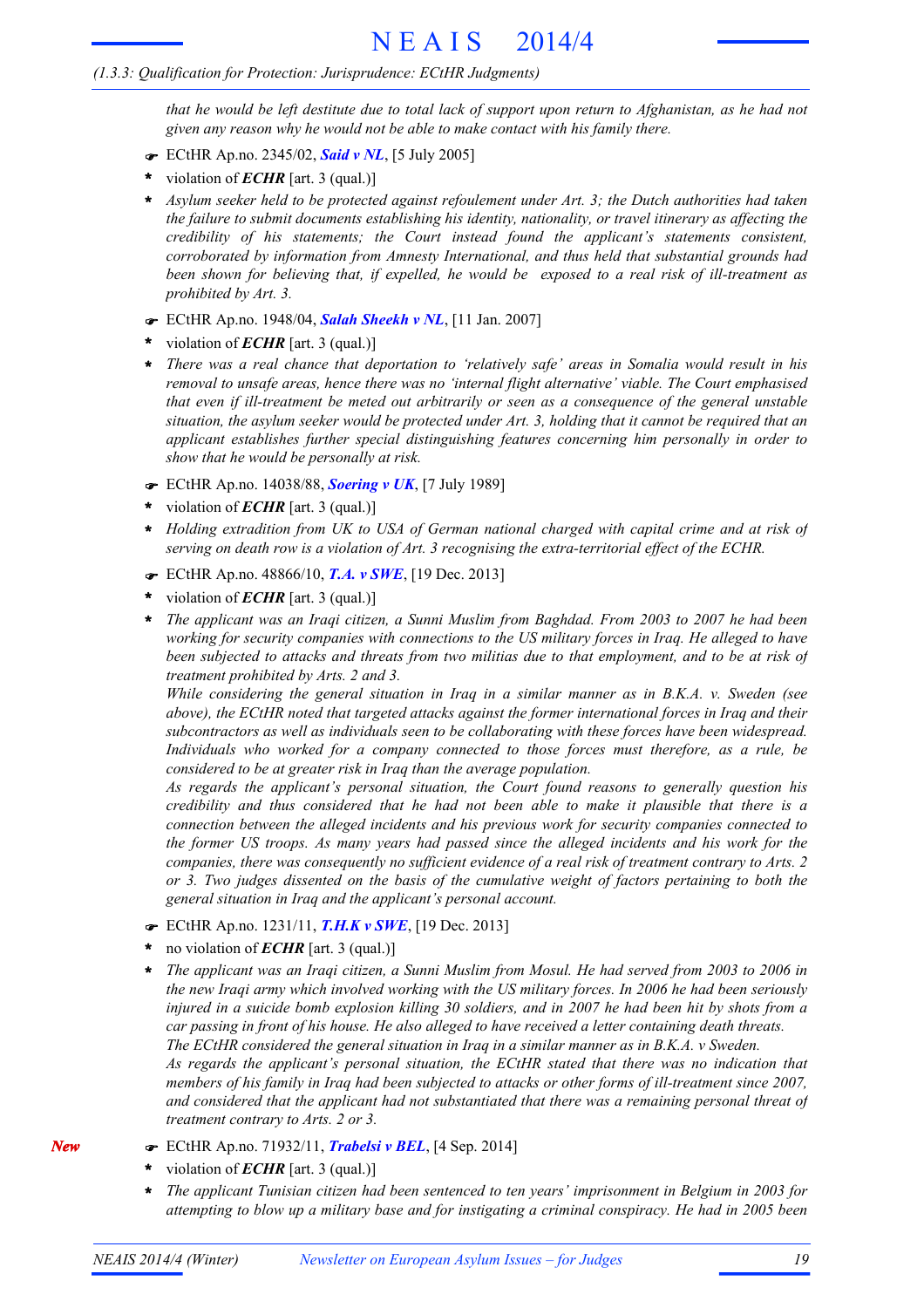*sentenced to ten years' imprisonment in absentia by a Tunisian military court for belonging to a terrorist organisation. In 2008, the US authorities requested his extradition on charges for offences relating to Al Qaeda-inspired terrorism, among which two charges made him liable to life* imprisonment. In spite of a Rule 39 indication by the ECtHR of interim measures in 2011, the Belgian *authorities extradited the applicant to the US in 2013.*

While reiterating that the imposition of a sentence of life imprisonment on an adult offender is not in *itself prohibited by the ECHR, provided that it is not disproportionate, the ECtHR pointed out that for* it to be compatible with art. 3 such a sentence should not be irreducible de jure and de facto. In view *of the gravity of the terrorist offences with which the applicant was charged, a discretionary life sentence was not considered to be grossly disproportionate.*

*Even though the US had, by a diplomatic note in 2010, repeated their guarantees towards Belgium in* respect of the possibility of commutation of a life sentence, the ECtHR held that the US authorities had *at no point provided any concrete assurance that the applicant would be spared an irreducible life sentence. The Court further noted that while US legislation provided various possibilities for reducing life sentences which gave the applicant some prospect of release, it did not lay down any procedure amounting to a mechanism for reviewing such sentences for the purposes of ECHR art. 3. The life imprisonment to which the applicant might be sentenced could therefore not be described as reducible. Consequently, his extradition to the US had amounted to a violation of Art. 3.*

In addition, by the actual extradition of the applicant in spite of the Rule 39 indication, Belgium had deliberately and irreversibly lowered the level of protection of the rights in art. 3. ECHR art. 34 had *therefore also been violated.*

- F ECtHR Ap.no. 58510/00, *Venkadajalasarma v NL*, [17 Feb. 2004]
- no violation of *ECHR* [art. 3 (qual.)] **\***
- Current situation in Sri Lanka makes it unlikely that Tamil applicant would run a real risk of being *subject to ill-treatment after his expulsion from the Netherlands.* **\***
- F ECtHR Ap.no. 13163/87, *Vilvarajah v UK*, [30 Oct. 1991]
- no violation of *ECHR* [art. 3 (qual.)] **\***
- *Finding no breach of Art. 3 although applicants claimed to have been subjected to ill-treatment upon* return to Sri Lanka; this had not been a foreseeable consequence of the removal of the applicants, in *the light of the general situation in Sri Lanka and their personal circumstances; a mere possibility of* ill-treatment is not in itself sufficient to give rise to a breach of Art. 3, and there existed no special *distinguishing features that could or ought to have enabled the UK authorities to foresee that they would be treated in this way.* **\***
- F ECtHR Ap.no. 49341/10, *W.H. v SWE*, [27 Mar. 2014]
- no violation of *ECHR* [art. 3 (qual.)] **\***
- case is referred to the Grand Chamber on 8 Sep 2014 **\***
- *The applicant was an Iraqi citizen of Mandaean denomination, originating from Baghdad. The applied for asylum invoking that she, as a divorced woman belonging to a small and vulnerable minority and without a male network or remaining relatives in Iraq, would be at risk of persecution, assault, rape and forced conversion and forced marriage.* **\***

*The ECtHR held that the general situation in Iraq, even while it included indiscriminate and deadly attacks by violent groups, discrimination and heave-handed treatment by authorities, is not so serious* as to cause by itself a violation of Art. 3 in the event of return to that country. The general risks attached to the status of being a single woman in Iraq could also not be considered of themselves to *reach the threshold prohibited by Art. 3.*

*As regards the applicant's personal circumstances, the Court noted that in addition to being a single woman she was also a member of a small religious minority, and stated that minority women face a particular security risk, being subjected to violence, discrimination and pressure to convert or change appearance. It considered that women with these characteristics in general may well face a real risk of being subjected to ill-treatment in southern and central Iraq.*

*However, the Court examined the possibility of internal relocation in the Kurdistan Region of Iraq, and concluded that the applicant could reasonably relocate to KRI where she would not face such a risk as neither the general situation in KRI nor her personal circumstances were indicating an Art. 3 risk. In reaching this conclusion, the Court took account of various sources considering KRI as a relatively safe area, and the fact that many members of the Mandaean community have taken refuge in KRI. Against the background of available information, the Court found it possible for the applicant to* obtain identity documents and to enter and reside in KRI without being required to have a sponsor in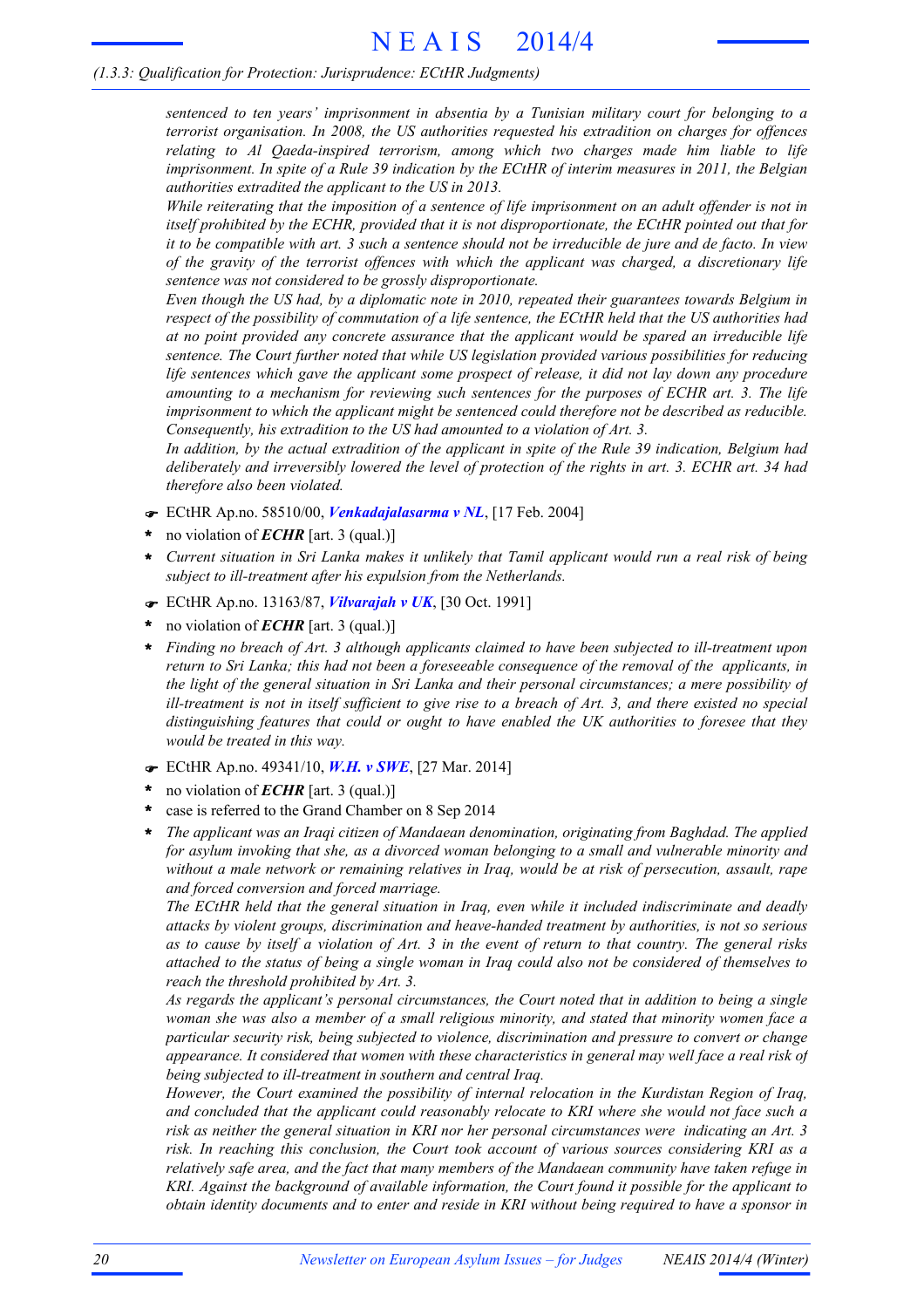*the region. Although involving certain hardship, based on the information on socio-economic conditions in KRI the Court held that internal relocation would be a viable alternative.*

*The Court expressly stated that, as a precondition of relying on an internal relocation alternative* certain guarantees must be in place: the person must be able to travel to the area concerned, to gain *admittance there and to settle there. It was therefore stipulated that the applicant could not be returned to parts of Iraq situated outside KRI.*

- F ECtHR Ap.no. 35/10, *Zarmayev v BE*, [27 Feb. 2014]
- no violation of *ECHR* [art. 3 (qual.)] **\***
- *The applicant was a Russian citizen of Chechen origin who had been granted asylum in Belgium in 2005 under false identity. As a result, his refugee status had been withdrawn in 2009, and he was convicted for a number of criminal offences. As Belgium then accepted a request for his extradition to Russia, he lodged four unsuccessful asylum applications in Belgium from 2009 to 2013.* **\***

*The ECtHR noted that the situation in Chechnya is not so serious as to warrant the general prohibition of returns under ECHR art. 3. As regards the applicant's personal circumstances, the Court pointed to internal inconsistencies in his account of events, unexplained additions to this account, and the unreliability of letters of support that he had produced. The Court further referred to diplomatic assurances indicating that the applicant, if convicted in Russia, would be detained in an ECHR-compliant institution, and that the Belgian embassy would be permitted to visit him in prison and talk with him unsupervised. His personal circumstances therefore did not justify the finding of a violation of art. 3 in case of his extradition.*

#### **1.3.4 CAT Views on Qualification for Protection**

- F CAT 300/2006, *A.T. v FRA*, [11 May 2007]
- violation of *CAT* [art. 3 (qual.)] **\***
- *Violation of the Convention when France charged dual French/Tunisian national of terrorism,* **\*** *revoked his French citizenship, and expelled him to Tunisia while his asylum and CAT claims were still pending.*
- F CAT 381/2009, *Abolghasem Faragollah et al. v CH*, [21 Nov. 2011]
- violation of *CAT* [art. 3 (qual.)] **\***
- The Committee is of the opinion that in the light of all the circumstances, including the general human *rights situation in Iran, the personal situation of the claimant, who continues to engage in opposition activities for the Democratic Association for Refugees and whose son has been granted refugee status, and bearing in mind its preceding jurisprudence, the Committee is of the opinion that he could well have attracted the attention of the Iranian authorities. The Committee therefore considers that there are substantial ground for believing that he would risk being subjected to torture if returned to Iran.* The Committee notes that Iran is not a State Party to the CAT and the complainant therefore would be *deprived of the legal option of recourse.* **\***
- F CAT 233/2003, *Agiza v SWE*, [20 May 2005]
- violation of *CAT* [art. 3 (qual.)] **\***
- *The non-refoulement under CAT is absolute even in context of national security concerns; insufficient diplomatic assurances were obtained by sending country.* **\***
- F CAT 379/2009, *Bakatu-Bia v SWE*, [3 June 2011]
- violation of *CAT* [art. 3 (qual.)] **\***
- *The present human rights situation in the Democratic Republic of the Congo, is such that, in the prevailing circumstances, substantial grounds exist for believing that the complainant is at risk of being subjected to torture if returned to the Democratic Republic of the Congo.* **\***
- F CAT 279/2005, *C.T. and K.M. v SWE*, [22 Jan. 2007]
- violation of *CAT* [art. 3 (qual.)] **\***
- *Rwandan women repeatedly raped in detention in Rwanda by state officials have substantial grounds to fear torture if returned while ethnic tensions remain high. Complete accuracy seldom to be expected of victims of torture, and inconsistencies in testimony do not undermine credibility if they are not material.* **\***
- F CAT 281/2005, *E.P. v AZE*, [1 May 2007]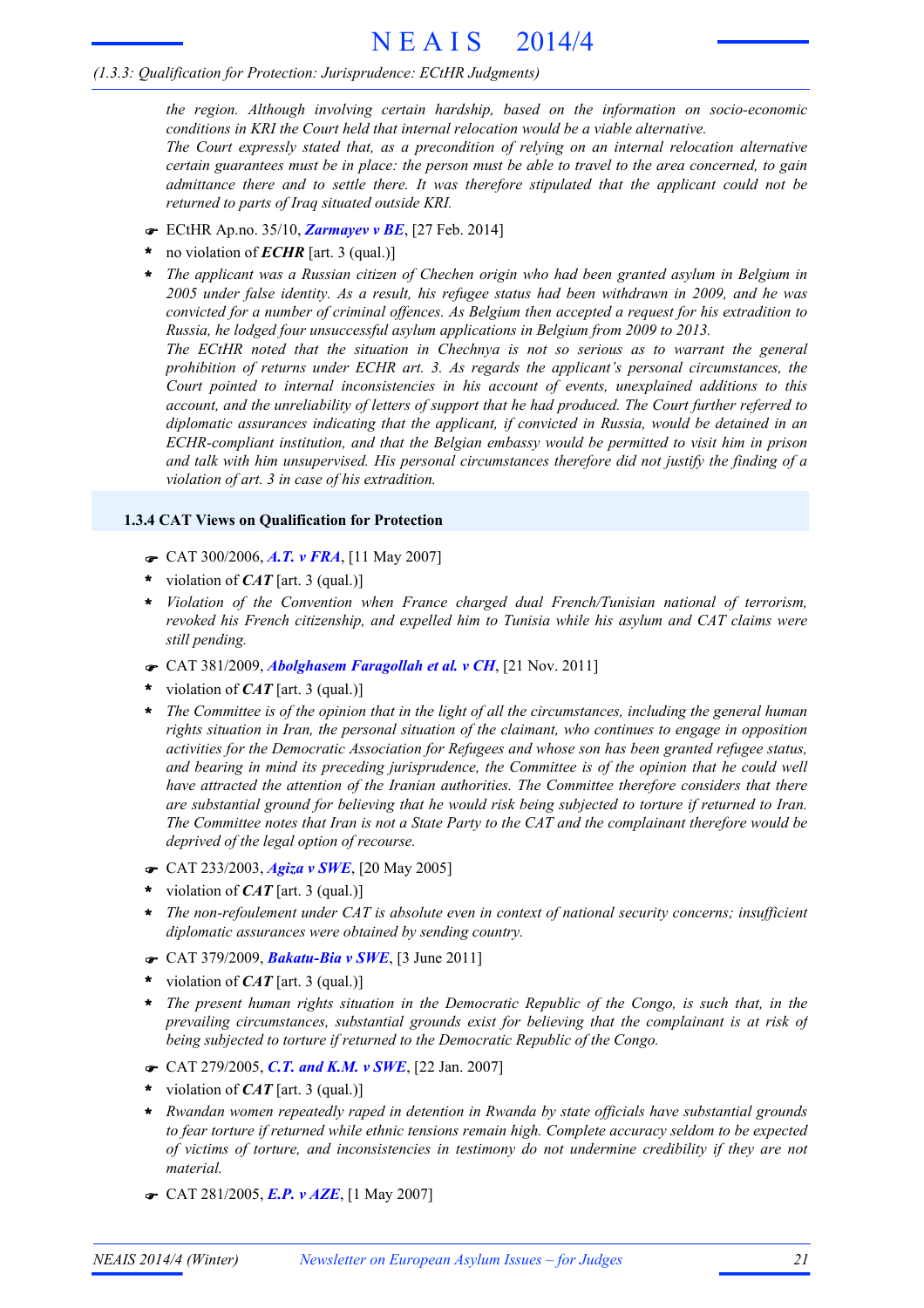#### *(1.3.4: Qualification for Protection: Jurisprudence: CAT Views)*

- *Violation of the Convention when Azerbaijan disregarded Committee's request for interim measures and expelled applicant who had received refugee status in Germany back to Turkey where she had previously been detained and tortured.* **\***
- F CAT 336/2008, *Harminder Singh Khalsa v CH*, [26 May 2011]
- violation of *CAT* [art. 3 (qual.)] **\***
- *The Committee notes that the complainants are well known to the Indian authorities because of their political activities in Switzerland and their leadership roles in the Sikh community abroad. The Committee accordingly considers that the complainants have provided sufficient evidence that their profile is sufficiently high to put them at risk of torture if arrested.* **\***

*The Committee notes the State party's submission that that numerous Sikh militants are back in India, that Sikhs live in great numbers in different states and therefore the complainants have the option to relocate to another Indian state from their state of origin. The Committee, however, observes that some Sikhs, alleged to have been involved in terrorist activities have been arrested by the authorities upon arrival at the airport and immediately taken to prisons and charged with various offences. The Committee also takes note of the evidence submitted that the Indian police continued to look for the complainants and to question their families about their whereabouts long after they had fled to Switzerland. In light of these considerations, the Committee does not consider that they would be able to lead a life free of torture in other parts of India.*

- F CAT 373/2009, *M.A. and L.G. v SWE*, [19 Nov. 2010]
- violation of *CAT* [art. 3 (qual.)] **\***
- *Return of long-time PKK member to Turkey where he is wanted under anti-terrorism laws would constitute a breach of art. 3.* **\***
- F CAT 391/2009, *M.A.M.A. et al. v SWE*, [10 July 2012]
- violation of *CAT* [art. 3 (qual.)] **\***
- As to the State party's position in relation to the assessment of the first complainant's risk of being *subjected to torture, the Committee notes that the State party has accepted that it appeared not* unlikely that he would still attract the interest of the Egyptian authorities due to his family relationship *with the convicted murderer of President al-Sadat, even though the events took place a long time ago. Furthermore, his Internet activities in Sweden, questioning whether the real murderers of President al-Sadat were convicted and punished, should also be taken into account in this context. Finally, the State* party has accepted that it could not be excluded that the rest of the family would also attract the *interest of the Egyptian authorities. It specifically pointed out that the second complainant had allegedly been subjected to harsh treatment by the Egyptian security police and the third complainant had allegedly been repeatedly raped by police officers while in Egyptian custody. Consequently, it was not possible to fully exclude that he would be exposed to similar treatment if returned to Egypt.* **\***

*The Committee against Torture therefore concludes that the enforcement of the order to expel complainants to Egypt would constitute a violation of Art 3 of the Convention.*

- F CAT 339/2008, *Said Amini v DNK*, [30 Nov. 2010]
- violation of *CAT* [art. 3 (qual.)] **\***
- *In assessing the risk of torture in the present case, the Committee notes the complainant's contention* that there is a foreseeable risk that he will be torture if returned to Iran based on his claims of past *detention and torture, as a result of his political activities, and the recommencement of his political* activities upon arrival in Denmark. It notes his claim that the State party did not take his allegations of torture into account, and that it never formed a view on the veracity of the contents of his medical *reports, which allegedly prove that he had in fact been tortured.* **\***
- F CAT 43/1996, *Tala v SWE*, [15 Nov. 1996]
- violation of *CAT* [art. 3 (qual.)] **\***
- *Contradictions and inconsistencies in testimony of asylum seeker attributed to post-traumatic stress disorder resulting from torture.* **\***

#### **1.3.5 CCPR Views on Qualification for Protection**

- F CCPR 1763/2008, *Ernst Sigan Pillai et al. v CAN*, [25 Mar. 2011]
- violation of *ICCPR* [art. 7 (qual.)] **\***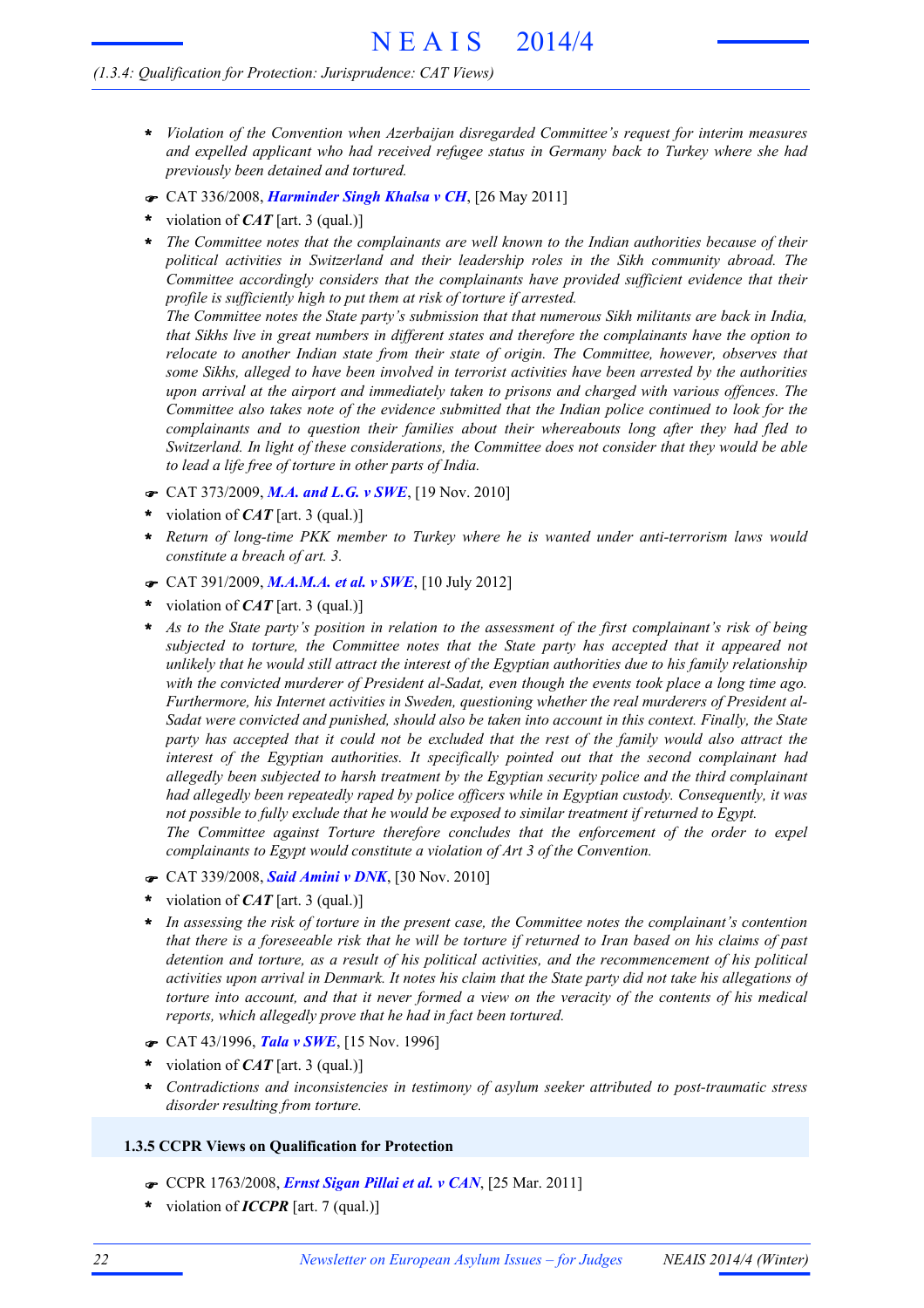#### *(1.3.5: Qualification for Protection: Jurisprudence: CCPR Views)*

- *The Committee notes the argument invoked by the State party regarding the harm being the necessary and foreseeable consequence of the deportation to Sri Lanka. In that respect the Committee recalls its* General Comment No. 31 in which it refers to the obligation of States parties not to extradite, deport, *expel or otherwise remove a person from their territory where there are substantial grounds for believing that there is a real risk of irreparable harm. The Committee further notes that the diagnosis of Mr. Pillai's post-traumatic stress disorder led the Immigration and Refugee Board to refrain from questioning him about his earlier alleged torture in detention. The Committee is accordingly of the view that the material before it suggests that insufficient weight was given to the authors' allegations* of torture and the real risk they might face if deported to their country of origin, in the light of the *documented prevalence of torture in Sri Lanka. Notwithstanding the deference given to the immigration authorities to appreciate the evidence before them, the Committee considers that further analysis should have been carried out in this case. The Committee therefore considers that the* removal order issued against the authors would constitute a violation of Art 7 of the Covenant if it *were enforced.* **\***
- F CCPR 1544/2007, *Mehrez Ben Abde Hamida v. CAN*, [11 May 2010]
- violation of *ICCPR* [art. 7 (qual.)] **\***
- *The CCPR observes that the State party refers mainly to the decisions of various authorities which have rejected the author's applications essentially on the grounds that he lacks credibility, having noted inconsistencies in his statements and the lack of evidence in support of his allegations. The Committee observes that the standard of proof required of the author is that he establishes that there* is a real risk of treatment contrary to article 7 as a necessary and foreseeable consequence of his expulsion to Tunisia. The CCPR notes that the State party itself, referring to a variety of sources, says that torture is known to be practised in Tunisia, but that the author does not belong to one of the *categories at risk of such treatment. The Committee considers that the author has provided substantial* evidence of a real and personal risk of his being subjected to treatment contrary to article 7 of the *Covenant, on account of his dissent in the Tunisian police, his six-month police detention, the strict administrative surveillance to which he was subjected and the wanted notice issued against him by the Ministry of the Interior which mentions his "escape from administrative surveillance". These facts have not been disputed by the State party. The Committee gives due weight to the author's allegations regarding the pressure put on his family in Tunisia. Having been employed by the Ministry of the Interior, then disciplined, detained and subjected to strict surveillance on account of his dissent, the* Committee considers that there is a real risk of the author being regarded as a political opponent and *therefore subjected to torture.* **\***

#### **1.3.6 National Judgments on Qualification for Protection**

- F **Belgium:** 218.075, [16 Feb. 2012]
- interpr. of Dir. 2004/83: **Qualification** [art. 15(b)] **\***
- Council of State (French) **\***
- *The Council of State holds that membership of a group systematically targeted by ill-treatments can constitute substantial grounds for believing that an applicant, if returned, would face a real risk of* suffering serious harms as defined in Art 15(b) of the QD. It overturns a ruling of the inferior court *(the Council of Alien Law Litigation) that required the applicant to establish further individual circumstances. Before the Council of State, the Belgian administration supports the ruling of the inferior court by deducing from the Elgafaji ruling of the CJEU that the applicant's burden of proving that he is individually targeted only softens in situations of general violence (as in Art 15(c) QD). The Council of State disagrees with that interpretation of Elgafaji. It instead emphasises that Elgafaji* equates Art 15(b) of the QD with Art  $3$  ECHR. It then goes on considering that the ECtHR, in the *Saadi v. Italy case, held that membership to a group systematically targeted by ill-treatments can give rise to protection under Art 3 ECHR. Therefore the Council of State concludes that the protection of* Art  $15(b)$  of the QD shall be afforded to applicants belonging to a group systematically targeted by ill*treatments even though they do not show further individual characteristics.* **\***
- F **Germany:** BVerwGE 10 C 23.12, [20 Feb. 2013]
- interpr. of Dir. 2004/83: **Qualification** [art. 9(1)] **\***
- Baden-Württemberg Higher Adminstrative Court **\***
- http://cmr.jur.ru.nl/neais/Germany/BVerwGE10C2312.pdf **\***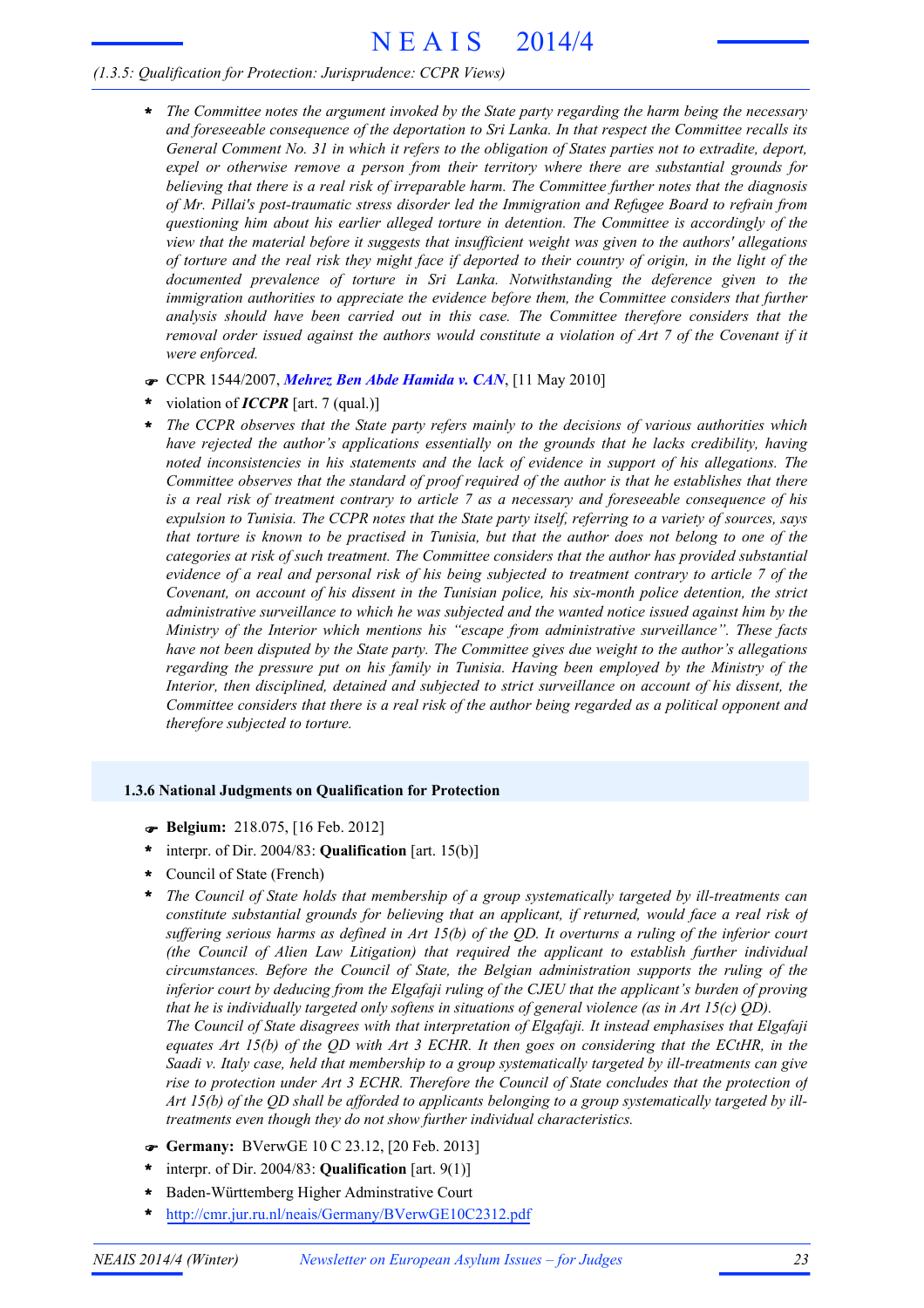#### *(1.3.6: Qualification for Protection: Jurisprudence: National Judgments)*

- *The Federal Administrative Court holds that (consistently with C-71/11 of 5 Sep. 2012) the scope of* **\*** *protection of Art 9(1) QD also includes the practice of religion in public, including the right to propagate the faith or persuade others to accept it. Therefore the mere prohibition of practising a religion may constitute an act of persecution within the meaning of Art 9(1), irrespectively of the extent to which the applicant is religiously active. There has to be a considerable probability that the applicant's life, limb or liberty will be threatened or will face prosecution or inhuman or degrading treatment, and if the forbidden religious practice is particularly important to the applicant in order to preserve his religious identity.*
- F **Germany:** BVerwGE 10 C 13.10, [17 Nov. 2011]
- interpr. of Dir. 2004/83: **Qualification** [art. 2(e), 4(4), 15(c)] **\***
- Munich Higher Adm. Court **\***
- http://cmr.jur.ru.nl/neais/Germany/BVerwGE10C1310.pdf **\***
- (1) In order for a substantial individual danger to be presumed, Section 60 (7) Sentence 2 of the Residence Act requires a considerable probability that the individual concerned will be threatened with harm to the legally protected interests of life or limb. **\***

(2) For a finding of the requisite density of danger, in addition to a quantitative determination of the risk of death or injury, a general appraisal is also required that also assesses the situation for the delivery of medical care.

## **2 Asylum Procedure**

|  |  | 2.1 Asylum Procedure: Adopted Measures |
|--|--|----------------------------------------|

#### **Directive 2005/85 Asylum Procedure**

# *On minimum standards on procedures in Member States for granting and withdrawing refugee status*

|            | OJ 2005 L 326/13<br>*                                                                             | impl. date: 1-12-2007      |      |                          |  |
|------------|---------------------------------------------------------------------------------------------------|----------------------------|------|--------------------------|--|
|            | Revised by Dir. 2013/32<br>$\ast$                                                                 |                            |      |                          |  |
|            | <b>CJEU Judgments</b>                                                                             |                            |      |                          |  |
|            | • CJEU C-175/11, <i>H.I.D.</i>                                                                    | 31 Jan.                    | 2013 | art. 23(3), 23(4), 39    |  |
|            | CJEU C-69/10, Samba Diouf                                                                         | 28 July                    | 2011 | art. 39                  |  |
|            | CJEU C-133/06, Eur. Parliament v EU                                                               | 6 May                      | 2008 |                          |  |
|            | <b>CJEU</b> pending cases                                                                         |                            |      |                          |  |
|            | New $\bullet$ CJEU C-239/14, Tall                                                                 | pending                    |      | art. 39                  |  |
|            | <b>National Judgments</b>                                                                         |                            |      |                          |  |
|            | Treland: S.U.N. [2012] IEHC 338                                                                   | 30 Mar. 2012               |      | art. 39                  |  |
|            | See further: $\S$ 2.3                                                                             |                            |      |                          |  |
|            | Directive 2013/32                                                                                 | <b>Asylum Procedure II</b> |      |                          |  |
|            | On common procedures for granting and withdrawing international protection                        |                            |      |                          |  |
|            | OJ 2013 L 180/60<br>*                                                                             | impl. date: 20-07-2015     |      | UK, IRL opt out          |  |
|            | Recast of Dir. 2005/85<br>$\ast$                                                                  |                            |      |                          |  |
|            | Germany: BVerwG 10 C 7.13                                                                         | 17 June 2014               |      | art. $33(2)(a)$          |  |
|            | Germany: BVerwG 10 C 1.13                                                                         | 5 Sep.                     | 2013 | art. $2(i)$ , $33(2)(a)$ |  |
|            | See further: $\S$ 2.3                                                                             |                            |      |                          |  |
| <b>CAT</b> |                                                                                                   | non-refoulement            |      |                          |  |
|            | UN Convention against Torture and other Cruel, Inhuman or Degrading Treatment or Punishment       |                            |      |                          |  |
|            | 1465 UNTS 85<br>$\ast$                                                                            | impl. date: 1987           |      |                          |  |
|            | art. 3: Protection against Refoulement<br>$\star$                                                 |                            |      |                          |  |
|            | <b>CAT Views</b>                                                                                  |                            |      |                          |  |
|            | CAT 379/2009, Bakatu-Bia v SWE                                                                    | 8 July                     | 2011 | art. $3$ (proc.)         |  |
|            | $\bullet$ CAT 319/2007, Nirma Singh v CAN                                                         | 30 May 2011                |      | art. 22                  |  |
|            | See further: $\S$ 2.3                                                                             |                            |      |                          |  |
|            | <b>ECHR</b>                                                                                       | effective remedy           |      |                          |  |
|            | European Convention for the Protection of Human Rights and Fundamental Freedoms and its Protocols |                            |      |                          |  |
|            | <b>ETS 005</b><br>$\star$                                                                         | impl. date: 1953           |      |                          |  |
|            | art. 3: Protection against Refoulement<br>$\ast$                                                  |                            |      |                          |  |

art. 13: Right to Effective Remedy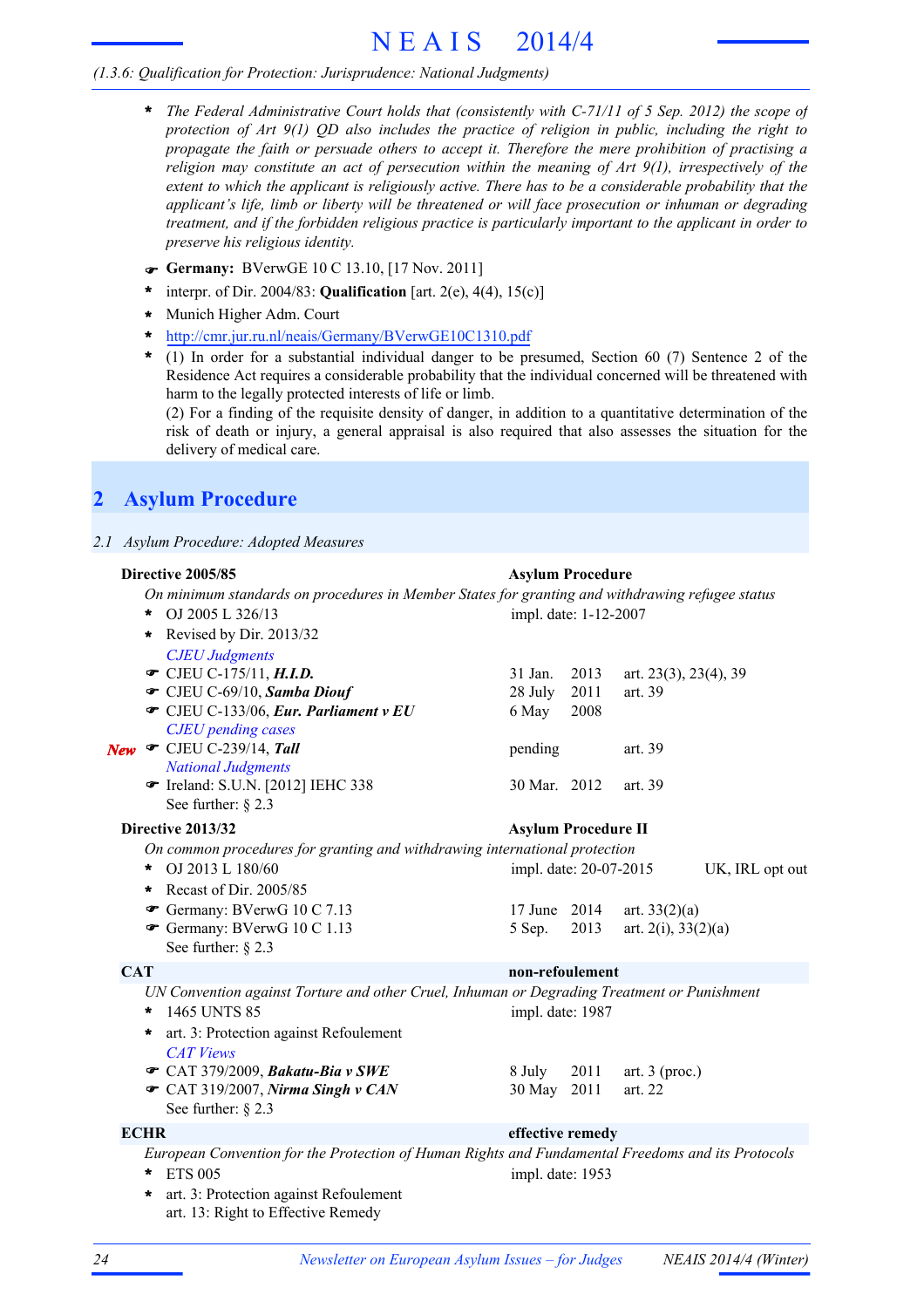#### *(2.1: Asylum Procedure: Adopted Measures)*

### *ECtHR Judgments* **EXTER Ap.no. 6528/11, A.C. a.o. v SPA** 22 Apr. 2018 art. 13 (proc.) **EXECTER Ap.no. 70055/10,** *Josef v BEL* 27 Feb. 2014 art. 13 (proc.)

- $\bullet$  ECtHR Ap.no. 2283/12, *Mohammed v AUT* 6 June 2013 art. 3 (proc.)
- **EXTER Ap.no. 50094/10, M.E. v FRA** 6 June 2013 art. 13 (proc.)
- **EXTER Ap.no. 39630/09,** *El-Masri v MKD* 13 Dec. 2012 art. 13 (proc.)
- **EXTER Ap.no. 33210/11,** *Singh v BEL* 2 Oct. 2012 art. 13 (proc.)
- **■** ECtHR Ap.no. 14743/11, *Abdulkhakov v RUS* 2 Oct. 2012 art. 3 (proc.)
- **■** ECtHR Ap.no. 33809/08, *Labsi v SVK* 15 May 2012 art. 13 (proc.)
- **■** ECtHR Ap.no. 27765/09, *Hirsi v ITA* 23 Feb. 2012 art. 3 (proc.)
- **■** ECtHR Ap.no. 9152/09, *I.M. v. FRA* 2 Feb. 2012 art. 13 (proc.)
- ECtHR Ap.no. 39472/07, *Popov v FRA* 19 Jan. 2012 art. 3 (proc.) F
- **■** ECtHR Ap.no. 12294/07, **Zontul v GRC** 17 Jan. 2012 art. 3 (proc.)
- $\text{F}$  ECtHR Ap.no. 30696/09, *M.S.S. v BEL* + GRC 21 Jan. 2011 art. 3 (proc.) ECtHR Ap.no. 30471/08, *Abdolkhani v TUR* 22 Sep. 2009 art. 13 (proc.) F
- ECtHR Ap.no. 246/07, *Ben Khemais v ITA* 24 Feb. 2009 art. 3 (proc.) F
- ECtHR Ap.no. 45223/05, *Sultani v FRA* 20 Sep. 2007 art. 3 (proc.) F
- ECtHR Ap.no. 25389/05, *Gebremedhin v FRA* 26 Apr. 2007 art. 13 (proc.) F
- **■** ECtHR Ap.no. 13284/04, *Bader v SWE* 8 Nov. 2005 art. 3 (proc.)
- **■** ECtHR Ap.no. 38885/02, *N. v FIN* 26 July 2005 art. 3 (proc.)
- **■** ECtHR Ap.no. 51564/99, *Conka v BEL* 5 Feb. 2002 art. 13 (proc.)
- **■** ECtHR Ap.no. 40035/98, *Jabari v TUR* 11 July 2000 art. 3 (proc.)
- **■** ECtHR Ap.no. 25894/94, **Bahaddar v NL** 19 Feb. 1998 art. 3 (proc.) See further: § 2.3
- *2.2 Asylum Procedure: Proposed Measures*
	- nothing to report **\***
- *2.3 Asylum Procedure: Jurisprudence*

#### **2.3.1 CJEU Judgments on Asylum Procedure**

- F CJEU C-133/06, *Eur. Parliament v EU*, [6 May 2008]
- interpr. of Dir. 2005/85: **Asylum Procedure \***
- *Under Article 202 EC, when measures implementing a basic instrument need to be taken at Community level, it is the Commission which, in the normal course of events, is responsible for exercising that power. The Council must properly explain, by reference to the nature and content of the basic instrument to be implemented, why exception is being made to that rule.* **\***

In that regard, the grounds set out in recitals 19 and 24 in the preamble to Directive 2005/85 on *minimum standards on procedures in Member States for granting and withdrawing refugee status, which relate respectively to the political importance of the designation of safe countries of origin and to the potential consequences for asylum applicants of the safe third country concept, are conducive to* justifying the consultation of the Parliament in respect of the establishment of the lists of safe countries *and the amendments to be made to them, but not to justifying sufficiently a reservation of implementing powers which is specific to the Council.*

- F CJEU C-175/11, *H.I.D.*, [31 Jan. 2013]
- interpr. of Dir. 2005/85: **Asylum Procedure** [art. 23(3), 23(4), 39] **\***
- ref. from 'High Court' (Ireland) **\***
- *1. Article 23(3) and (4) must be interpreted as not precluding a MS from examining by way of prioritised or accelerated procedure, in compliance with the basic principles and guarantees set out in Chapter II of the Directive, certain categories of asylum applications defined on the basis of the criterion of the nationality or country of origin of the applicant.* **\***

2. Article 39 must be interpreted as not precluding national legislation, such as that at issue in the *main proceedings, which allows an applicant for asylum either to lodge an appeal against the decision of the determining authority before a court or tribunal such as the Refugee Appeals Tribunal (Ireland),* and to bring an appeal against the decision of that tribunal before a higher court such as the High *Court (Ireland), or to contest the validity of that determining authority's decision before the High*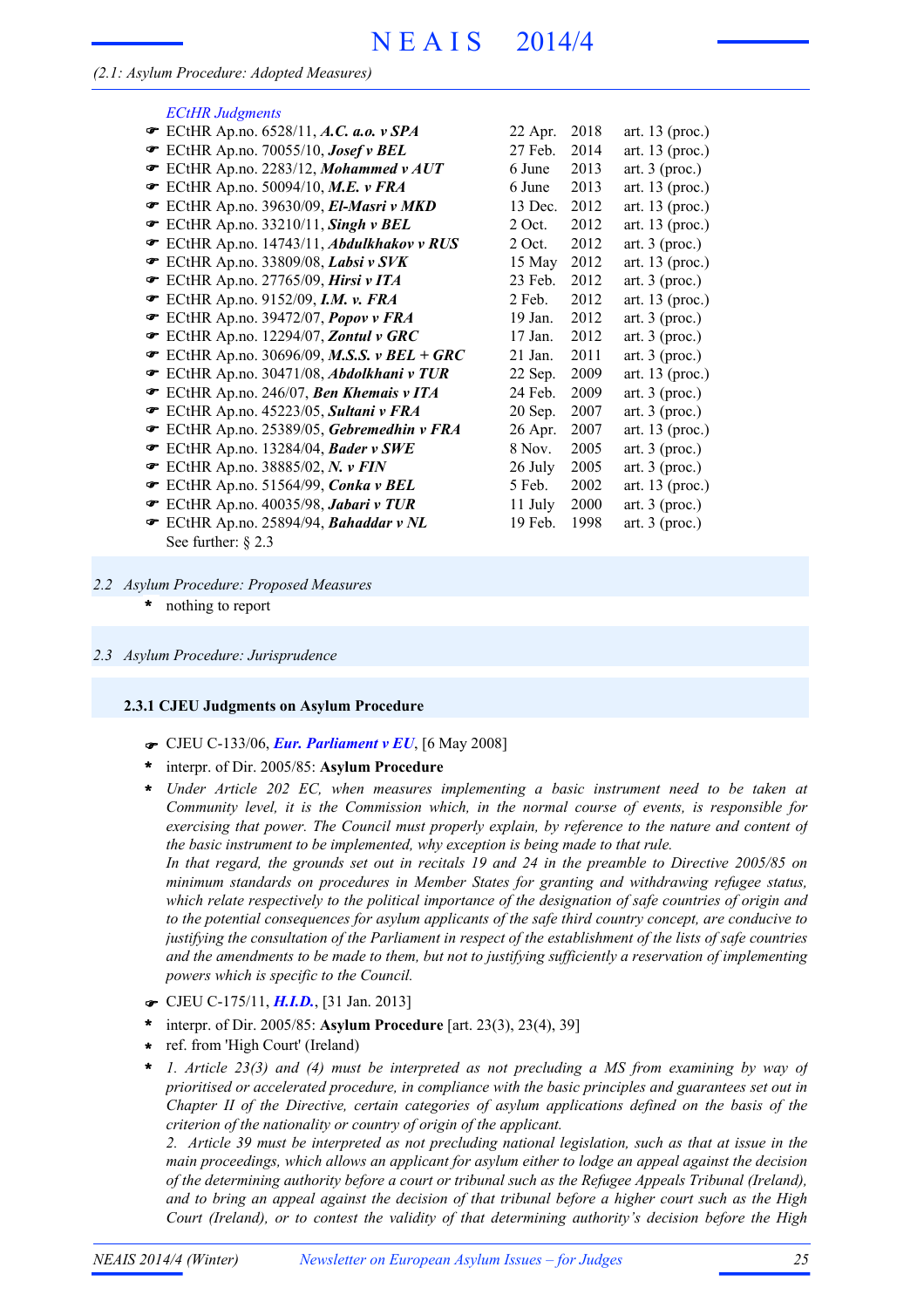*Court, the judgments of which may be the subject of an appeal to the Supreme Court (Ireland).*

- F CJEU C-69/10, *Samba Diouf*, [28 July 2011]
- interpr. of Dir. 2005/85: **Asylum Procedure** [art. 39] **\***
- ref. from 'Tribunal Administratif' (Luxembourg) **\***
- *On (1) the remedy against the decision to deal with the application under an accelerated procedure and (2) the right to effective judicial review in a case rejected under an accelerated procedure.* Art. 39 does not imply a right to appeal against the decision to assess the application for asylum in an *accelerated procedure, provided that the reasons which led to this decision can be subject to judicial review within the framework of the appeal against the rejection of the asylum claim.* **\***

#### **2.3.2 CJEU pending cases on Asylum Procedure**

- **\*** *no cases pending*
- F CJEU C-239/14, *Tall*
- interpr. of Dir. 2005/85: **Asylum Procedure** [art. 39] **\***
- ref. from 'Tribunal du Travail de Liège' (Belgium) **\***
- On the question whether there is under Belgian law an effective remedy in case of a multiple asylum *claim in the absence of suspensive effect and no full jurisdiction by a Belgian Court.* **\***

#### **2.3.3 ECtHR Judgments and decisions on Asylum Procedure**

- F ECtHR Ap.no. 6528/11, *A.C. a.o. v SPA*, [22 Apr. 2018]
- violation of *ECHR* [art. 13 (proc.)] **\***
- *The applicants were 30 asylum seekers of Sahrawi origin, claiming that their return to Morocco would expose them to the risk of inhuman and degrading treatment in reprisal of their participation in the Gdeim Izik camp in Western Sahara which they had fled upon its dismantling by Moroccan police. The applicants had applied for judicial review of the rejection by the Spanish Ministry of the Interior of their applications for international protection. As they had applied for the stay of execution of the orders for their deportation, the court (Audiencia Nacional) had provisionally suspended the removal procedure for the first 13 applicants, and the following day rejected the applications for stay of execution. Likewise, the decisions to reject the applications for stay of execution of the other 17 applicants' deportation orders had been adopted very shortly after the provisional suspension. The appeals on the merits of the asylum applications were still pending before the Spanish courts.* **\***

*The ECtHR reiterated its previous considerations of the necessity of automatic suspension of the removal in order for appeals to comply with the requirement of effectiveness of the remedy under art. 13 in cases pertaining to Arts. 2 or 3. Even while recognising that accelerated procedures may facilitate the processing of asylum applications in certain circumstances, the Court held that in this case rapidity should not be achieved at the expense of the effective procedural guarantees protecting the applicants against refoulement to Morocco. As the applicants had not had the opportunity to provide any further explanations on their cases, and their applications for asylum did not in themselves have suspensive effect, the Court found a violation of Art. 13 taken together with Arts. 2 and 3. According to Art. 46 ECHR the Court stated that Spain was to guarantee, legally and materially, that the applicants would remain within its territory pending a final decision on their asylum applications. Violation of ECHR Art. 13 in conjunction with Arts. 2 and 3.*

- F ECtHR Ap.no. 30471/08, *Abdolkhani v TUR*, [22 Sep. 2009]
- violation of *ECHR* [art. 13 (proc.)] **\***
- Holding a violation of Art. 13 in relation to complaints under Art. 3; the notion of an effective remedy *under Art. 13 requires independent and rigorous scrutiny of a claim to risk of refoulement under Art. 3, and a remedy with automatic suspensive effect.* **\***
- F ECtHR Ap.no. 14743/11, *Abdulkhakov v RUS*, [2 Oct. 2012]
- violation of *ECHR* [art. 3 (proc.)] **\***
- *The applicant, an Uzbek national, applied for refugee status and asylum in Russia. The Russian authorities arrested him immediately upon arrival as they had been informed that he was wanted in Uzbekistan for involvement in extremist activities. The applicant claimed to be persecuted in Uzbekistan due to his religious beliefs, and feared being tortured in order to extract confession to* **\***

*New*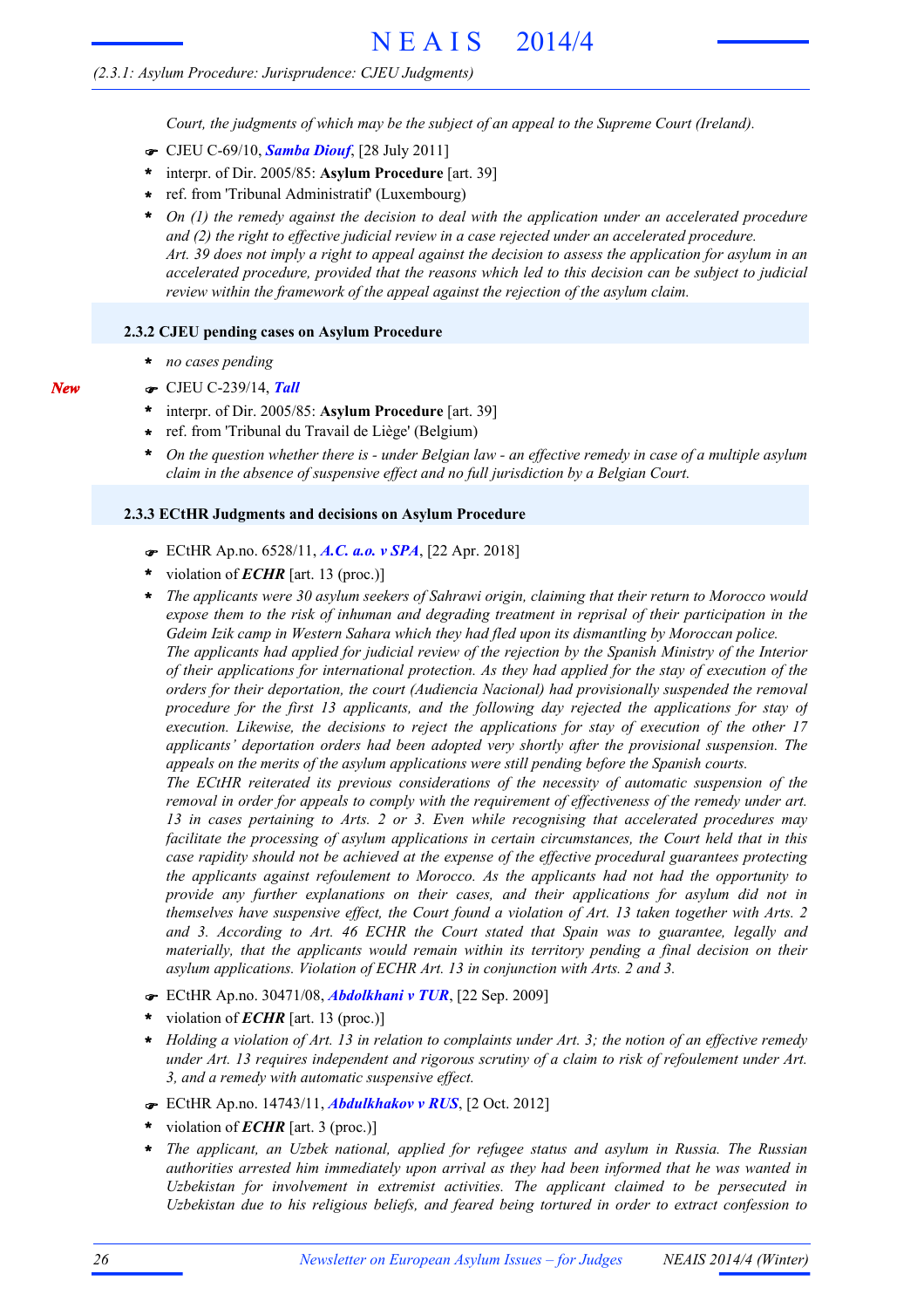*offences. His application for refugee status was rejected, but his application for temporary asylum was still pending.*

*The Russian authorities ordered the applicant's extradition to Uzbekistan, referring to diplomatic assurances given by the Uzbek authorities. However, the extradition order was not enforced, due to an indication by the ECtHR of an interim measure under Rule 39. Meanwhile, the applicant was abducted in Moscow, taken to the airport and brought to Tajikistan.*

*Extradition of the applicant to Uzbekistan, in the event of his return to Russia, was considered to constitute violation of ECHR Art. 3, due to the widespread ill-treatment of detainees and the systematic practice of torture in police custody in Uzbekistan, and the fact that such risk would be increased for persons accused of offences connected to their involvement with prohibited religious organisations.*

*The Court found it established that the applicant's transfer to Tajikistan had taken place with the knowledge and either passive or active involvement of the Russian authorities. Tajikistan is not a party to the ECHR, and Russia had therefore removed the applicant from the protection of his rights under the ECHR. The Russian authorities had not made any assessment of the existence of legal guarantees in Tajikistan against removal of persons facing risk of ill-treatment.*

*As regards this issue of potential indirect refoulement, the Court noted in particular that the applicant's transfer to Tajikistan had been carried out in secret, outside any legal framework capable of providing safeguards against his further transfer to Uzbekistan without assessment of his risk of illtreatment there. Any extra-judicial transfer or extraordinary rendition, by its deliberate circumvention of due process, was held to be contrary to the rule of law and the values protected by the ECHR.*

- F ECtHR Ap.no. 13284/04, *Bader v SWE*, [8 Nov. 2005]
- violation of *ECHR* [art. 3 (proc.)] **\***
- Asylum seeker held to be protected against refoulement due to a risk of flagrant denial of fair trial that *might result in the death penalty; such treatment would amount to arbitrary deprivation of life in breach of Art 2; deportation of both the asylum seeker and his family members would therefore give rise to violations of Art 2 and 3.* **\***
- F ECtHR Ap.no. 25894/94, *Bahaddar v NL*, [19 Feb. 1998]
- no violation of *ECHR* [art. 3 (proc.)] **\***
- *Although prohibition of ill-treatment contained in Art 3 of Convention is also absolute in expulsion cases, applicants invoking this Art are not dispensed as a matter of course from exhausting available and effective domestic remedies and normally complying with formal requirements and time-limits laid down by domestic law.* **\***

*In the instant case applicant failed to comply with time-limit for submitting grounds of appeal (failed to request extension of time-limit even though possibility open to him) no special circumstances absolving applicant from compliance – even after time-limit had expired applicant had possibility to lodge fresh applications to domestic authorities either for refugee status or for residence permit on humanitarian grounds – Court notes at no stage during domestic proceedings was applicant refused interim injunction against expulsion – thus no imminent danger of ill-treatment.*

- F ECtHR Ap.no. 246/07, *Ben Khemais v ITA*, [24 Feb. 2009]
- violation of *ECHR* [art. 3 (proc.)] **\***
- *Violation of Art 3 due to deportation of the applicant to Tunisia. 'Diplomatic assurances' alleged by the respondent Government could not be relied upon. Violation of Art 34 as the deportation had been carried out in spite of an ECtHR decision issued under Rule 39 of the Rules of Court.* **\***
- F ECtHR Ap.no. 51564/99, *Conka v BEL*, [5 Feb. 2002]
- violation of *ECHR* [art. 13 (proc.)] **\***
- *The detention of rejected Roma asylum seekers before deportation to Slovakia constituted a violation of Art 5. Due to the specific circumstances of the deportation the prohibition against collective expulsion under Protocol 4 Art 4 was violated; the procedure followed by the Belgian authorities did not provide an effective remedy in accordance with Art 13, requiring guarantees of suspensive effect.* **\***
- F ECtHR Ap.no. 39630/09, *El-Masri v MKD*, [13 Dec. 2012]
- violation of *ECHR* [art. 13 (proc.)] **\***
- *Whereas this case did not concern an asylum applicant, the ECtHR's reasoning and conclusions may be of interest in order to illustrate general principles of potential relevance to asylum cases under ECHR Arts 3 and 13 as well.* **\***

*The applicant, a German national of Lebanese origin, had been arrested by the Macedonian*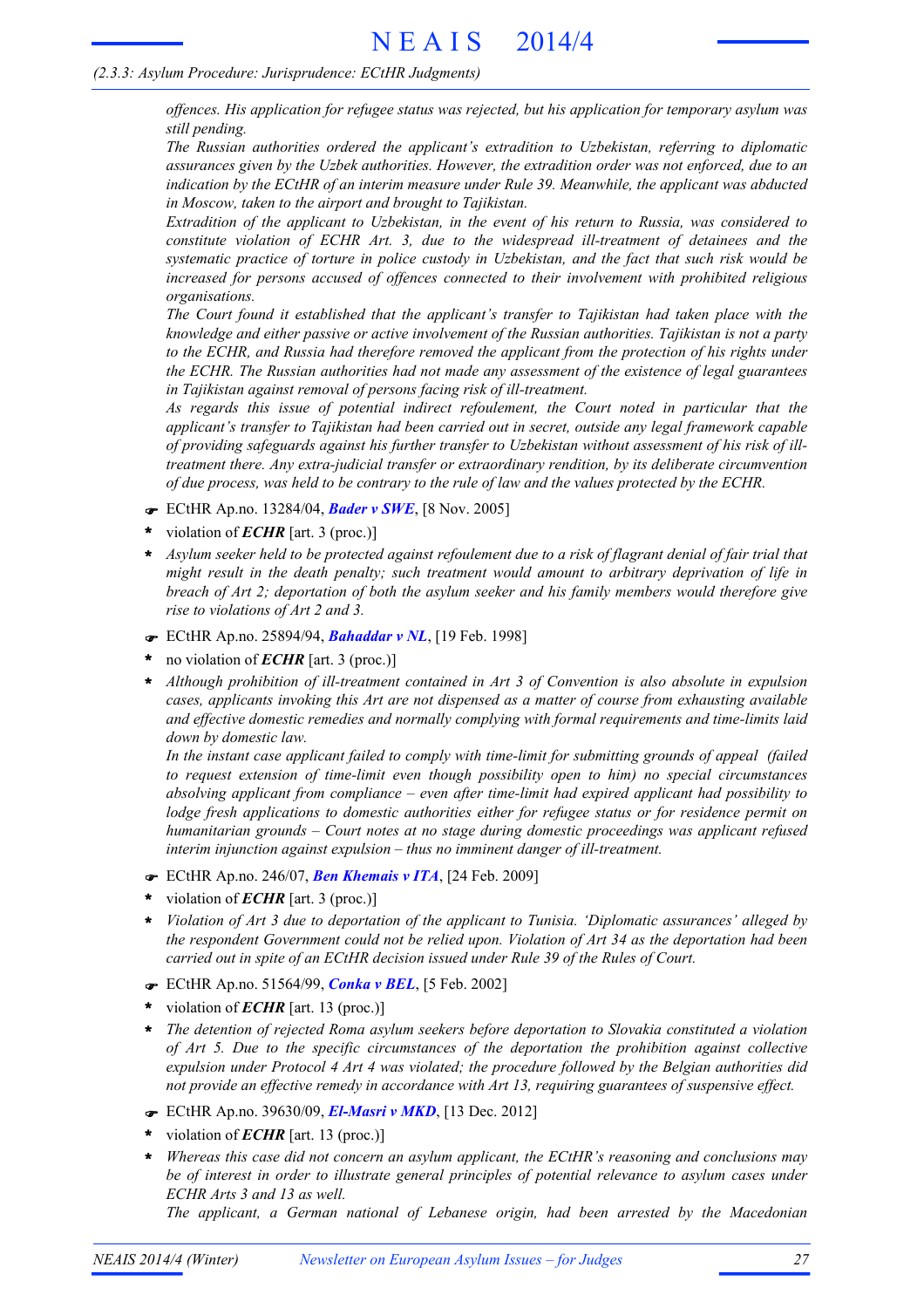*authorities as a terrorist suspect, held incommunicado in a hotel in Skopje, handed over to a CIA rendition team at Skopje airport, and brought to Afghanistan where he was held in US detention and repeatedly interrogated, beaten, kicked and threatened until his release four months later.*

*The Court accepted evidence from both aviation logs, international reports, a German parliamentary inquiry, and statements by a former Macedonian minister of interior as the basis for concluding that the applicant had been treated in accordance with his explanations. In view of the evidence presented, the burden of proof was shifted to the Macedonian government which had not conclusively refuted the applicant's allegations which there therefore considered as established beyond reasonable doubt.*

*Macedonia was held to be responsible for the ill-treatment and unlawful detention during the entire period of the applicant's captivity. In addition, arts. 3 and 13 ECHR had been violated due to the absence of any serous investigation into the case by the Macedonian authorities.*

*In two concurring opinions, ECtHR judges made further observations concerning the right to the truth as a separate aspect of Art. 13 or as inherent aspect of Art. 3 ECHR respectively.*

- F ECtHR Ap.no. 25389/05, *Gebremedhin v FRA*, [26 Apr. 2007]
- violation of *ECHR* [art. 13 (proc.)] **\***
- *Holding that the particular border procedure declaring 'manifestly unfounded' asylum applications inadmissible, and refusing the asylum seeker entry into the territory, was incompatible with Art. 13 taken together with Art.3; emphasising that in order to be effective, the domestic remedy must have suspensive effect as of right.* **\***
- F ECtHR Ap.no. 27765/09, *Hirsi v ITA*, [23 Feb. 2012]
- interpr. of *ECHR* [art. 3 (proc.)] **\***
- For the first time the Court applied Art 4 of Protocol no. 4 (collective expulsion) in the circumstance of aliens who were not physically present on the territory of the State, but in the high seas. Italy was *also held responsible for exposing the aliens to a treatment in violation with Art 3 ECHR, as it transferred them to Libya 'in full knowledge of the facts' and circumstances in Libya.* **\***
- F ECtHR Ap.no. 9152/09, *I.M. v. FRA*, [2 Feb. 2012]
- violation of *ECHR* [art. 13 (proc.)] **\***
- *The Court therefore observed, with regard to the effectiveness of the domestic legal arrangements as a* whole, that while the remedies of which the applicant had made use had been available in theory, their *accessibility in practice had been limited by the automatic registration of his application under the fast-track procedure, the short deadlines imposed and the practical and procedural difficulties in producing evidence, given that he had been in detention and applying for asylum for the first time.* **\***
- F ECtHR Ap.no. 40035/98, *Jabari v TUR*, [11 July 2000]
- violation of *ECHR* [art. 3 (proc.)] **\***
- Given the irreversible nature of the harm that might occur if the risk of torture or ill-treatment alleged materialised and the importance which it attaches to Art 3, the notion of an effective remedy under Art *13 requires independent and rigorous scrutiny of a claim that there exist substantial grounds for fearing a real risk of treatment contrary to Art 3.* **\***
- F ECtHR Ap.no. 70055/10, *Josef v BEL*, [27 Feb. 2014]
- violation of *ECHR* [art. 13 (proc.)] **\***
- Case referred to the Grand Chamber (7 July 2014) **\***
- *The applicant was a Nigerian woman, diagnosed with HIV, who was to be returned with her three children upon refusal of her request for asylum in Belgium.* **\***

*Referring to its previous case law concerning the automatic suspensive effect of appeals in order to comply with the requirements under Art. 13 in cases concerning Art. 3, the ECtHR held that Belgian law did not provide such an effective opportunity to challenge the order for removal. As only appeals for suspension under the 'extreme urgency procedure' have automatic suspensive effect, and this type of procedure has only limited application, and the Belgian appeal system was in general considered* too difficult to operate and too complex to fulfil the obligations under Art. 13, the applicant had not *had access to an effective remedy. Art. 13 had therefore been violated, taken together with Art. 3.*

In line with previous case law, the Court did not find the applicant's medical condition so critical as to *make the considerations against her removal imperative for the purpose of prohibiting her return under art. 3. According to ECHR Art. 46, the Court indicated to Belgium the need to amend its legislation in order for the system of appeals against removal to comply with Art. 13. Violation of ECHR Art. 13 in conjunction with Art. 3. No violation of art. 3 as such.*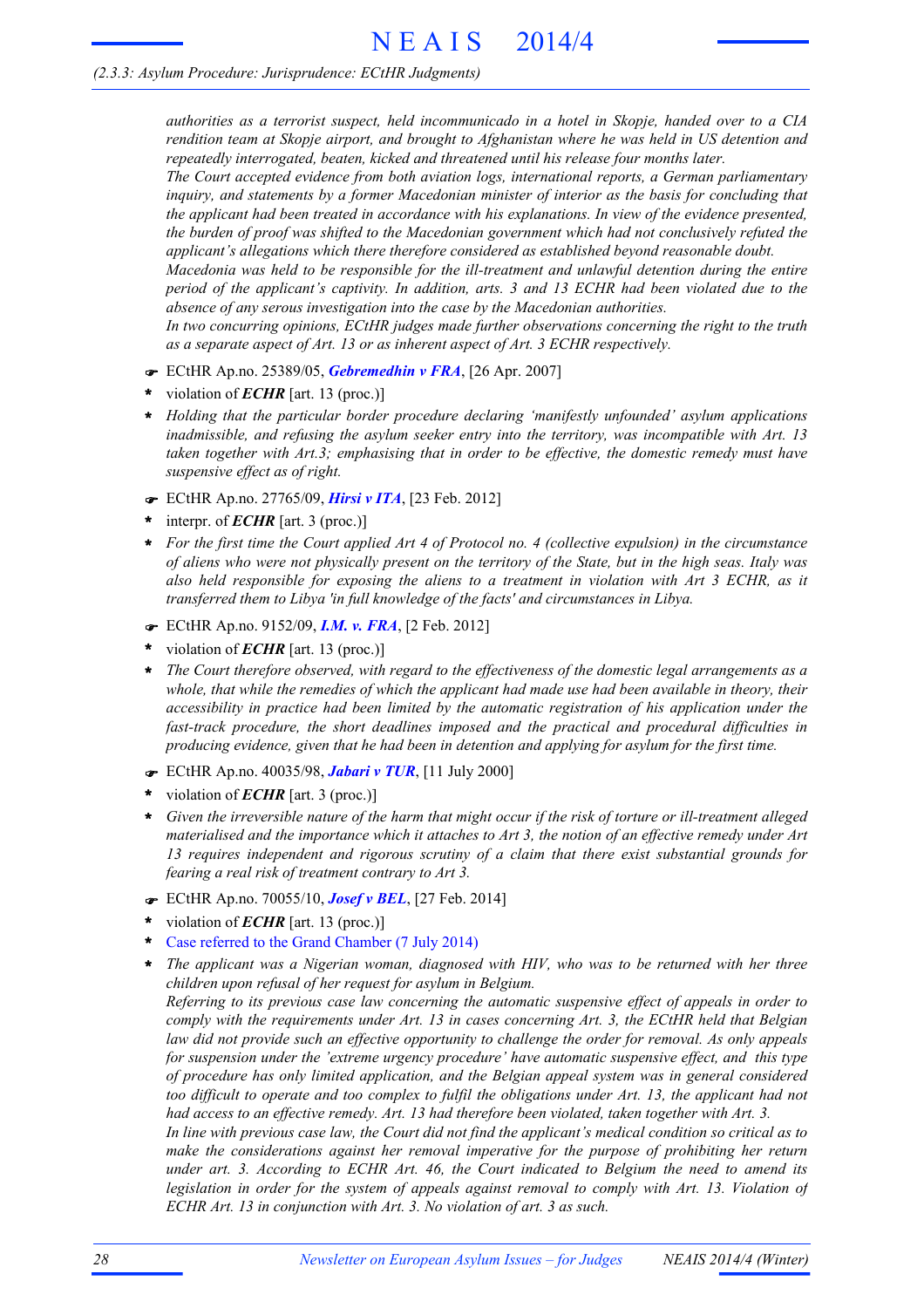- F ECtHR Ap.no. 33809/08, *Labsi v SVK*, [15 May 2012]
- violation of *ECHR* [art. 13 (proc.)] **\***
- *An Algerian man, convicted in France of preparing a terrorist act, and convicted in his absence in Algeria of membership of a terrorist organisation, had been expelled to Algeria upon rejection of his asylum request in Slovakia. On the basis of the existing information about the situation in Algeria for persons suspected of terrorist activities, the Court found that there had been substantial grounds for* believing that he faced a real risk of being exposed to treatment contrary to Art. 3. The responding *government's invocation of the security risk represented by the applicant was dismissed due to the absolute guarantee under Art. 3. Assurances given by the Algerian authorities concerning the applicant's treatment upon return to Algeria were found to be of a general nature, and they had* proven insufficient since the request for a visit by a Slovak official to the applicant, held in detention *upon return, had not been followed.* **\***

*The applicant's expulsion only one working day after the Slovak Supreme Court's judgment, upholding the dismissal of his asylum request, had effectively prevented him from attempting redress by a complaint to the Slovak Constitutional Court.*

*Expulsion of the applicant in disregard of an interim measure issued by the Court under Rule 39, preventing the Court from properly examining his complaints and from protecting him against treatment contrary to Art. 3, was a violation of the right to individual application under Art. 34.*

- F ECtHR Ap.no. 50094/10, *M.E. v FRA*, [6 June 2013]
- no violation of *ECHR* [art. 13 (proc.)] **\***
- *The applicant was an Egyptian belonging to the Coptic Christian community in his country of origin* where he had been exposed to a number of attacks due to his religious belief. His reports of these *incidents to the police had been unsuccessful, and before leaving Egypt in 2007 he was accused of proselytizing for which he was sentenced in absentia to 3 years of imprisonment.* **\***

*The ECtHR referred to reports on numerous instances of violence and other persecution against Coptic Christians in Egypt in 2010-11, and on reluctance of Egyptian authorities to prosecute the perpetrators, and found no evidence that the situation had improved. The Court found strong evidence that the applicant would be a potential prime target for persecution and violence as a convicted proselytizer, whether free or imprisoned, and pointed to the serious doubt about on the applicant's ability to receive adequate protection from the Egyptian authorities. Given his background and the* situation of Coptic Christians in Egypt, Art. 3 would be violated in case of enforcement of the decision *to deport the applicant.*

*Contrary to the judgment in I.M. v. France (9152/09), the ECtHR did not consider the examination of this case in the French 'fast-track' asylum procedure incompatible with Art. 13. The Court emphasised* the very substantial delay in the applicant's lodging of his asylum request (almost 3 years) and the fact that he had been able to lodge an appeal with suspensive effect against the removal order as well as *an asylum request with suspensive effect. Given his delay, the applicant could not validly argue that the reduced and very short deadlines to prepare the asylum request in the special procedure had affected the accessibility of the remedies available to him, and there was therefore no violation of Art. 13 in conjunction with Art. 3.*

- F ECtHR Ap.no. 30696/09, *M.S.S. v BEL + GRC*, [21 Jan. 2011]
- violation of *ECHR* [art. 3 (proc.)] **\***
- *A deporting State is responsible under Art. 3 ECHR for the foreseeable consequences of the deportation of an asylum seeker to another EU Member State, even if the deportation is being decided in accordance with the Dublin Regulation; the responsibility of the deporting State comprises not only* the risk of indirect refoulement by way of further deportation to risk of ill-treatment in the country of origin, but also the conditions in the receiving Member State if it is foreseeable that the asylum seeker *may there be exposed to treatment contrary to Art. 3.* **\***
- F ECtHR Ap.no. 2283/12, *Mohammed v AUT*, [6 June 2013]
- no violation of *ECHR* [art. 3 (proc.)] **\***
- *The applicant Sudanese asylum seeker arrived in Austria via Greece and Hungary. The Austrian authorities rejected the application and ordered his transfer to Hungary under the Dublin Regulation.* When placed in detention with a view to his forced transfer almost a year later, he lodged a second *asylum application which did not have suspensive effect in relation to the transfer order. The ECtHR considered the applicant's initial claim against the Dublin transfer arguable, due to the* **\***

'alarming nature' of reports published in 2011-12 in respect of Hungary as a country of asylum and in *particular as regards Dublin transferees. His second application for asylum in Austria could therefore*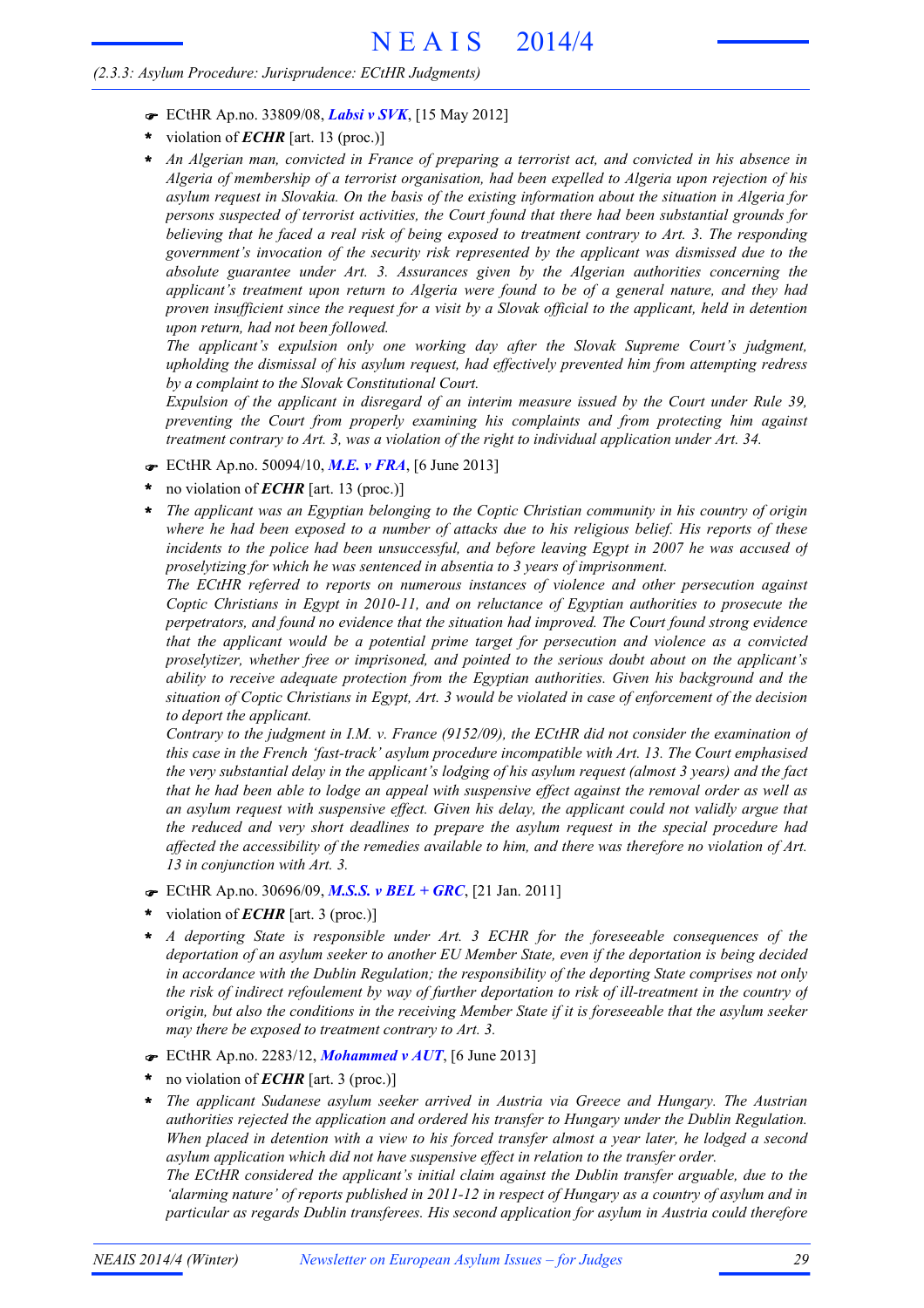*not prima facie be considered abusively repetitive or entirely manifestly unfounded. In the specific circumstances of the case, the applicant had been deprived of de facto protection against forced transfer and of a meaningful substantive examination of his arguable claim concerning the situation of asylum seekers in Hungary. Accordingly, Art. 13 in conjunction with Art. 3 had been violated. Despite the initially arguable claim against the Dublin transfer to Hungary, the Court noted the subsequent legislative amendments and the introduction of additional legal guarantees concerning detention of asylum seekers and their access to basic facilities. The applicant would therefore no* longer be at a real and individual risk of being subjected to treatment in violation of Art. 3 upon *transfer to Hungary under the Dublin Regulation.*

- F ECtHR Ap.no. 38885/02, *N. v FIN*, [26 July 2005]
- violation of *ECHR* [art. 3 (proc.)] **\***
- *Asylum seeker held to be protected against refoulement under Art. 3, despite the Finnish authorities' doubts about his identity, origin, and credibility; two delegates of the Court were sent to take oral evidence from the applicant, his wife and a Finnish senior official; while retaining doubts about his credibility on some points, the Court found that the applicant's accounts on the whole had to be considered sufficiently consistent and credible; deportation would therefore be in breach of Art. 3.* **\***
- F ECtHR Ap.no. 39472/07, *Popov v FRA*, [19 Jan. 2012]
- violation of *ECHR* [art. 3 (proc.)] **\***
- *Although the applicants – a Kazakhstani couple and their two children aged 5 months and 3 years – had been detained in an administrative detention centre authorised to accommodate families, the conditions during their two weeks detention were held to have caused the children distress and to have serious psychological repercussions. Thus, the children had been exposed to conditions exceeding the minimum level of severity required to fall within the scope of ECHR Art. 3, and this provision had been violated in respect of the children. Since that minimum level of severity was not attained as regards the parents, there was no violation of Art. 3 in respect of these applicants.* **\***

*ECHR Art. 5 was violated in respect of the children, both because the French authorities had not sought to establish any possible alternative to administrative detention (Art. 5(1)(f)), and because children accompanying their parents were unable to have the lawfulness of their detention examined by the courts (Art. 5(4)).*

ECHR Art. 8 was violated due to the detention of the whole family. As there had been no particular *risk of the applicants absconding, the interference with the applicants' family life, resulting from their placement in a detention centre for two weeks, had been disproportionate. In this regard the Court* referred to its recent case law concerning 'the child's best interest' as well as to Art. 3 of the UN *Convention on the Rights of the Child and to Directive 2003/9 on Reception Conditions.*

- F ECtHR Ap.no. 71386/10, *Savriddin v RUS*, [25 Apr. 2013]
- violation of *ECHR* [art. 3 (proc.), 5(4), 34] **\***
- *The applicant, a national of Tajikistan having been granted temporary asylum in Russia, had been* abducted in Moscow by a group of men, detained in a mini-van for one or two days and tortured, and *then taken to the airport from where he was flown to Tajikistan without going through normal border formalities or security checks. In Tajikistan he had allegedly been detained, severely ill-treated by the police, and sentenced to 26 years' imprisonment for a number of offences.* **\***

*Based on consistent reports about the widespread and systematic use of torture in Tajikistan, and the applicant's involvement in an organisation regarded as terrorist by the Tajik authorities, the Court* concluded that his forcible return to Tajikistan had exposed him to a real risk of treatment in breach of *Art. 3. Due to the Russian authorities' failure to take preventive measures against the real and imminent risk of torture and ill-treatment caused by his forcible transfer, Russia had violated its positive obligations to protect him from treatment contrary to art. 3. Additional violations of art. 3 resulted from the lack of effective investigation into the incident, and the involvement of State officials in the operation.*

Art. 34 had been violated by the fact that the applicant had been forcibly transferred to Tajikistan by *way of an operation in which State officials had been involved, in spite of an interim measure indicated by the ECtHR under Rule 39 of the Court's Rules of Procedure.*

Pursuant to ECHR Art. 46, the Court indicated various measures to be taken by Russia in order to end *the violation found and make reparation for its consequences. In addition, the State was required under Art. 46 to take measures to resolve the recurrent problem of blatant circumvention of the domestic legal mechanisms in extradition matters, and ensure immediate and effective protection against unlawful kidnapping and irregular removal from the territory and from the jurisdiction of*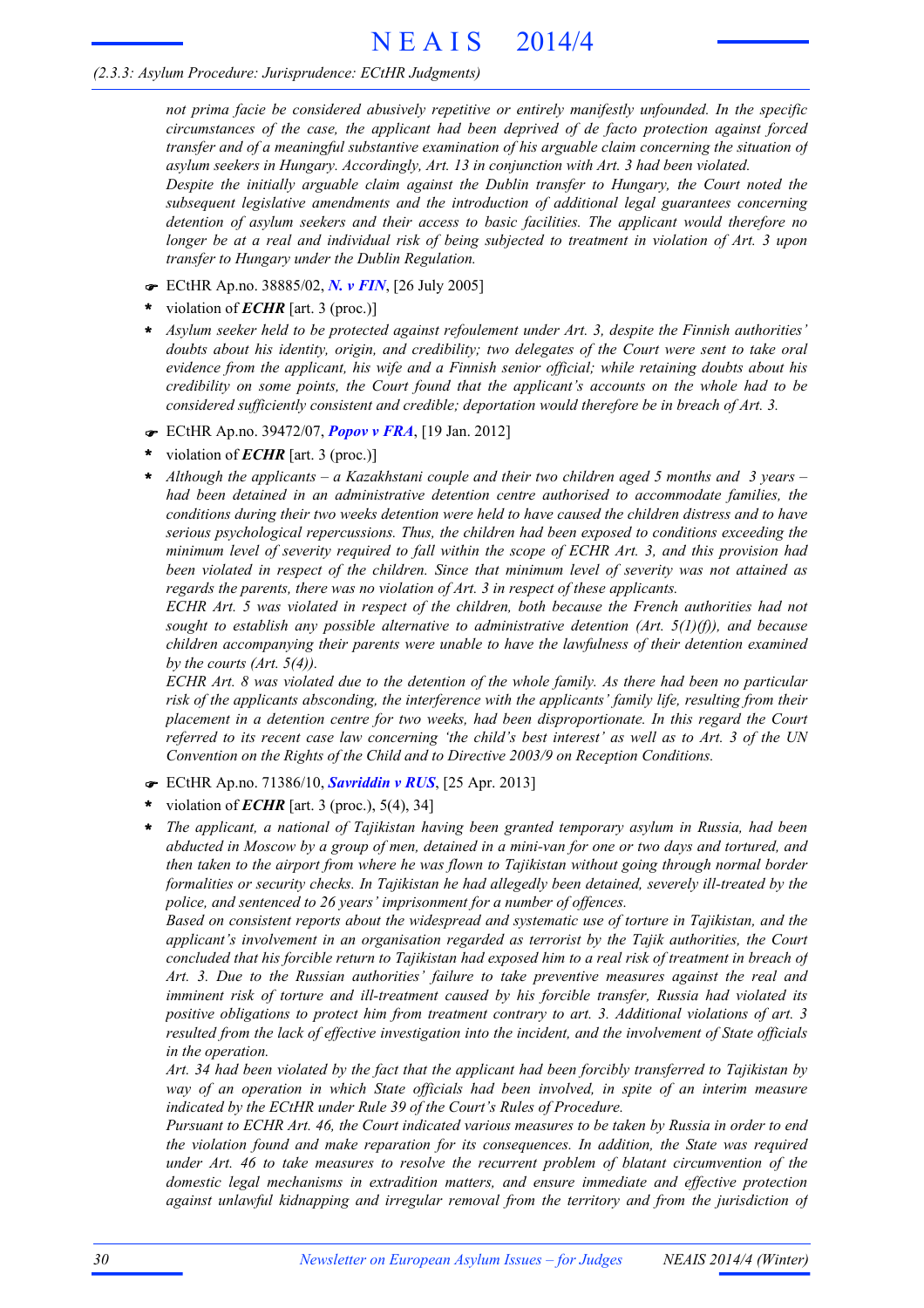*Russian courts. In this connection, the Court once again stated that such operations conducted outside the ordinary legal system are contrary to the rule of law and the values protected by the ECHR.*

- F ECtHR Ap.no. 33210/11, *Singh v BEL*, [2 Oct. 2012]
- violation of *ECHR* [art. 13 (proc.)] **\***
- *Having arrived on a flight from Moscow, the applicants applied for asylum but were refused entry into Belgium, and their applications for asylum were rejected as the Belgian authorities did not accept the applicants' claim to be Afghan nationals, members of the Sikh minority in Afghanistan, but rather Indian nationals. The Court considered the claim to the risk of chain refoulement to Afghanistan as 'arguable' so that the examination by the Belgian authorities would have to comply with the requirements of ECHR art. 13, including close and rigorous scrutiny and automatic suspensive effect. In the light of these requirements, the examination of the applicants' asylum case was held to be insufficient, since neither the first instance nor the appeals board had sought to verify the authenticity of the documents presented by the applicants with a view to assessing their possible risk of illtreatment in case of deportation. In that connection the Court noted that the Belgian authorities had dismissed copies of protection documents issued by UNHCR in New Delhi, pertinent to the protection request, although these documents could easily have been verified by contacting UNHCR. The examination therefore did not fulfil the requirement of close and rigorous scrutiny, constituting a violation of ECHR Art. 13 taken together with Art. 3.* **\***
- F ECtHR Ap.no. 45223/05, *Sultani v FRA*, [20 Sep. 2007]
- no violation of *ECHR* [art. 3 (proc.)] **\***
- *Finding no violation of Art. 3, despite the applicant's complaint that the most recent asylum decision within an accelerated procedure had not been based on an effective individual examination; the Court emphasized that the first decision had been made within the normal asylum procedure, involving full examination in two instances, and held this to justify the limited duration of the second examination which had aimed to verify whether any new grounds could change the previous rejection; in addition, the latter decision had been reviewed by administrative courts at two levels; the applicant had not brought forward elements concerning his personal situation in the country of origin, nor sufficient to consider him as belonging to a minority group under particular threat.* **\***
- F ECtHR Ap.no. 12294/07, *Zontul v GRC*, [17 Jan. 2012]
- violation of *ECHR* [art. 3 (proc.)] **\***
- *The applicant was an irregular migrant complaining that he had been raped with a truncheon by one of the Greek coast guard officers supervising him in a detention centre upon interception of the boat* on which he and 164 other migrants attempted to go from Turkey to Italy. Due to its cruelty and *intentional nature, the Court considered such treatment as amounting to an act of torture under ECHR Art. 3. Given the seriousness of the treatment, the penalty imposed on the perpetrator – a suspended* term of six months imprisonment that was commuted to a fine  $-$  was considered to be in clear lack of *proportion. An additional violation of ECHR Art. 3 stemmed from the Greek authorities' procedural handling of the case that had prevented the applicant from exercising his rights to claim damages at the criminal proceedings.* **\***

#### **2.3.4 CAT Views on Asylum Procedure**

- F CAT 379/2009, *Bakatu-Bia v SWE*, [8 July 2011]
- violation of *CAT* [art. 3 (proc.)] **\***
- *The Committee observes that, according to the Second joint report of seven United Nations experts on* **\*** *the situation in the Democratic Republic of the Congo (2010) and the Report of the United Nations High Commissioner for Human Rights and the activities of her Office in the Democratic Republic of the Congo (2010) on the general human rights situation in the Democratic Republic of the Congo, serious human rights violations, including violence against women, rape and gang rape by armed forces, rebel groups and civilians, continued to take place throughout the country and not only in areas affected by armed conflict. Furthermore, in a recent report, the High Commissioner for Human Rights stressed that sexual violence in DRC remains a matter of serious concern, particularly in conflict-torn areas, and despite efforts by authorities to combat it, this phenomenon is still widespread and particularly affects thousands of women and children. The Committee also notes that the Secretary-General in his report of 17 January 2011, while acknowledging a number of positive developments in DRC, expressed his concern about the high levels of insecurity, violence and human rights abuses faced by the population.*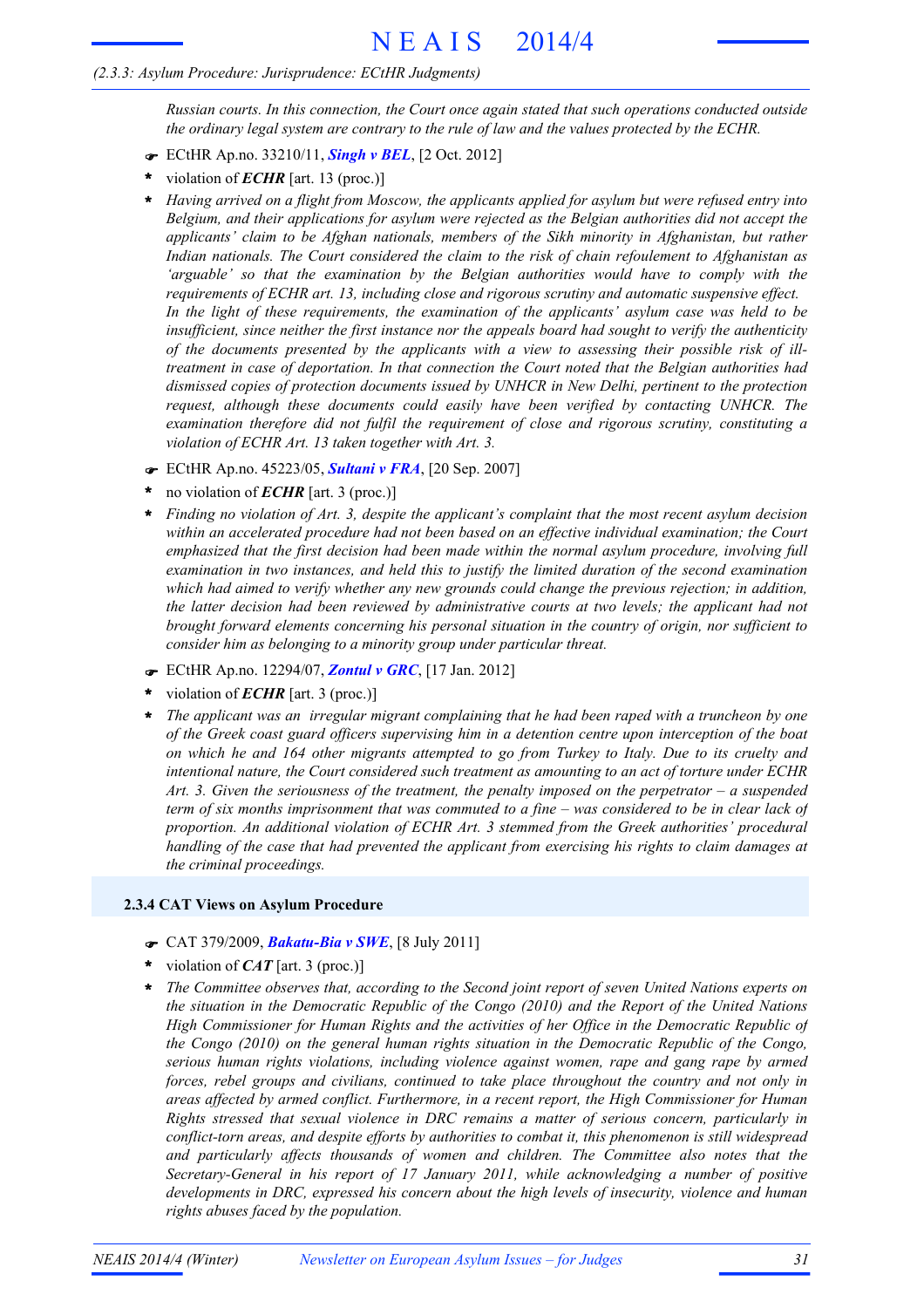#### *(2.3.4: Asylum Procedure: Jurisprudence: CAT Views)*

- F CAT 343/2008, *Kalonzo v CAN*, [1 June 2012]
- violation of *CAT* [art. 3] **\***
- *The Committee also takes note of the State party's reference to reports dating from 2007 and 2008 that mention few cases of the torture of UPDS members or Luba from Kasaï. In this regard, the* Committee is of the view that, even if cases of torture are rare, the risk of being subjected to torture continues to exist for the complainant, as he is the son of a UDPS leader, is a Luba from Kasaï and *has already been the victim of violence during his detention in Kinshasa in 2002. In addition, the Committee considers that the State party's argument that the complainant could resettle in Kinshasa,* where the Luba do not seem to be threatened by violence (as they are in the Katanga region), does not *entirely remove the personal danger for the complainant. In this regard, the Committee recalls that, in accordance with its jurisprudence, the notion of "local danger" does not provide for measurable criteria and is not sufficient to entirely dispel the personal danger of being tortured.* **\***

*The Committee against Torture concludes that the complainant has established that he would run a real, personal and foreseeable risk of being subjected to torture if he were to be returned to the Democratic Republic of the Congo.*

- F CAT 416/2010, *Ke Chun ROng v AUS*, [29 Nov. 2012]
- violation of *CAT* [art. 3] **\***
- *The Committee notes that the claims and evidence have not been sufficiently verified by the Australian immigration authorities. The Committee observes that the review on the merits of the complainants' claims regarding the risk of torture that he faced, was conducted predominantly based on the content of his initial application for a Protection visa, which he filed shortly after arriving in the country, without knowledge or understanding of the system. The Committee further observes that the complainant was not interviewed in person neither by the Immigration Department, which rejected his initial application, nor by the Refugee Review Tribunal and therefore he did not have the opportunity to clarify any inconsistencies in his initial statement. The Committee is of the view that complete accuracy is seldom to be expected by victims of torture.* **\***

*The Committee also observes that the State party does not dispute that Falun Gong practitioners in China have been subjected to torture, but bases it decision to refuse protection to the complainant in the assessment of his credibility.*

- F CAT 319/2007, *Nirma Singh v CAN*, [30 May 2011]
- violation of *CAT* [art. 22] **\***
- *The complaint states that he did not have an effective remedy to challenge the decision on deportation and that the judicial review of the Immigration Board decision, denying him Convention refugee* status, was not an appeal on the merits, but rather a very narrow review for gross errors of law. The *Committee observes that none of the grounds above include a review on the merits of the complainant's claim that he would be tortured if returned to India.* **\***

*With regard to the procedure of risk analysis, the Committee notes that according to the State party's submission, PRRA submissions may only include new evidence that arose after the rejection of the refugee protection claim; further, the PRRA decisions are subject to a discretionary leave to appeal, which was denied in the case of the complainant.*

*The Committee refers to its Concluding observations (CAT/C/CR/34/CAN, 7 July 2005, § 5(c)), that the State party should provide for judicial review of the merits, rather than merely of the reasonableness, of decisions to expel an individual where there are substantial grounds for believing that the person faces a risk of torture. The Committee accordingly concludes that in the instant case the complainant did not have access to an effective remedy against his deportation.*

#### **2.3.5 National Judgments on Asylum Procedure**

- F **Germany:** BVerwG 10 C 7.13, [17 June 2014]
- interpr. of Dir. 2013/32: **Asylum Procedure II** [art. 33(2)(a)] **\***
- **\*** http://cmr.jur.ru.nl/neais/Germany/BVerwG10C713.pdf
- \* Refugee status granted in another country (than Germany) has a binding effect in Germany in that by law, there is a prohibition of deportation. This does not, however, give rise to an entitlement to a new *decision on recognising refugee status or to the granting of a residence title in Germany. A demand for a grant of subsidiary protection under Union law is inadmissible if the foreigner has already been granted the legal status of a refugee or of a person entitled to subsidiary protection in another country.*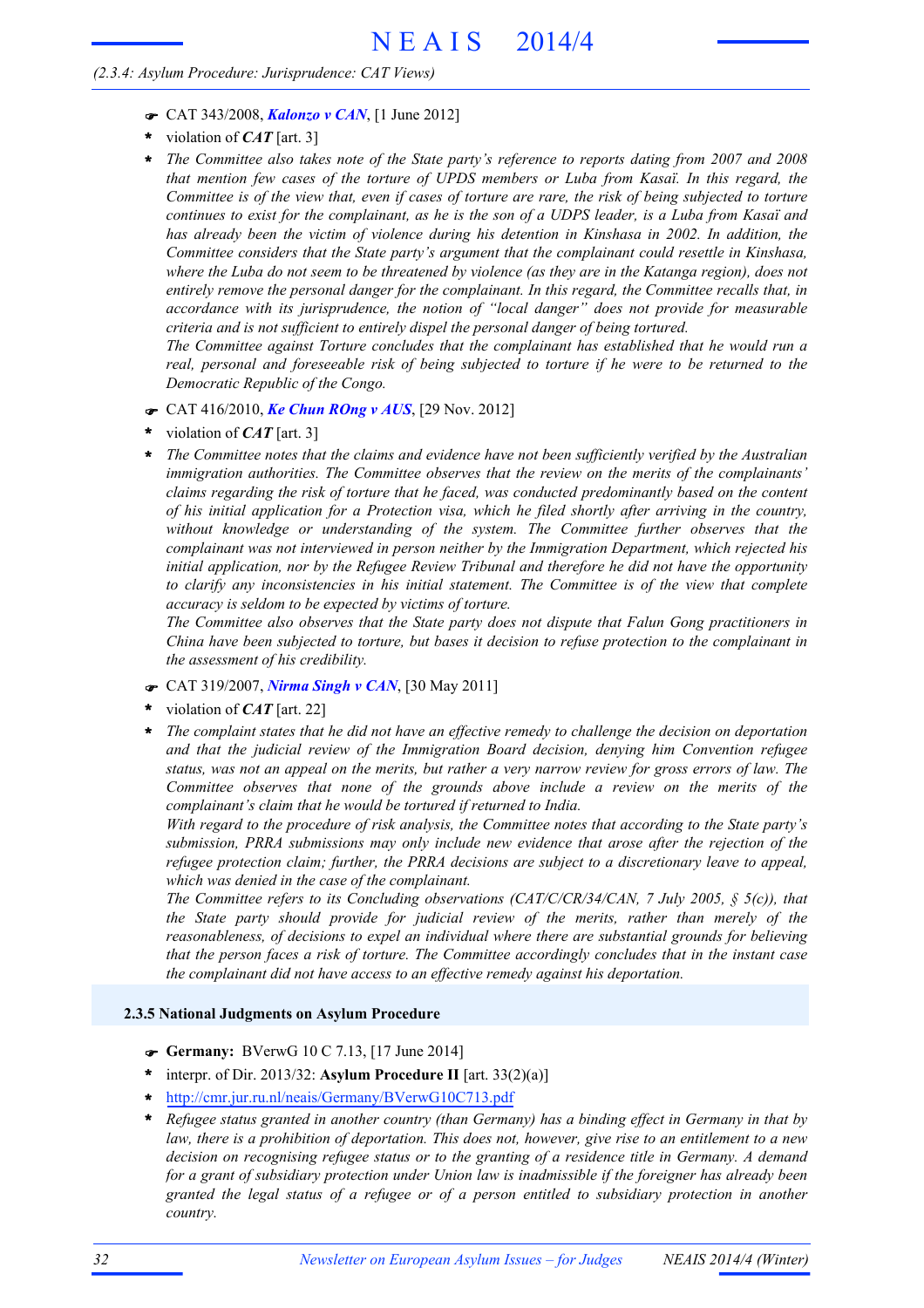#### *(2.3.5: Asylum Procedure: Jurisprudence: National Judgments)*

- F **Germany:** BVerwG 10 C 1.13, [5 Sep. 2013]
- interpr. of Dir. 2013/32: **Asylum Procedure II** [art. 2(i), 33(2)(a)] **\***
- **\*** http://cmr.jur.ru.nl/neais/Germany/BVerwG10C113.pdf
- *The German authorities are unable to collect usable fingerprints from a Somali asylum seeker. The German Federal Administrative Court ruled that, although there is no direct obligation for an asylum seeker to guarantee that his fingerprints are analysable, there is a duty of cooperation including the obligation not to frustrate the possibility of analysing fingerprints during the time before they are taken.* **\***
- F **Ireland:** S.U.N. [2012] IEHC 338, [30 Mar. 2012]
- interpr. of Dir. 2005/85: **Asylum Procedure** [art. 39] **\***
- \* The High Court held that in a case where a negative recommendation in a first instance application for asylum was based exclusively or primarily upon a finding of a personal lack of credibility, there is an obligation to allow an oral appeal in order to provide an "effective remedy," in the sense of Article *39 of the Asylum Procedures Directive, notwithstanding that the Applicant is from a "safe country" (South Africa) and the legislation allows for limiting an Applicant to a written appeal only in those circumstances. For the same reasons, to allow an oral appeal is also required by the right to fair procedures contained in Article 40.3 of the Constitution of Ireland.*

## **3 Responsibility Sharing**

*3.1 Responsibility Sharing: Adopted Measures*

#### **Regulation 343/2003 Dublin II**

*Establishing the criteria and mechanisms for determining the Member State responsible for examining an asylum application lodged in one of the Member States by a third-country national.*

|     | $\ast$  | OJ 2003 L 50/1                                        | impl. date: 1-09-2003 |      |                                         | UK, IRL opt in |
|-----|---------|-------------------------------------------------------|-----------------------|------|-----------------------------------------|----------------|
|     | $\star$ | Implemented by Regulation 1560/2003 (OJ 2003 L 222/3) |                       |      |                                         |                |
|     |         | Revised by Reg. 604/2013                              |                       |      |                                         |                |
|     |         | <b>CJEU Judgments</b>                                 |                       |      |                                         |                |
|     |         | CJEU C-394/12, Abdullahi                              | $10$ Dec.             | 2013 | art. $10(1)$ , 18 and 19                |                |
|     |         | $\bullet$ CJEU C-4/11, Puid                           | 14 Nov. 2013          |      | art. $3(2)$                             |                |
|     |         | $\bullet$ CJEU C-158/13, Rajaby                       | 25 June               | 2013 | art. $15(2)$                            |                |
|     |         | • CJEU C-648/11, <i>M.A.</i>                          | 6 June                | 2013 | art. $6$                                |                |
|     |         | $\bullet$ CJEU C-528/11, Halaf                        | 6 June                | 2013 | art. $3(2)$                             |                |
|     |         | $\bullet$ CJEU C-666/11, M                            |                       |      | 7 Jan. 2013 - deleted art. $3(2)+19(4)$ |                |
|     |         | • CJEU C-245/11, K.                                   | 6 Nov.                | 2012 | art. 15 and $3(2)$                      |                |
|     |         | CJEU C-620/10, Kastrati                               | 3 May                 | 2012 | art. $2(c)$                             |                |
|     |         | • CJEU C-411+493/10, N.S. and M.E.                    | 21 Dec.               | 2011 | art. $3(2)$                             |                |
|     |         | CJEU C-19/08, Petrosian                               | 29 Jan.               | 2009 | art. 20(1)(d) & 20(2)                   |                |
|     |         | <b>National Judgments</b>                             |                       |      |                                         |                |
| New |         | Germany: BVerwG 10 B 35.14                            | 6 June                | 2014 |                                         |                |
|     |         | See further: $\S 3.3$                                 |                       |      |                                         |                |
|     |         |                                                       |                       |      |                                         |                |

#### **Regulation 604/2013 Dublin III**

*Establishing the criteria and mechanisms for determining the MS responsible for examining an application for international protection lodged in one of the MS by a TCN or a stateless person (revised)* OJ 2013 L 180/31 UK, IRL opt in **\*** impl. date: 1-01-2014

**\*** Recast of Reg. 343/2003

#### **Regulation 2725/2000 Eurodac**

#### *Concerning the establishment of 'Eurodac' for the comparison of fingerprints for the effective application of the Dublin Convention.*

- OJ 2000 L 316/1
- **\*** implemented by Regulation 407/2002 (OJ 2002 L 62/1)

#### **Regulation 603/2013 Eurodac II**

**\*** impl. date: 15-1-2003

*Concerning the establishment of 'Eurodac' for the comparison of fingerprints for the effective application of the Dublin Convention (recast)*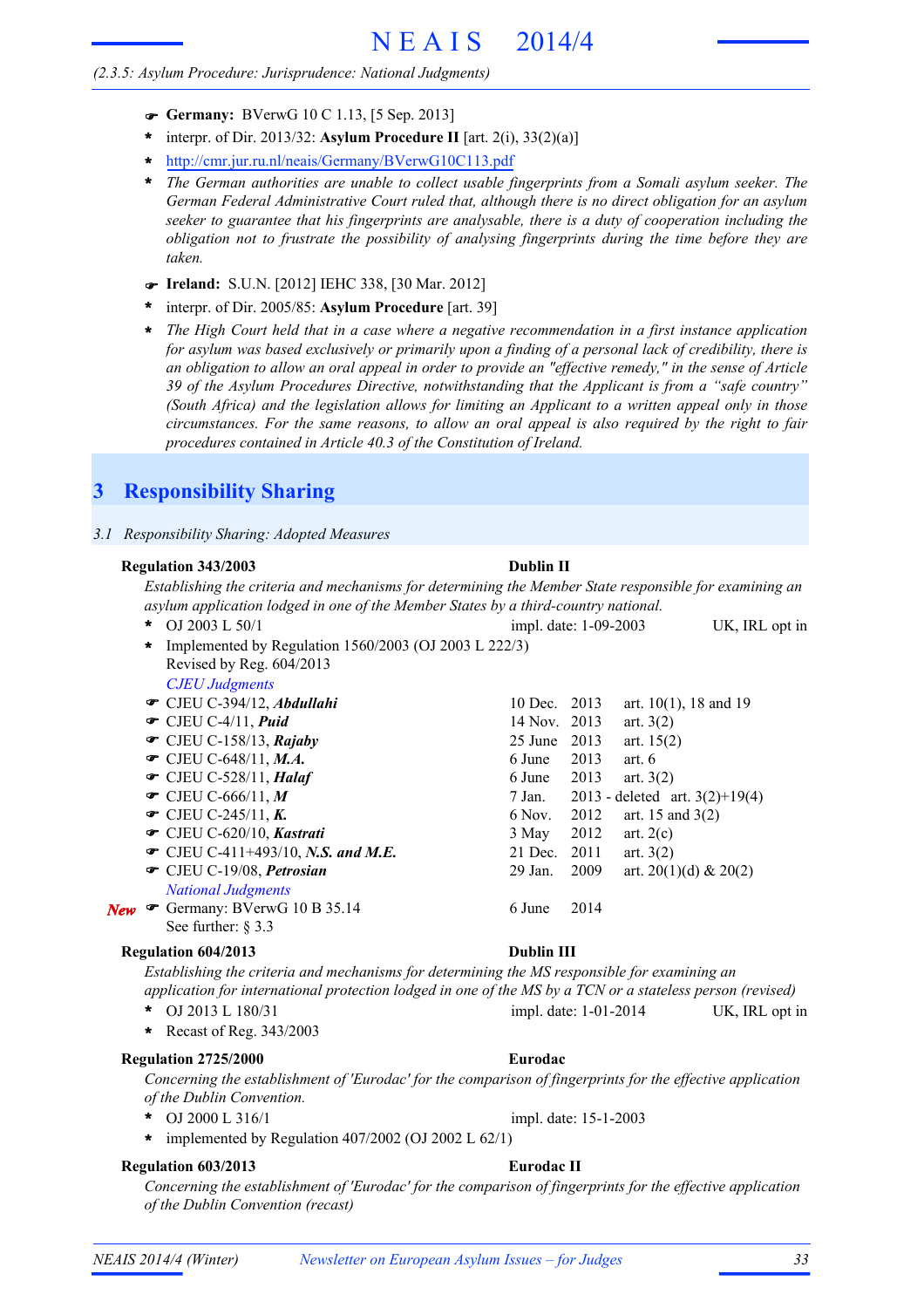#### *(3.1: Responsibility Sharing: Adopted Measures)*

|             | *<br>$\ast$      | OJ 2013 L $180/1$<br>Recast of Reg. 2725/2000                                                                                                                                                                                                                                                                                                                                                                                                                                                       |                                                                       | impl. date: 20-7-2015                |                                                                                        | UK, IRL opt in |
|-------------|------------------|-----------------------------------------------------------------------------------------------------------------------------------------------------------------------------------------------------------------------------------------------------------------------------------------------------------------------------------------------------------------------------------------------------------------------------------------------------------------------------------------------------|-----------------------------------------------------------------------|--------------------------------------|----------------------------------------------------------------------------------------|----------------|
| <b>ECHR</b> |                  |                                                                                                                                                                                                                                                                                                                                                                                                                                                                                                     | <b>Conditions</b>                                                     |                                      |                                                                                        |                |
| New         | $\ast$<br>$\ast$ | European Convention for the Protection of Human Rights and Fundamental Freedoms and its Protocols<br><b>ETS 005</b><br>art. $3+13$ : Degrading reception conditions<br><b>ECtHR</b> Judgments<br>ECtHR Ap.no. 29217/12, Tarakhel v SWI<br>$\bullet$ ECtHR Ap.no. 2283/12, Mohammed v AUT<br>ECtHR Ap.no. 27725/10, Mohammed Hussein et al. v $NL + ITA$<br>$\bullet$ ECtHR Ap.no. 30696/09, M.S.S. v BEL + GRC<br>ECtHR Ap.no. 32733/08, K.R.S. v. UK<br>$\bullet$ ECtHR Ap.no. 43844/98, T.I. v UK | impl. date: 1953<br>4 Nov.<br>6 June<br>$21$ Jan.<br>2 Dec.<br>7 Mar. | 2014<br>2013<br>2011<br>2008<br>2000 | art. $3+13$<br>art. $3+13$<br>2 Apr. 2013<br>art. $3+13$<br>art. $3+13$<br>art. $3+13$ | art $3 + 13$   |
|             |                  | See further: $\S 3.3$                                                                                                                                                                                                                                                                                                                                                                                                                                                                               |                                                                       |                                      |                                                                                        |                |

#### *3.2 Responsibility Sharing: Proposed Measures*

nothing to report **\***

#### *3.3 Responsibility Sharing: Jurisprudence*

#### **3.3.1 CJEU Judgments on Responsibility Sharing**

- F CJEU C-394/12, *Abdullahi*, [10 Dec. 2013]
- interpr. of Reg. 343/2003: **Dublin II** [art. 10(1), 18 and 19] **\***
- ref. from 'Asylgerichtshof' (Austria) **\***
- Art. 19(2) Dublin II must be interpreted as meaning that, in circumstances where a MS has agreed to take charge of an applicant for asylum on the basis of the criterion laid down in Art.  $10(1)$  of that regulation – namely, as the MS of the first entry of the applicant for asylum into the  $EU$  – the only way in which the applicant for asylum can call into question the choice of that criterion is by pleading *systemic deficiencies in the asylum procedure and in the conditions for the reception of applicants for asylum in that MS, which provide substantial grounds for believing that the applicant for asylum would face a real risk of being subjected to inhuman or degrading treatment within the meaning of Art. 4 of the Charter (of FREU).* **\***
- F CJEU C-528/11, *Halaf*, [6 June 2013]
- interpr. of Reg. 343/2003: **Dublin II** [art. 3(2)] **\***
- ref. from 'Administrativen sad Sofia-grad' (Bulgaria) 12-10-2011 **\***
- *Art. 3(2) must be interpreted as permitting a MS, which is not indicated as "responsible", to examine an application for asylum even though no circumstances exist which establish the applicability of the humanitarian clause in Article 15. That possibility is not conditional on the MS responsible under those criteria having failed to respond to a request to take back the asylum seeker concerned.* The MS in which the asylum seeker is present is not obliged, during the process of determining the MS responsible, to request the UHCR to present its views where it is apparent from the documents of the *UNHCR that the MS indicated as "responsible" is in breach of the rules of European Union law on asylum.* **\***
- F CJEU C-245/11, *K.*, [6 Nov. 2012]
- interpr. of Reg. 343/2003: **Dublin II** [art. 15 and 3(2)] **\***
- ref. from 'Asylgerichtshof' (Austria) **\***
- *Art. 15(2) must be interpreted as meaning that a MS which is not responsible for examining an application for asylum pursuant to the criteria laid down in Chapter III of Dublin II becomes so responsible. It is for the MS which has become the responsible MS within the meaning of that regulation to assume the obligations which go along with that responsibility. It must inform in that respect the MS previously responsible. This interpretation of Art. 15(2) also applies where the MS* which was responsible pursuant to the criteria laid down in Chapter III of Dublin II did not make a *request in that regard in accordance with the second sentence of Art. 15(1).* **\***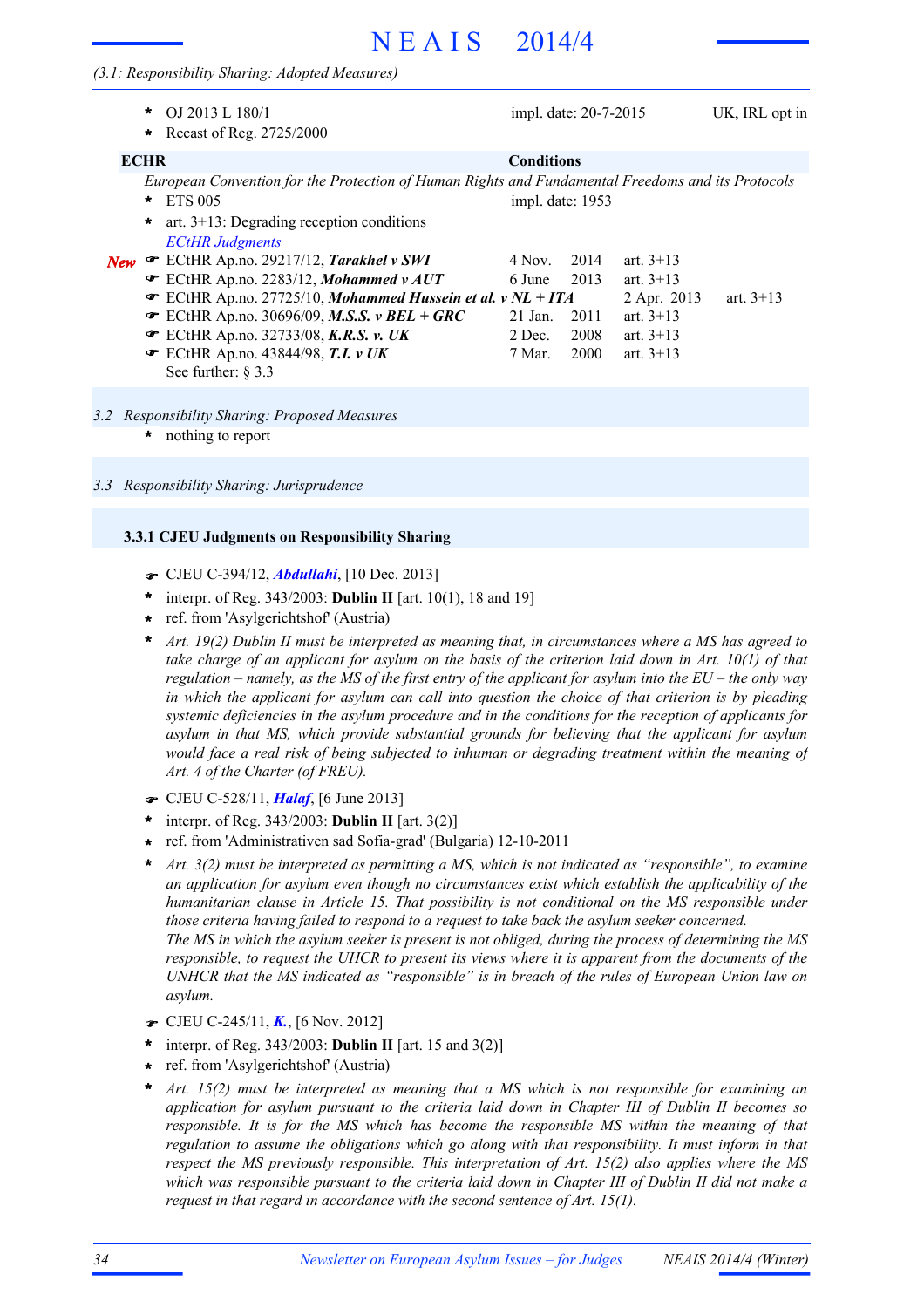#### *(3.3.1: Responsibility Sharing: Jurisprudence: CJEU Judgments)*

- F CJEU C-620/10, *Kastrati*, [3 May 2012]
- interpr. of Reg. 343/2003: **Dublin II** [art. 2(c)] **\***
- ref. from 'Kammarrätten i Stockholm, Migrationsöverdomstolen' (Sweden) **\***
- *The withdrawal of an application for asylum within the terms of Art. 2(c) Dublin II, which occurs before the MS responsible for examining that application has agreed to take charge of the applicant,* has the effect that that regulation can no longer be applicable. In such a case, it is for the MS within the territory of which the application was lodged to take the decisions required as a result of that *withdrawal and, in particular, to discontinue the examination of the application, with a record of the information relating to it being placed in the applicant's file.* **\***
- F CJEU C-666/11, *M*, [7 Jan. 2013] (deleted)
- interpr. of Reg. 343/2003: **Dublin II** [art. 3(2)+19(4)] **\***
- ref. from 'Oberverwaltungsgericht für das Land Nordrhein Westfalen' (Germany) 19-12-2011 **\***
- Does the asylum seeker have a right, enforceable by him in the courts, to require a MS to examine the *assumption of responsibility under art. 3(2) and to inform him about the grounds for its decision?* **\***
- F CJEU C-648/11, *M.A.*, [6 June 2013]
- interpr. of Reg. 343/2003: **Dublin II** [art. 6] **\***
- ref. from 'Court of Appeal (England & Wales)' (UK) **\***
- *Fundamental rights include, in particular, that set out in Art. 24(2) of the Charter, whereby in all actions relating to children, whether taken by public authorities or private institutions, the child's best interests are to be a primary consideration. The second paragraph of Art. 6 Dublin II cannot be* interpreted in such a way that it disregards that fundamental right (see, by analogy, Detiček, para. 54 *and 55, and Case C*-*400/10 PPU McB. [2010] ECR I*-*8965, para. 60). Consequently, although* express mention of the best interest of the minor is made only in the first paragraph of Art. 6, the effect of Art. 24(2) of the Charter, in conjunction with Art.  $5l(1)$  thereof, is that the child's best interests must also be a primary consideration in all decisions adopted by the Member States on the basis of the *second paragraph of Art. 6.* **\***

*Thus, Art. 6 must be interpreted as meaning that, in circumstances such as those of the main proceedings, where an unaccompanied minor with no member of his family legally present in the* territory of a MS has lodged asylum applications in more than one MS, the MS in which that minor is *present after having lodged an asylum application there is to be designated the 'MS responsible'.*

- F CJEU C-411+493/10, *N.S. and M.E.*, [21 Dec. 2011]
- interpr. of Reg. 343/2003: **Dublin II** [art. 3(2)] **\***
- ref. from 'High Court' (Ireland) **\***
- Joined cases. The decision adopted by a MS on the basis of Article 3(2) whether to examine an asylum *application which is not its responsibility according to the criteria laid down in Chapter III of Dublin* II, implements EU law for the purposes of Article 6 TEU and Article 51 of the Charter of Fundamental *Rights of the EU.* **\***

*EU law precludes the application of a conclusive presumption that the MS which Article 3(1) Dublin II indicates as responsible observes the fundamental rights of the EU. Article 4 of the Charter must be interpreted as meaning that the MSs, including the national courts, may not transfer an asylum seeker to the 'MS responsible' within the meaning of Dublin II where they cannot be unaware that systemic deficiencies in the asylum procedure and in the reception conditions of asylum seekers in that MS amount to substantial grounds for believing that the asylum seeker would face a real risk of being subjected to inhuman or degrading treatment within the meaning of that provision. Subject to the right* itself to examine the application referred to in Article  $3(2)$  Dublin II, the finding that it is impossible to *transfer an applicant to another MS, where that State is identified as the MS responsible in* accordance with the criteria set out in Chapter III of that regulation, entails that the MS which should *carry out that transfer must continue to examine the criteria set out in that chapter in order to establish whether one of the following criteria enables another MS to be identified as responsible for the examination of the asylum application. The MS in which the asylum seeker is present must ensure that it does not worsen a situation where the fundamental rights of that applicant have been infringed by using a procedure for determining the MS responsible which takes an unreasonable length of time.* If necessary, the first mentioned MS must itself examine the application, Articles 1, 18 and 47 of the *Charter do not lead to a different answer.*

In so far as the preceding questions arise in respect of the obligations of the United Kingdom of Great *Britain and Northern Ireland, the answers to the second to sixth questions referred in Case C-411/10*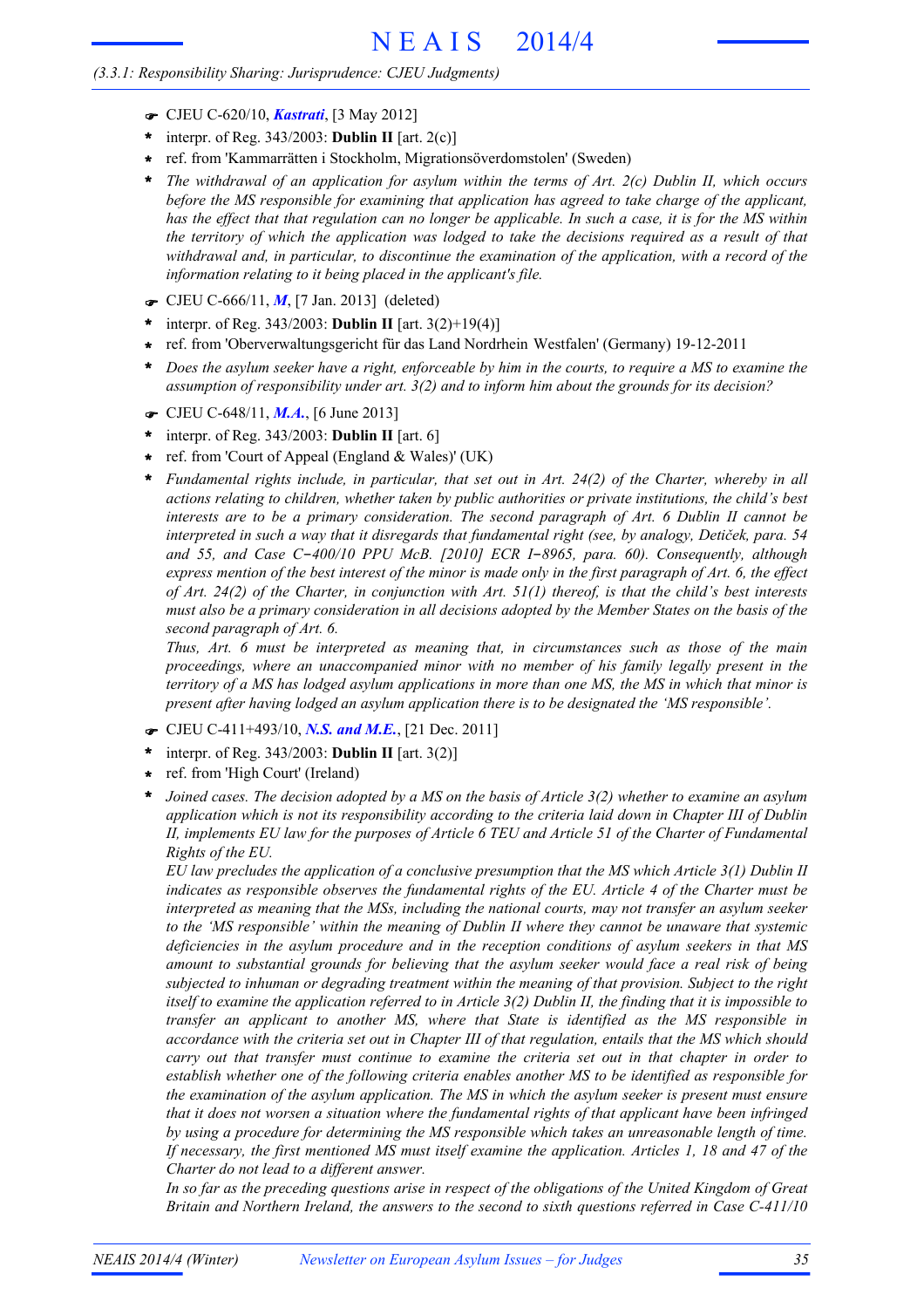### *(3.3.1: Responsibility Sharing: Jurisprudence: CJEU Judgments)*

do not require to be qualified in any respect so as to take account of Protocol ( $No$  30) on the *application of the Charter of Fundamental Rights of the European Union to Poland and the UK.*

- F CJEU C-19/08, *Petrosian*, [29 Jan. 2009]
- interpr. of Reg. 343/2003: **Dublin II** [art. 20(1)(d) & 20(2)] **\***
- ref. from 'Kammarrätten i Stockholm, Migrationsöverdomstolen' (Sweden) **\***
- Articles  $20(1)(d)$  and  $20(2)$  of Dublin II are to be interpreted as meaning that, where the legislation of *the requesting MS provides for suspensive effect of an appeal, the period for implementation of the transfer begins to run, not as from the time of the provisional judicial decision suspending the implementation of the transfer procedure, but only as from the time of the judicial decision which rules on the merits of the procedure and which is no longer such as to prevent its implementation.* **\***
- F CJEU C-4/11, *Puid*, [14 Nov. 2013]
- interpr. of Reg. 343/2003: **Dublin II** [art. 3(2)] **\***
- ref. from 'Hessischer Verwaltungsgerichtshof' (Germany) **\***
- *Where the MS cannot be unaware that systemic deficiencies in the asylum procedure and in the conditions for the reception of asylum seekers in the Member State initially identified as responsible in accordance with the criteria (set out in Chapter III) of Dublin II provide substantial grounds for believing that the asylum seeker concerned would face a real risk of being subjected to inhuman or* degrading treatment within the meaning of Art. 4 of the Charter (of FREU), which is a matter for the *referring court to verify, the MS which is determining the MS responsible is required not to transfer* the asylum seeker to the MS initially identified as responsible and, subject to the exercise of the right itself to examine the application, to continue to examine the criteria set out in that chapter, in order to *establish whether another MS can be identified as responsible in accordance with one of those criteria or, if it cannot, under Art. 13 of the Reg.* **\***

Conversely, in such a situation, a finding that it is impossible to transfer an asylum seeker to the MS *initially identified as responsible does not in itself mean that the MS which is determining the MS responsible is required itself, under Art. 3(2) of Dublin II, to examine the application for asylum.*

- F CJEU C-158/13, *Rajaby*, [25 June 2013]
- interpr. of Reg. 343/2003: **Dublin II** [art. 15(2)] **\***
- ref. from 'Rechtbank Den Haag' (Netherlands) 22-03-2013 **\***
- **\*** *withdrawn*

#### **3.3.2 CJEU pending cases on Responsibility Sharing**

**\*** nothing to report

#### **3.3.3 ECtHR Judgments and decisions on Responsibility Sharing**

- F ECtHR Ap.no. 32733/08, *K.R.S. v. UK*, [2 Dec. 2008]
- no violation of *ECHR* [art. 3+13] **\***
- Based on the principle of intra-community trust, it must be presumed that a MS will comply with its *obligations. In order to reverse that presumption the applicant must demonstrate in concreto that* there is a real risk of his being subjected to treatment contrary to Article 3 of the Convention in the *country to which he is being removed.* **\***
- F ECtHR Ap.no. 30696/09, *M.S.S. v BEL + GRC*, [21 Jan. 2011]
- \* violation of  $ECHR$  [art. 3+13]
- *A deporting State is responsible under ECHR Art. 3 for the foreseeable consequences of the deportation of an asylum seeker to another EU Member State, even if the deportation is being decided in accordance with the Dublin Regulation; the responsibility of the deporting State comprises not only* the risk of indirect refoulement by way of further deportation to risk of ill-treatment in the country of origin, but also the conditions in the receiving Member State if it is foreseeable that the asylum seeker *may there be exposed to treatment contrary to Art. 3.* **\***
- F ECtHR Ap.no. 27725/10, *Mohammed Hussein et al. v NL + ITA*, [2 Apr. 2013]
- no violation of *ECHR* [art. 3+13] **\***
- *The case concerns the pending return of a Somali asylum seeker and her two children from the Netherlands to Italy under the Dublin Regulation. It is marked by discrepancies in issues of central* **\***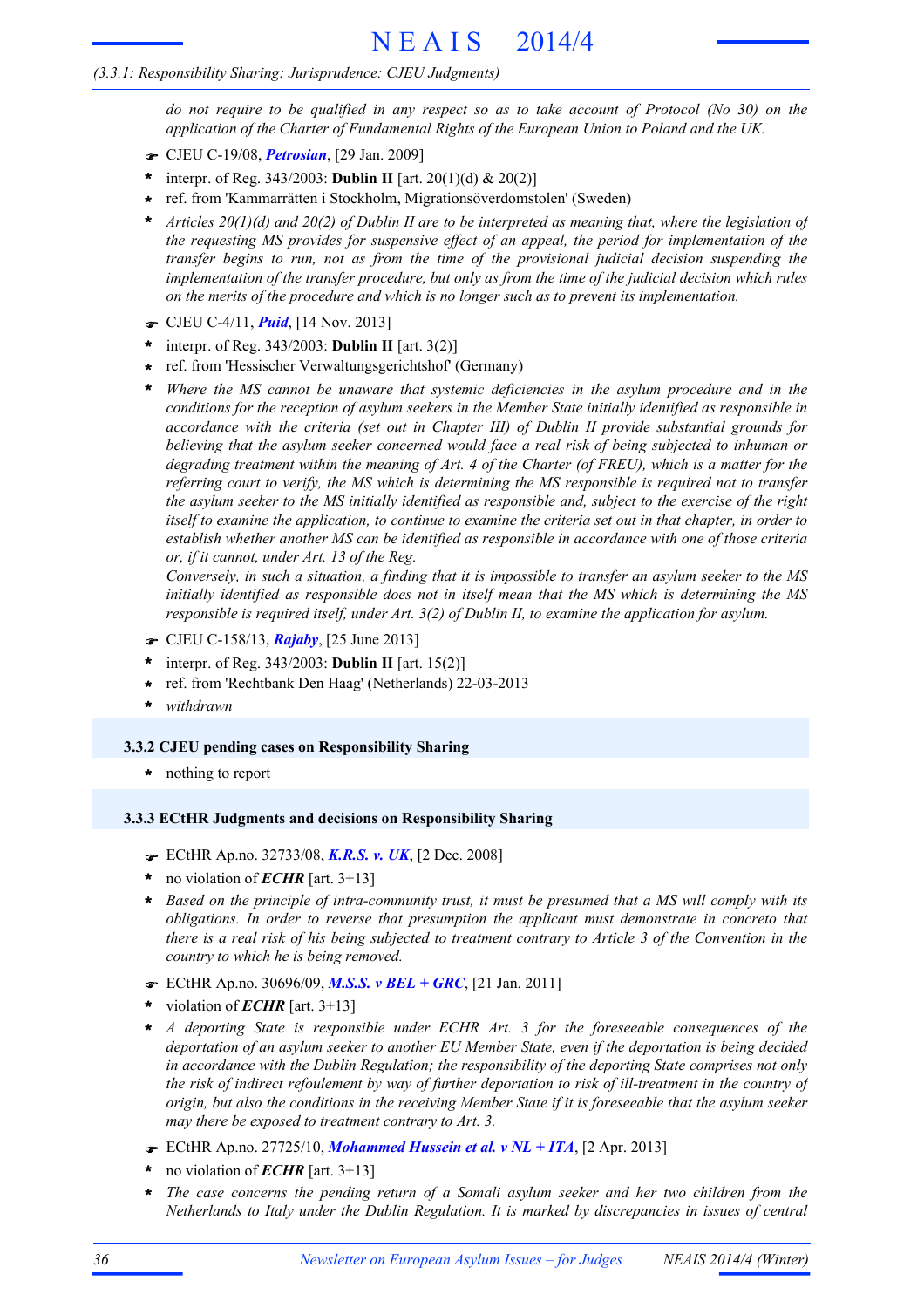#### *(3.3.3: Responsibility Sharing: Jurisprudence: ECtHR Judgments)*

*importance between the applicant's initial complaint that she had not been enabled to apply for asylum in Italy, had not been provided with reception facilities for asylum seekers, and had been forced to live on the streets in Italy, and her subsequent information to the ECtHR. Thus, in her response to the facts submitted by the Italian Government to the ECtHR she admitted that she had been granted a residence permit for subsidiary protection in Italy, and that she had been provided with reception facilities, including medical care, during her stay in Italy.*

*Upholding its general principles of interpretation of ECHR art. 3, the Court reiterated that the mere* fact of return to a country where one's economic position will be worse than in the expelling State is *not sufficient to meet the threshold of ill-treatment proscribed by art. 3. Aliens subject to expulsion* cannot in principle claim any right to remain in order to continue to benefit from medical, social or *other forms of assistance provided by the expelling State, absent exceptionally compelling humanitarian grounds against removal.*

*While the general situation and living conditions in Italy of asylum seekers, accepted refugees and other persons granted residence for international protection may disclose some shortcomings, the* Court held that it had not been shown to disclose a systemic failure to provide support or facilities catering for asylum seekers as members of a particularly vulnerable group as was the case in  $M.S.S.$  v. *Belgium and Greece. The Court further noted that the applicant's request for protection in Italy had been processed within five months, that accommodation had been made available to her along with access to health care and other facilities, and that she had been granted a residence permit entitling* her to a travel document, to work, and to benefit from the general schemes for social assistance, health care, social housing and education under Italian law. As the applicant had failed to show that she and *her children would not benefit from the same support again if returned to Italy, her complaints under ECHR art. 3 against Italy and the Netherlands were considered manifestly ill-founded, and therefore inadmissible.*

- F ECtHR Ap.no. 2283/12, *Mohammed v AUT*, [6 June 2013]
- violation of *ECHR* [art. 3+13] **\***
- *The applicant Sudanese asylum seeker arrived in Austria via Greece and Hungary. The Austrian authorities rejected the application and ordered his transfer to Hungary under the Dublin Regulation.* When placed in detention with a view to his forced transfer almost a year later, he lodged a second *asylum application which did not have suspensive effect in relation to the transfer order.* **\***

*The ECtHR considered the applicant's initial claim against the Dublin transfer arguable, due to the* 'alarming nature' of reports published in 2011-12 in respect of Hungary as a country of asylum and in *particular as regards Dublin transferees. His second application for asylum in Austria could therefore not prima facie be considered abusively repetitive or entirely manifestly unfounded. In the specific circumstances of the case, the applicant had been deprived of de facto protection against forced transfer and of a meaningful substantive examination of his arguable claim concerning the situation of asylum seekers in Hungary. Accordingly, Art. 13 in conjunction with Art. 3 had been violated.*

*Despite the initially arguable claim against the Dublin transfer to Hungary, the Court noted the subsequent legislative amendments and the introduction of additional legal guarantees concerning detention of asylum seekers and their access to basic facilities. The applicant would therefore no* longer be at a real and individual risk of being subjected to treatment in violation of Art. 3 upon *transfer to Hungary under the Dublin Regulation.*

- F ECtHR Ap.no. 43844/98, *T.I. v UK*, [7 Mar. 2000]
- no violation of *ECHR* [art. 3+13] **\***
- *The Court considered that indirect removal to an intermediary country, which was also a Contracting Party, left the responsibility of the transferring State intact. Subsequently, the transferring State was required not to deport a person where substantial grounds had been shown for believing that the* person in question, if expelled, would face a real risk of being subjected to treatment contrary to Art 3 in the receiving country. In this case the Court considered that there was no reason to believe that *Germany would have failed to honour its obligations under Art 3 of the Convention and protect the applicant from removal to Sri Lanka if he submitted credible arguments demonstrating that he risked ill-treatment in that country.* **\***
- F ECtHR Ap.no. 29217/12, *Tarakhel v SWI*, [4 Nov. 2014]
- violation of *ECHR* [art. 3+13] **\***
- *The applicants were an Afghan family with six minor children who had entered Italy and applied for asylum. Here they had been transferred to a reception centre where they considered the conditions poor, particularly due to lack of appropriate sanitation facilities, lack of privacy and a climate of* **\***

*New*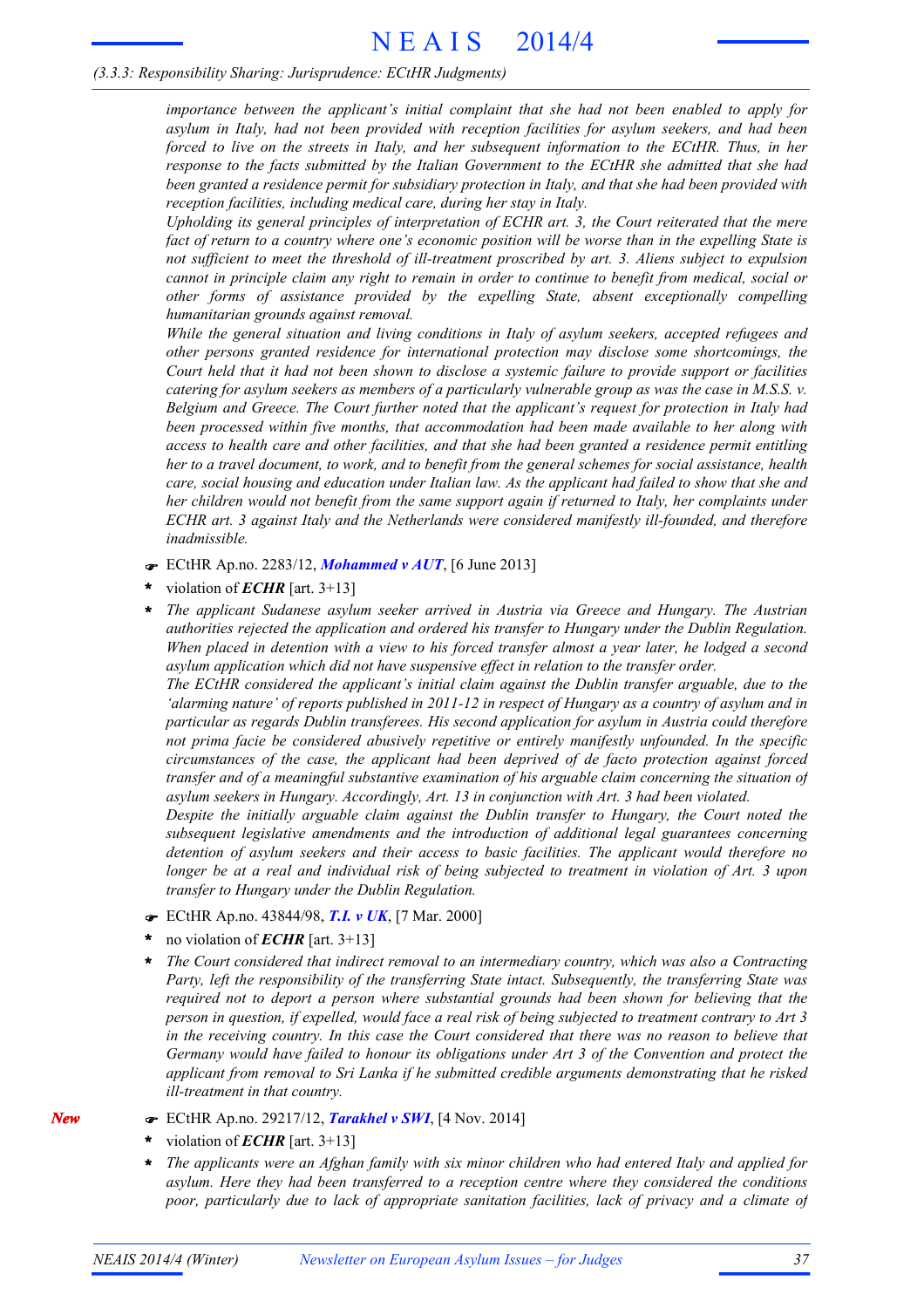#### *(3.3.3: Responsibility Sharing: Jurisprudence: ECtHR Judgments)*

*violence. Having travelled on to Switzerland, their transfer under the Dublin Regulation was tacitly accepted by Italy, and they complained to the Court that such transfer to Italy in the absence of individual guarantees would be in violation of the ECHR.*

While the overall situation of the Italian reception system could not act as a bar to all transfers of *asylum seekers to Italy, the ECtHR noted the insufficient capacity of the reception system for asylum seekers in Italy, causing the risk of being left without accommodation or accommodated in overcrowded facilities without any privacy, or even in insalubrious or violent conditions. In this connection the court did not apply the 'systemic failure' test introduced in some decisions in 2013.*

*The Court reiterated that asylum seekers as a particularly underprivileged and vulnerable group require special protection under art. 3, and emphasised that this requirement is particularly important when the persons concerned are children, in view of the specific needs and extreme vulnerability of children seeking asylum. This applies even when the children seeking asylum are accompanied by their parents. Reception conditions for children must therefore be adapted to their age in order to ensure that those conditions do not create a situation of stress and anxiety with particularly traumatic consequences, as the conditions would otherwise attain the threshold of severity required to come within the scope of art. 3.*

*Although certain indications had been given from the Italian authorities about the prospective accommodation of the applicants upon transfer to Italy under the Dublin Regulation, the Court held that, in the absence of detailed and reliable information concerning the specific facility, the physical reception conditions and the preservation of the family unit, the Swiss authorities did not possess* sufficient assurances that the applicants would be taken charge of in a manner adapted to the age of *the children.*

#### **3.3.4 National Judgments on Responsibility Sharing**

- F **Germany:** BVerwG 10 B 35.14, [6 June 2014]
- interpr. of Reg. 343/2003: **Dublin II \***
- An asylum seeker may counter a transfer to the MS responsible for him or her under the Dublin II *Regulation only by pleading systemic deficiencies of the asylum procedure and of the reception conditions for asylum seekers. It is not relevant, however, whether in individual cases below the threshold of systemic deficiencies, there may be inhuman or degrading treatment within the meaning* of Art 4 of the Charter of Fundamental Rights or Art 3 of the European Charter of Human Rights, or *whether an applicant has already been exposed to such treatment at one time in the past.* **\***

## **4 Reception Conditions**

*4.1 Reception Conditions: Adopted Measures*

| Directive 2003/9                                                                                            | <b>Reception Conditions</b>    |                 |
|-------------------------------------------------------------------------------------------------------------|--------------------------------|-----------------|
| Laying down minimum standards for the reception of asylum seekers                                           |                                |                 |
| OJ 2003 L 31/18<br>$\ast$                                                                                   | impl. date: 6-2-2005           | IRL opt out     |
| Revised by Dir. 2013/33<br>$\star$                                                                          |                                |                 |
| <b>CJEU Judgments</b>                                                                                       |                                |                 |
| CJEU C-79/13, Saciri                                                                                        | art. 13, 14<br>27 Feb. 2014    |                 |
| $\bullet$ CJEU C-534/11, Arslan                                                                             | 30 May<br>2013                 |                 |
| CJEU C-179/11, CIMADE & GISTI                                                                               | 2012<br>27 Sep.                |                 |
| See further: $\S$ 4.3                                                                                       |                                |                 |
| Directive 2013/33                                                                                           | <b>Reception Conditions II</b> |                 |
| Laying down standards for the reception of applicants for international protection                          |                                |                 |
| OJ 2013 L 180/96<br>$\star$                                                                                 | impl. date: 20-07-0015         | UK, IRL opt out |
| Recast of Dir. 2003/9<br>$\ast$                                                                             |                                |                 |
| <b>Decision 281/2012</b>                                                                                    | <b>Refugee Fund</b>            |                 |
| Establishment of a European Refugee Fund (2008-2013)                                                        |                                |                 |
| OJ 2012 L 92/1<br>$\star$                                                                                   |                                |                 |
| amendment of Dec. 573/2007 European Refugee Fund (2008-2013) OJ 2007 L 1441/1<br>$\star$<br>and preceded by |                                |                 |
| Coun. Dec. 2004/904 European Refugee Fund (2005-2007) OJ 2004 L 381/52                                      |                                |                 |

*New*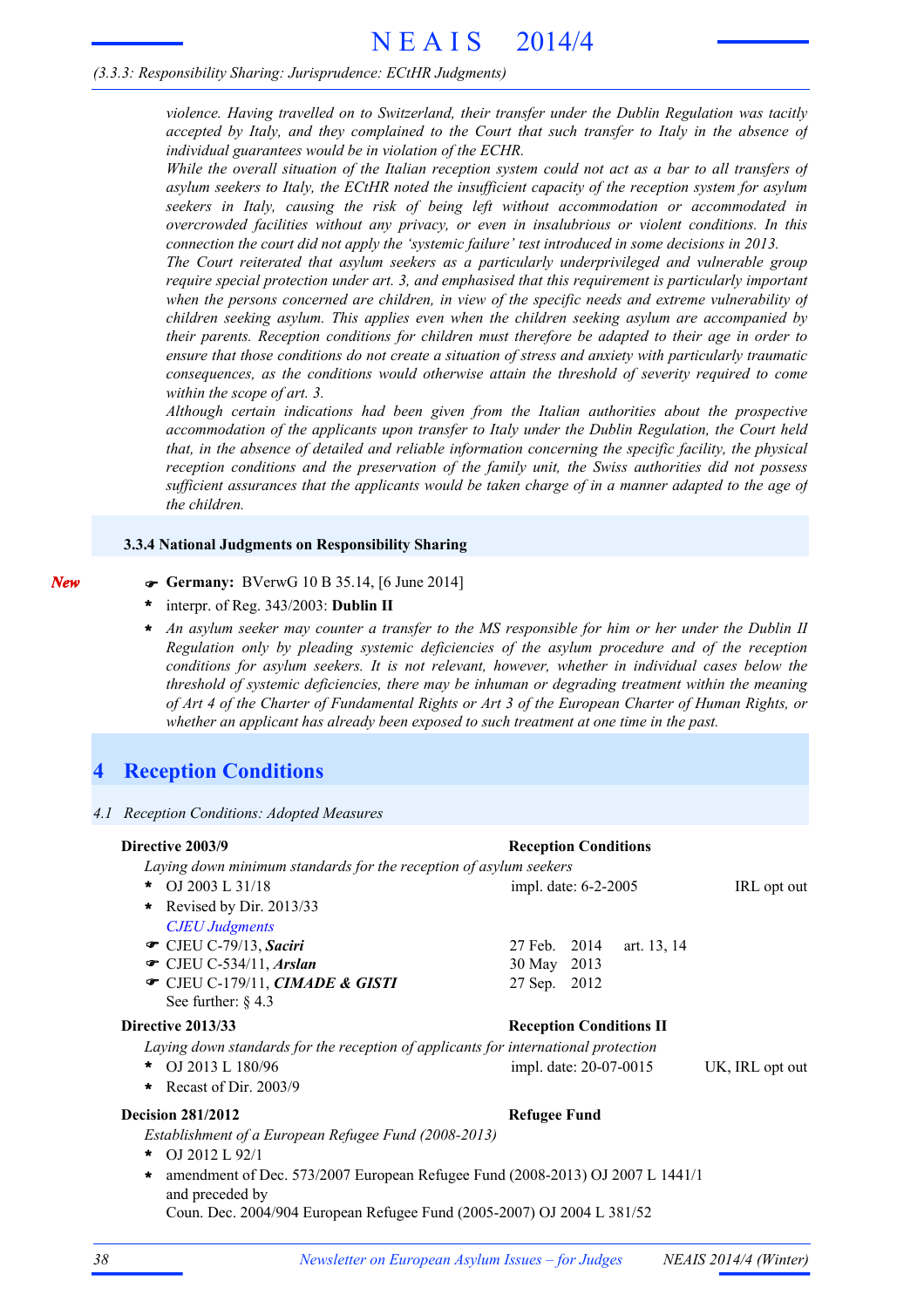#### *(4.1: Reception Conditions: Adopted Measures)*

Coun. Dec. 2000/596 European Refugee Fund (2000-2004) OJ 2000 L 252/12

#### **Regulation 514/2014 Asylum and Migration Fund - general rules**

*General provisions on the Asylum, Migration and Integration Fund and on the instrument for financial support for police cooperation, preventing and combating crime, and crisis management*

OJ 2014 L 150/112 **\***

### **Regulation 516/2014 Asylum and Migration Fund**

- *Establishing the Asylum, Migration and Integration Fund*
- OJ 2014 L 150/168 **\***

## **ECHR Reception Conditions**

*European Convention for the Protection of Human Rights and Fundamental Freedoms and its Protocols* impl. date: 1953

- ETS 005 **\***
- *ECtHR Judgments* **\*** art. 3: Prohibition of degrading treatment by means of detention conditions
- **■** ECtHR Ap.no. 53608/11, *B.M.**v* **GRE** 19 Dec. 2013 art. 3 (recp.)
- **■** ECtHR Ap.no. 33441/10, *C.D. a.o. v* GRE 19 Dec. 2013 art. 3 (recp.)
- **■** ECtHR Ap.no. 70427/11, *Horshill v GRE* 1 Aug. 2013 art. 3 (recp.)
- **■** ECtHR Ap.no. 55352/12, *Aden Ahmed v MAL* 23 July 2013 art. 3 (recp.)
- **■** ECtHR Ap.no. 53709/11, *A.F. v* GRE 13 June 2013 art. 3 (recp.)
- ECtHR Ap.no. 30696/09, *M.S.S. v BEL + GRE* 21 Jan. 2011 art. 3 (recp.) F See further: § 4.3

#### **Regulation Dublin III amendments** *4.2 Reception Conditions: Proposed Measures*

*Determining the Member State responsible for examining the application for international protection of unaccompanied minors with no family member, sibling or relative legally present in a Member State* COM (2014) 382 **\***

- 
- *4.3 Reception Conditions: Jurisprudence*

#### **4.3.1 CJEU Judgments on Reception Conditions**

- F CJEU C-534/11, *Arslan*, [30 May 2013]
- interpr. of Dir. 2003/9: **Reception Conditions \***
- ref. from 'Nejvyšší správní soud' (czech Republic) 22-09-2011 **\***
- *Although this judgment is primarily about the interpretation of the Return Directive, the CJEU elaborates also on the meaning of the Reception Conditions Directive.* **\***

The CJEU rules that do the Dir. does not preclude a TCN who has applied for international protection *(after having been detained under Art. 15 Return Directive) from being kept in detention on the basis* of a provision of national law, where it appears, after an assessment on a case-by-case basis of all the *relevant circumstances, that the application was made solely to delay or jeopardise the enforcement of the return decision and that it is objectively necessary to maintain detention to prevent the person concerned from permanently evading his return.*

- F CJEU C-179/11, *CIMADE & GISTI*, [27 Sep. 2012]
- interpr. of Dir. 2003/9: **Reception Conditions \***
- ref. from 'Conseil d'État' (France) **\***
- *1. A MS in receipt of an application for asylum is obliged to grant the minimum conditions for reception of asylum seekers laid down in Directive 2003/9 even to an asylum seeker in respect of whom it decides, under Dublin II, to call upon another MS, as the MS responsible for examining his application for asylum, to take charge of or take back that applicant.* **\***

*2. The obligation on a MS in receipt of an application for asylum to grant the minimum reception* conditions to an asylum seeker in respect of whom it decides, under Dublin II, to call upon another *MS, as the MS responsible for examining his application for asylum, to take charge of or take back that applicant, ceases when that same applicant is actually transferred by the requesting MS, and the financial burden of granting those minimum conditions is to be assumed by that requesting MS, which*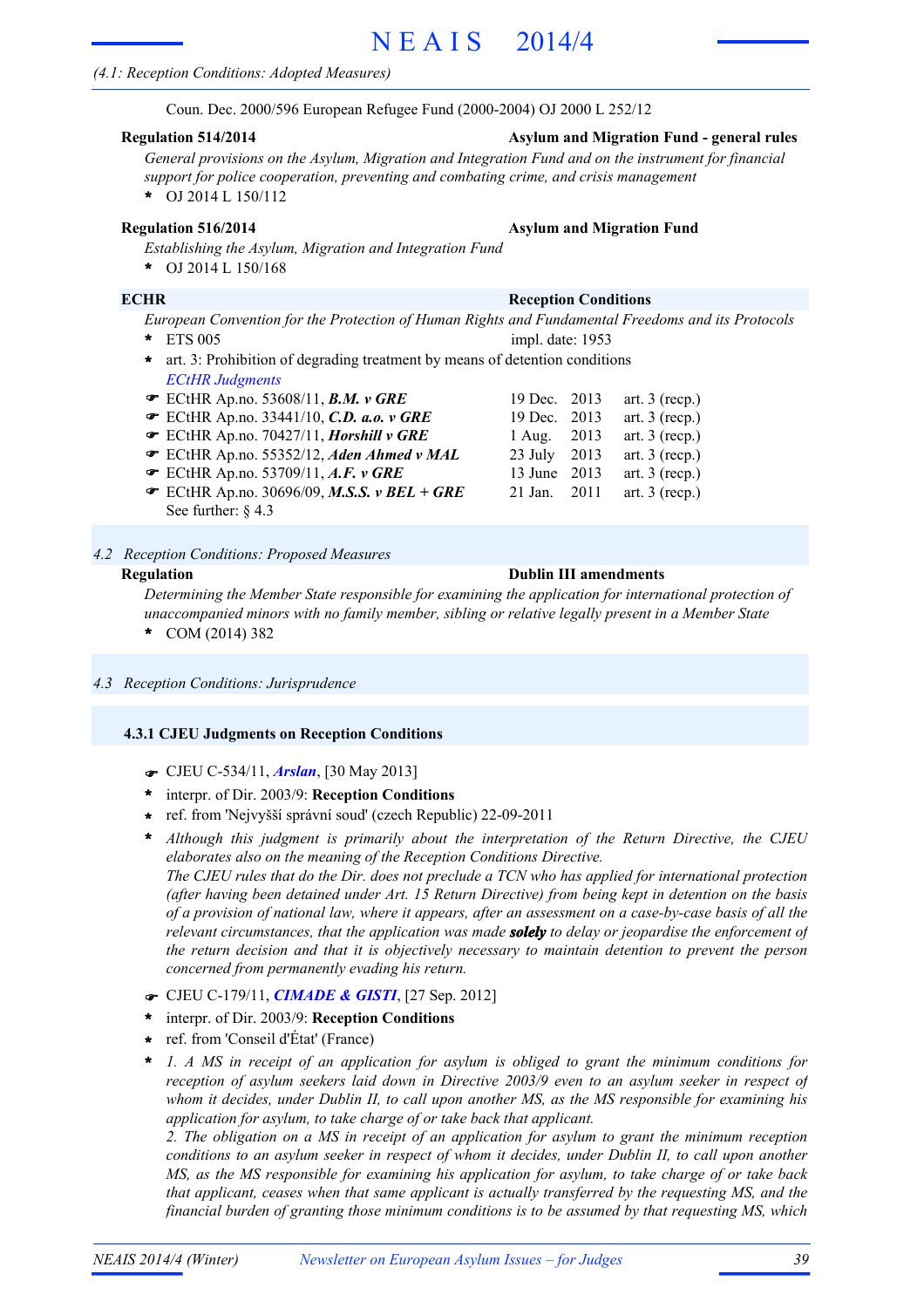#### *(4.3.1: Reception Conditions: Jurisprudence: CJEU Judgments)*

*is subject to that obligation.*

- F CJEU C-79/13, *Saciri*, [27 Feb. 2014]
- interpr. of Dir. 2003/9: **Reception Conditions** [art. 13, 14] **\***
- ref. from 'Arbeidshof Brussel' (Belgium) 07-02-2013 **\***
- *Where a MS has opted to grant the material reception conditions in the form of financial allowances or vouchers, those allowances must be provided from the time the application for asylum is made, in accordance with Article 13(1) and 13(2). That MS must ensure that the total amount of the financial allowances covering the material reception conditions is sufficient to ensure a dignified standard of living and adequate for the health of applicants and capable of ensuring their subsistence, enabling them in particular to find housing, having regard, if necessary, to the preservation of the interests of persons having specific needs, pursuant to Article 17. The material reception conditions laid down in* Article 14(1), (3), (5) and (8) do not apply to the MSs where they have opted to grant those conditions *in the form of financial allowances only. Nevertheless, the amount of those allowances must be* sufficient to enable minor children to be housed with their parents, so that the family unity of the *asylum seekers may be maintained.* **\***

*Further, the Directive does not preclude, where the accommodation facilities specifically for asylum seekers are overloaded, the MSs from referring the asylum seekers to bodies within the general public assistance system, provided that that system ensures that the minimum standards as regards the asylum seekers are met.*

#### **4.3.2 CJEU pending cases on Reception Conditions**

**\*** *no pending cases*

#### **4.3.3 ECtHR Judgments and decisions on Reception Conditions**

- F ECtHR Ap.no. 53709/11, *A.F. v GRE*, [13 June 2013]
- violation of *ECHR* [art. 3 (recp.)] **\***
- \* An Iranian entering Greece from Turkey had initially not been registered as an asylum seeker by the *Greek authorities, which ordered his return to Turkey. However, the Turkish authorities refused to readmit him into Turkey, and he was then detained by the Greek police.*

*Against the background of reports from Greek and international organisations, having visited the relevant police detention facilities either during the applicant's detention or shortly after his release – including the European Committee for the Prevention of Torture, the UN Special Rapporteur on Torture, the German NGO ProAsyl and the Greek National Human Rights Commission – the ECtHR* found a violation of art. 3 due to the serious lack of space available to the applicant, also taking the *duration of his detention into account. It was thus unnecessary for the Court to examine the applicant's other allegations concerning the detention conditions which the Government disputed. Yet, the Court noted that the Government's statements in this regard were not in accordance with the findings of the abovementioned organisations.*

- F ECtHR Ap.no. 55352/12, *Aden Ahmed v MAL*, [23 July 2013]
- violation of *ECHR* [art. 3 (recp.)] **\***
- The case concerns an asylum applicant who had entered Malta in an irregular manner by boat. The ECtHR found a violation of art. 5(1), mainly due to the failure of the Maltese authorities to pursue deportation or to do so with due diligence, and of art. 5(4) due to absence of an effective and speedy domestic remedy to challenge the lawfulness of their detention. **\***

A similar case (42337/11 Suso Musa v Malta) was ruled also on 23 July 2013. Therefore, according to ECHR art. 46, the ECtHR requested the Maltese authorities to establish a mechanism allowing a determination of the lawfulness of immigration detention within a reasonable time-limit.

In the *Aden Ahmed* case the Court for the first time found Malta in violation of art. 3 because of the immigration detention conditions. Those conditions in which the applicant had been living for  $14\frac{1}{2}$ months were, taken as a whole, amounted to degrading treatment.

- F ECtHR Ap.no. 53608/11, *B.M. v GRE*, [19 Dec. 2013]
- violation of *ECHR* [art. 3 (recp.)] **\***
- *The applicant was an Iranian journalist who alleged to have been arrested and tortured due to his involvement in protests against the government. After his arrival in Greece a decision had been taken* to return him to Turkey, and he had been held in custody in a police station and in various detention **\***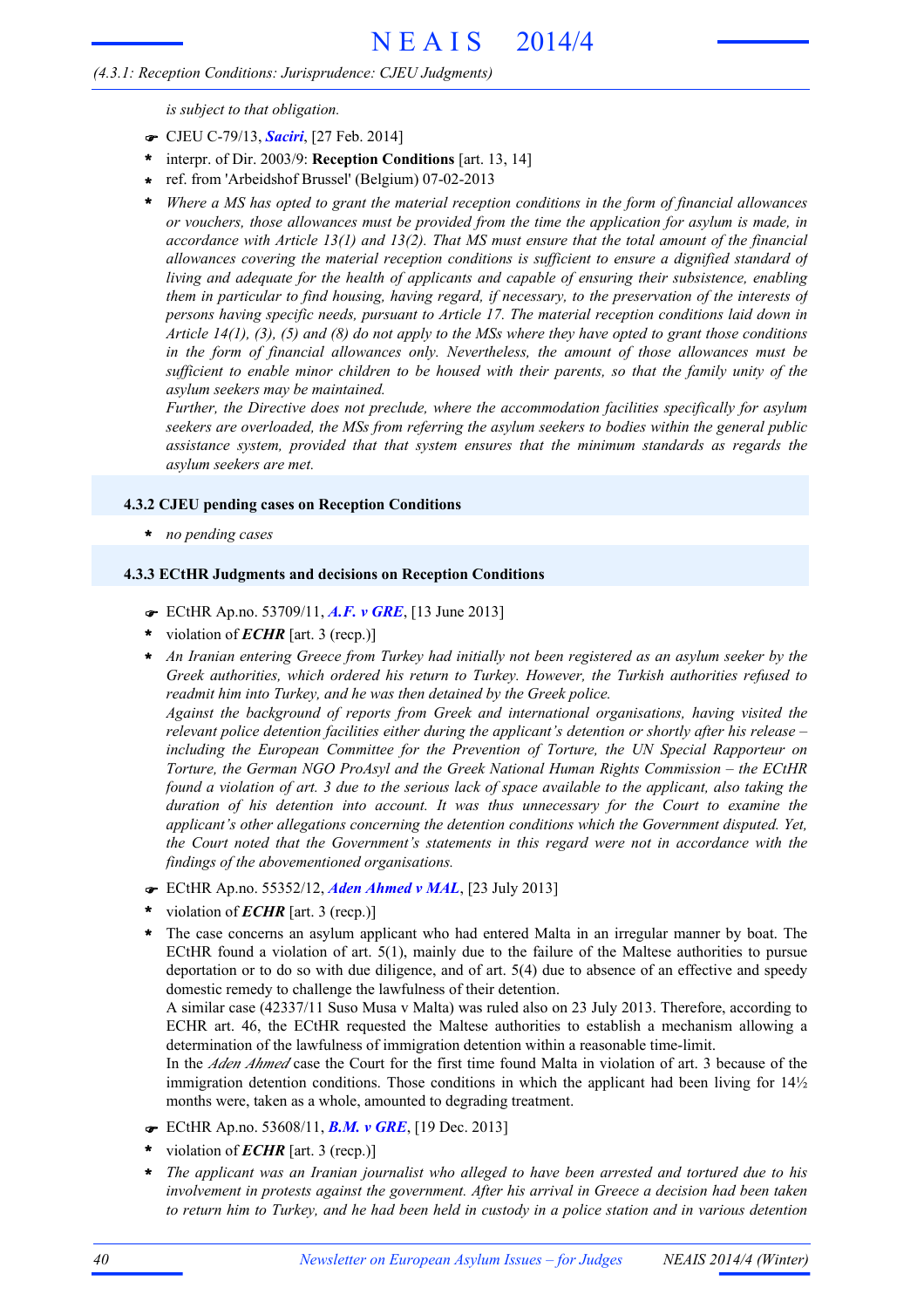#### *(4.3.3: Reception Conditions: Jurisprudence: ECtHR Judgments)*

*centres. His application for asylum was first not registered by the Greek authorities, and later they dismissed the application.*

*The application mainly concerned the conditions of detention, in particular overcrowding, unhygienic conditions, lack of external contact, and lack of access to telephone, translators and any kind of information. Referring to its previous case law, the ECtHR held these conditions to be in violation of art. 3.*

*As there had been no effective domestic remedy against that situation, art. 13 in combination with art. 3 had also been violated.*

- F ECtHR Ap.no. 33441/10, *C.D. a.o. v GRE*, [19 Dec. 2013]
- violation of *ECHR* [art. 3 (recp.)] **\***
- *The 12 applicants were asylum seekers who had been detained for several months awaiting deportation.* **\***

*While the detention conditions were found to have constituted degrading treatment in violation of art.* 3, the detention as such had not been unlawful under art.  $5(1)$ . However, there had been a violation of *art. 5(4) on speedy review of the lawfulness of detention.*

- F ECtHR Ap.no. 70427/11, *Horshill v GRE*, [1 Aug. 2013]
- violation of *ECHR* [art. 3 (recp.)] **\***
- *The applicant had entered Greece irregularly and later applied for asylum, following which he was* arrested and placed in detention for 15 days. The Court found that he had been subjected to degrading *treatment in violation of art. 3, due to the detention conditions in two police stations. Referring to the Greek decree transposing EU Directive 2005/85 on Asylum Procedures, the decision from the administrative court from which it was clear that the applicant's detention had not been* automatic, as well as the short period of detention and the fact that he had been immediately released *when assuring that he would be accommodated in a hostel run by an NGO, the Court considered the detention lawful within the meaning of art. 5(1).* **\***
- F ECtHR Ap.no. 30696/09, *M.S.S. v BEL + GRE*, [21 Jan. 2011]
- violation of *ECHR* [art. 3 (recp.)] **\***
- *A deporting State is responsible under ECHR Art. 3 for the foreseeable consequences of the deportation of an asylum seeker to another EU Member State, even if the deportation is being decided in accordance with the Dublin Regulation; the responsibility of the deporting State comprises not only* the risk of indirect refoulement by way of further deportation to risk of ill-treatment in the country of origin, but also the conditions in the receiving Member State if it is foreseeable that the asylum seeker *may there be exposed to treatment contrary to Art. 3.* **\***

## **5 Miscellaneous**

#### **Ciara Smyth (2014)**

*European Asylum Law and the Rights of the Child*

**\*** Oxford: Routledge

#### **Elspeth Guild, Carolus Grütters, Sebastiaan de Groot (eds) (2013)**

*Assessment of Credibility by Judges in Asylum Cases in the EU (seminar) Includes the Credo-Document*

**\*** Nijmegen: Wolf Legal Publishers

#### **Marcelle Reneman (2013)**

- *EU asylum procedures and the right to an effective remedy (diss.)*
- **\*** Leiden: BOXpress

#### **Dana Baldinger (2013)**

*Rigorous Scrutiny versus Marginal Review, standards on judicial scriutiny and evidence in international and European asylum law (diss.)*

**\*** Nijmegen: Wolf Legal Publishers (ISBN: 978-90-5850-952-9)

#### **Regulation 439/2010**

*European Asylum Support Office*

OJ 2010 L 132/11 **\***